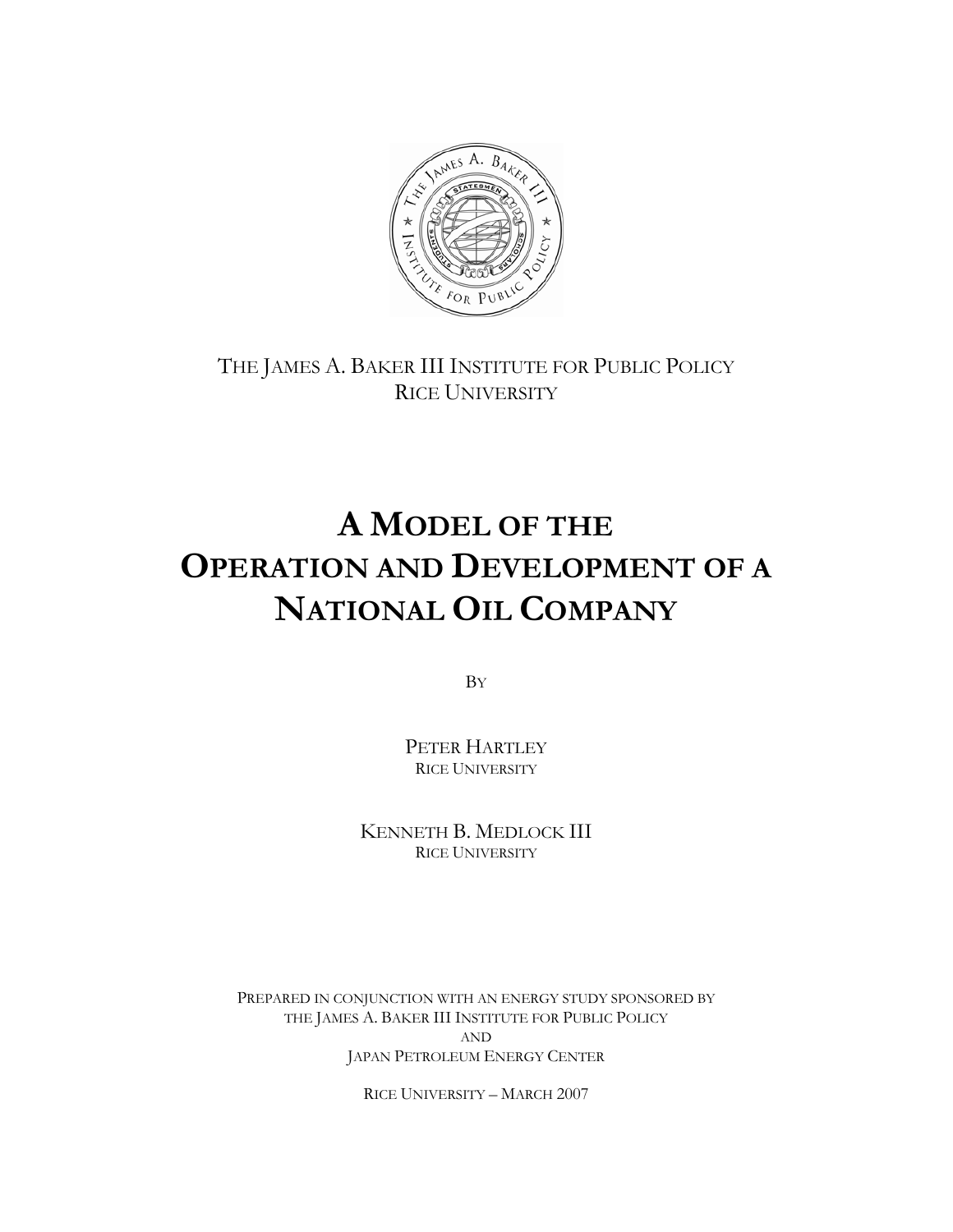THIS PAPER WAS WRITTEN BY A RESEARCHER (OR RESEARCHERS) WHO PARTICIPATED IN THE JOINT BAKER INSTITUTE/JAPAN PETROLEUM ENERGY CENTER POLICY REPORT, *THE CHANGING ROLE OF NATIONAL OIL COMPANIES IN INTERNATIONAL ENERGY MARKETS*. WHEREVER FEASIBLE, THIS PAPER HAS BEEN REVIEWED BY OUTSIDE EXPERTS BEFORE RELEASE. HOWEVER, THE RESEARCH AND THE VIEWS EXPRESSED WITHIN ARE THOSE OF THE INDIVIDUAL RESEARCHER(S) AND DO NOT NECESSARILY REPRESENT THE VIEWS OF THE JAMES A. BAKER III INSTITUTE FOR PUBLIC POLICY NOR THOSE OF THE JAPAN PETROLEUM ENERGY CENTER.

© 2007 BY THE JAMES A. BAKER III INSTITUTE FOR PUBLIC POLICY OF RICE UNIVERSITY

THIS MATERIAL MAY BE QUOTED OR REPRODUCED WITHOUT PRIOR PERMISSION, PROVIDED APPROPRIATE CREDIT IS GIVEN TO THE AUTHOR AND THE JAMES A. BAKER III INSTITUTE FOR PUBLIC POLICY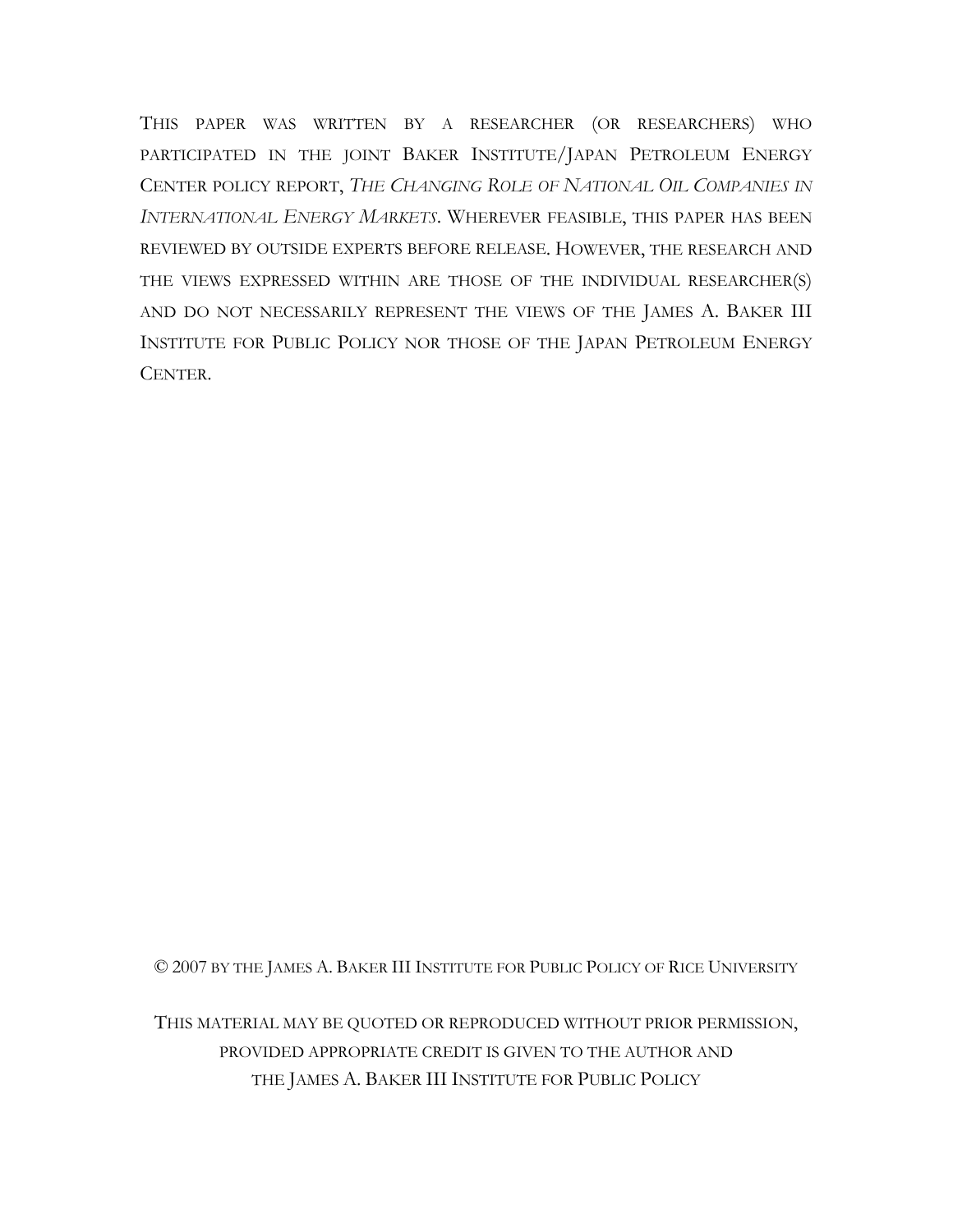## **ABOUT THE POLICY REPORT**

## **THE CHANGING ROLE OF NATIONAL OIL COMPANIES IN INTERNATIONAL ENERGY MARKETS**

Of world proven oil reserves of 1,148 billion barrels, approximately 77% of these resources are under the control of national oil companies (NOCs) with no equity participation by foreign, international oil companies. The Western international oil companies now control less than 10% of the world's oil and gas resource base. In terms of current world oil production, NOCs also dominate. Of the top 20 oil producing companies in the world, 14 are NOCs or newly privatized NOCs. However, many of the Western major oil companies continue to achieve a dramatically higher return on capital than NOCs of similar size and operations.

Many NOCs are in the process of reevaluating and adjusting business strategies, with substantial consequences for international oil and gas markets. Several NOCs have increasingly been jockeying for strategic resources in the Middle East, Eurasia, and Africa, in some cases knocking the Western majors out of important resource development plays. Often these emerging NOCs have close and interlocking relationships with their national governments, with geopolitical and strategic aims factored into foreign investments rather than purely commercial considerations. At home, these emerging NOCs fulfill important social and economic functions that compete for capital budgets that might otherwise be spent on more commercial reserve replacement and production activities.

The Baker Institute Policy Report on NOCs focuses on the changing strategies and behavior of NOCs and the impact NOC activities will have on the future supply, security, and pricing of oil. The goals, strategies, and behaviors of NOCs have changed over time. Understanding this transformation is important to understanding the future organization and operation of the international energy industry.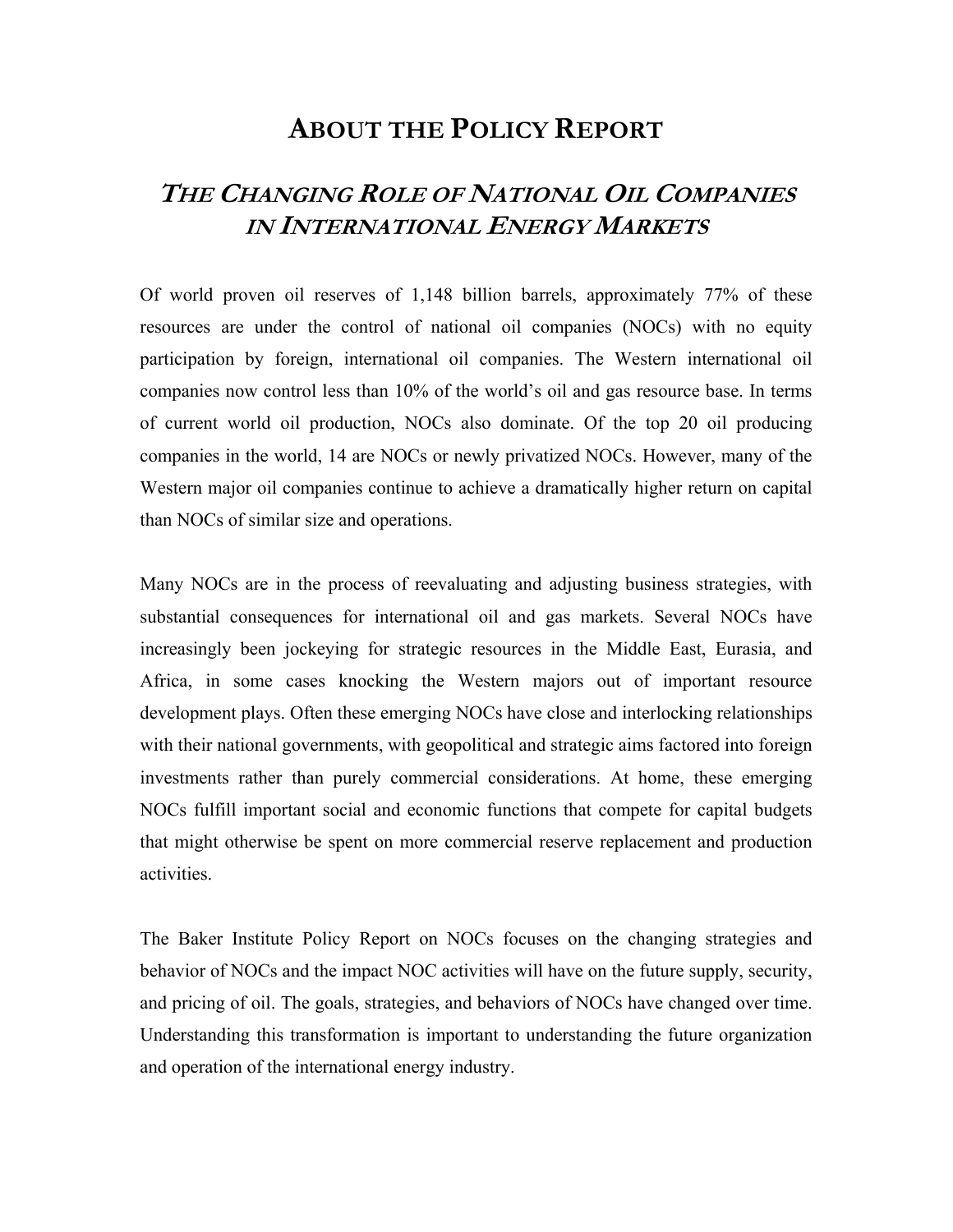## **CASE STUDY AUTHORS**

NELSON ALTAMIRANO ARIEL I. AHRAM JOE BARNES DANIEL BRUMBERG MATTHEW E. CHEN JAREER ELASS STACY L. ELLER RICHARD GORDON ISABEL GORST PETER HARTLEY DONALD I. HERTZMARK AMY MYERS JAFFE STEVEN W. LEWIS TANVI MADAN DAVID R. MARES KENNETH B. MEDLOCK III FRED R. VON DER MEHDEN EDWARD MORSE G. UGO NWOKEJI MARTHA BRILL OLCOTT NINA POUSSENKOVA RONALD SOLIGO THOMAS STENVOLL AL TRONER XIAOJIE XU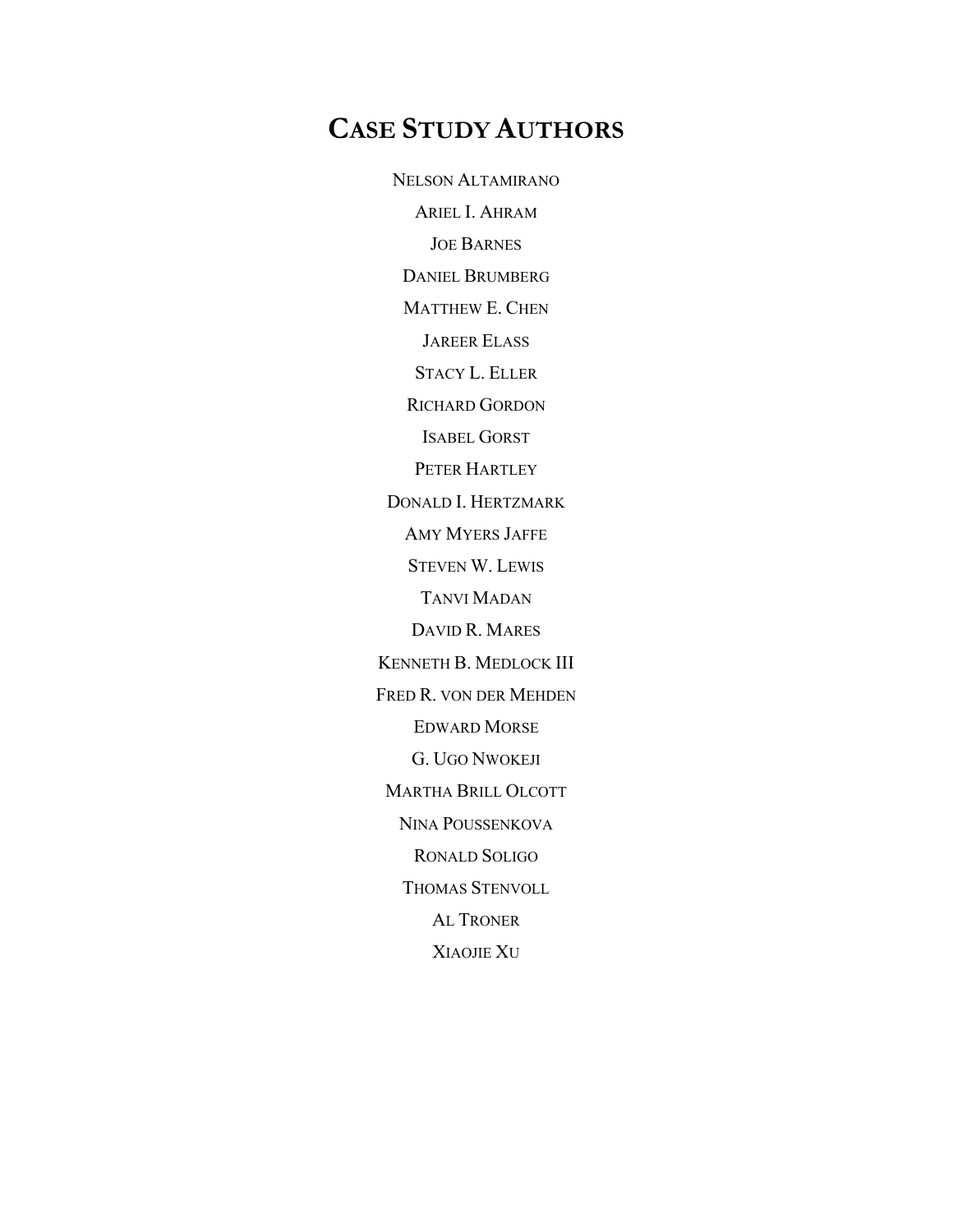## **ACKNOWLEDGEMENTS**

The James A. Baker III Institute for Public Policy would like to thank Japan Petroleum Energy Center and the sponsors of the Baker Institute Energy Forum for their generous support in making this project possible.

## **ENERGY FORUM SPONSORS**

ANADARKO PETROLEUM THE HONORABLE & MRS. HUSHANG ANSARY APACHE CORPORATION BAKER BOTTS, L.L.P. BAKER HUGHES BP CHEVRON CORPORATION **CONOCOPHILLIPS EXXONMOBIL** GOLDMAN, SACHS & CO. HALLIBURTON JAPAN PETROLEUM ENERGY CENTER MARATHON OIL CORPORATION MORGAN STANLEY NOBLE CORPORATION **SCHLUMBERGER SHELL** SHELL EXPLORATION & PRODUCTION CO. SIMMONS & COMPANY INTERNATIONAL SUEZ ENERGY NORTH AMERICA, INC. TOTAL E&P USA, INC. WALLACE S. WILSON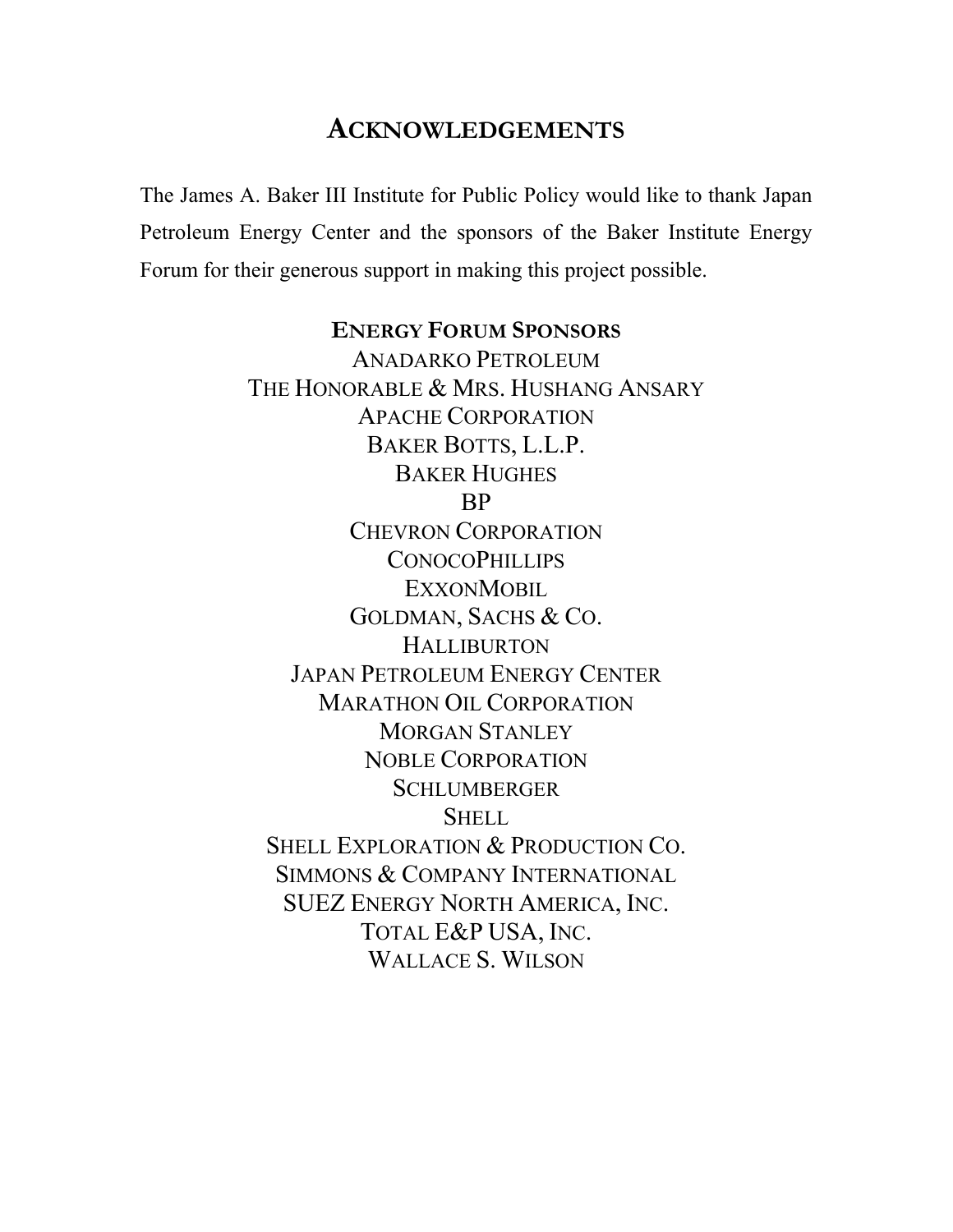## **ABOUT THE AUTHORS**

#### **PETER HARTLEY**

PROFESSOR OF ECONOMICS, RICE UNIVERSITY

Peter Hartley is a professor of Economics at Rice University and Rice Scholar of energy economics for the James A. Baker III Institute for Public Policy. He has worked for more than 25 years on energy economics issues, focusing originally on electricity, but including also work on gas, oil, coal, nuclear and renewables. He wrote on reform of the electricity supply industry in Australia throughout the 1980s and early 1990s, and advised the Government of Victoria when it completed the acclaimed privatization and reform of the electricity industry in that state in 1989. The Victorian reforms became the core of the wider deregulation and reform of the electricity and gas industries in Australia. Apart from energy and environmental economics, Dr. Hartley has published research on theoretical and applied issues in money and banking, business cycles, and international finance. In 1974, he completed an honours degree at the Australian National University, majoring in mathematics. He worked for the Priorities Review Staff, and later the Economic Division, of the Prime Minister's Department in the Australian Government while completing a Masters Degree in Economics at the Australian National University in 1977. Dr. Hartley obtained a PhD in Economics at the University of Chicago in 1980.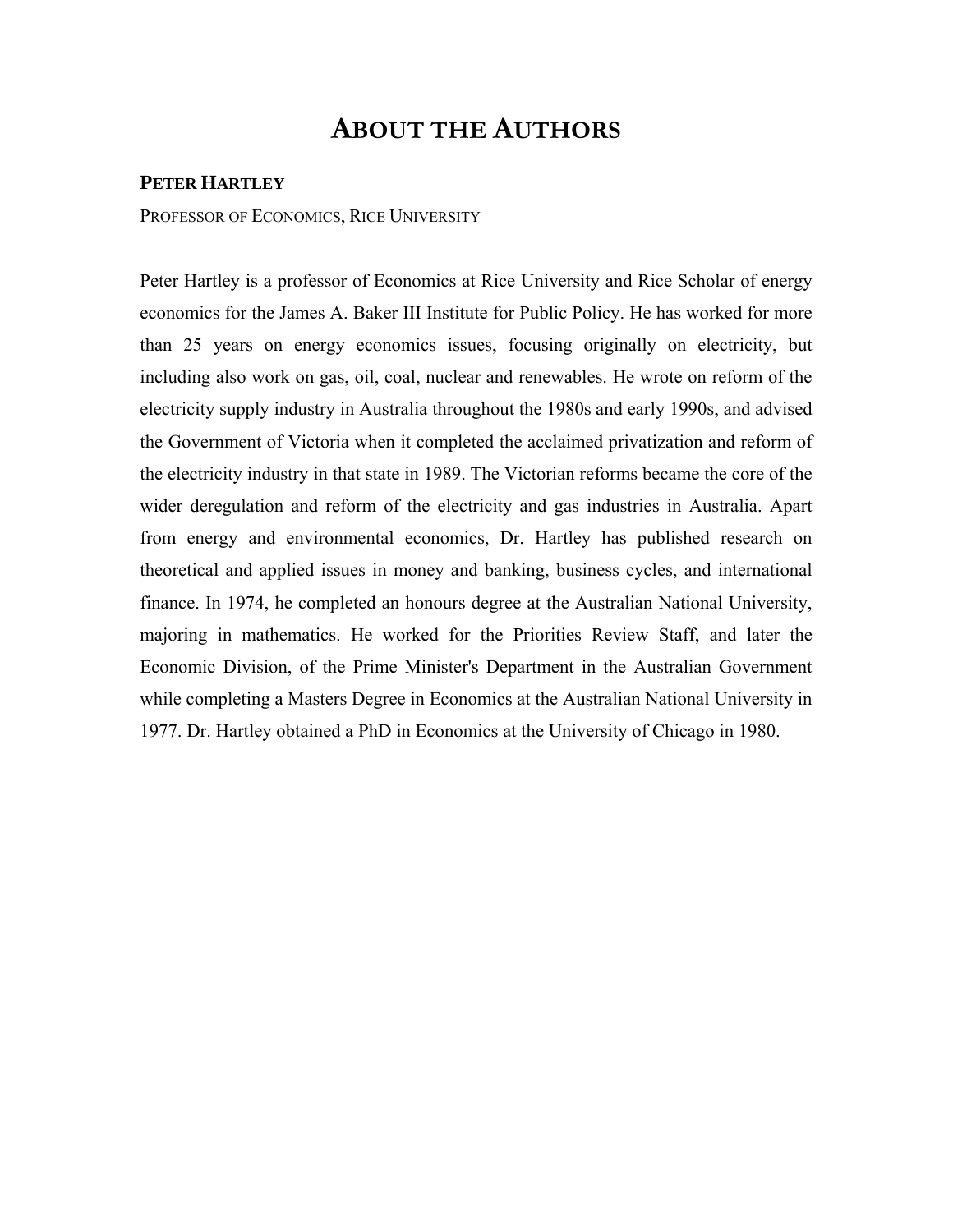#### **KENNETH B. MEDLOCK III**

#### ADJUNCT ASSISTANT PROFESSOR OF ECONOMICS, RICE UNIVERSITY

Kenneth B. Medlock III is currently a fellow in Energy Studies at the James A. Baker III Institute for Public Policy and adjunct assistant professor in the Department of Economics at Rice University. Dr. Medlock's research covers a wide range of topics in energy economics, such as domestic and international natural gas markets, gasoline markets, electricity markets, commodity price relationships, emerging energy technologies, energy prices and macroeconomic activity, and energy demand and the environment. He is a principal in the development of the Rice World Natural Gas Trade Model, which is aimed at assessing the future of global gas trade. His research has been published in academic journals, book chapters, and industry periodicals, and he often speaks at international conferences. Some more recent publications include "LNG Trading Evolves" in the *Fundamentals of the World Gas Industry* (Petroleum Economist, 2006), and "The Baker Institute World Gas Trade Model" and "Political and Economic Influences on the Future World Market for Natural Gas", each in *Natural Gas and Geopolitics: 1970-2040* (Cambridge University Press, 2006). Dr. Medlock is co-winner of the International Association of Energy Economics Award for Best Paper of the Year in the Energy Journal in 2001. He holds a PhD in Economics from Rice University  $(2000)$ .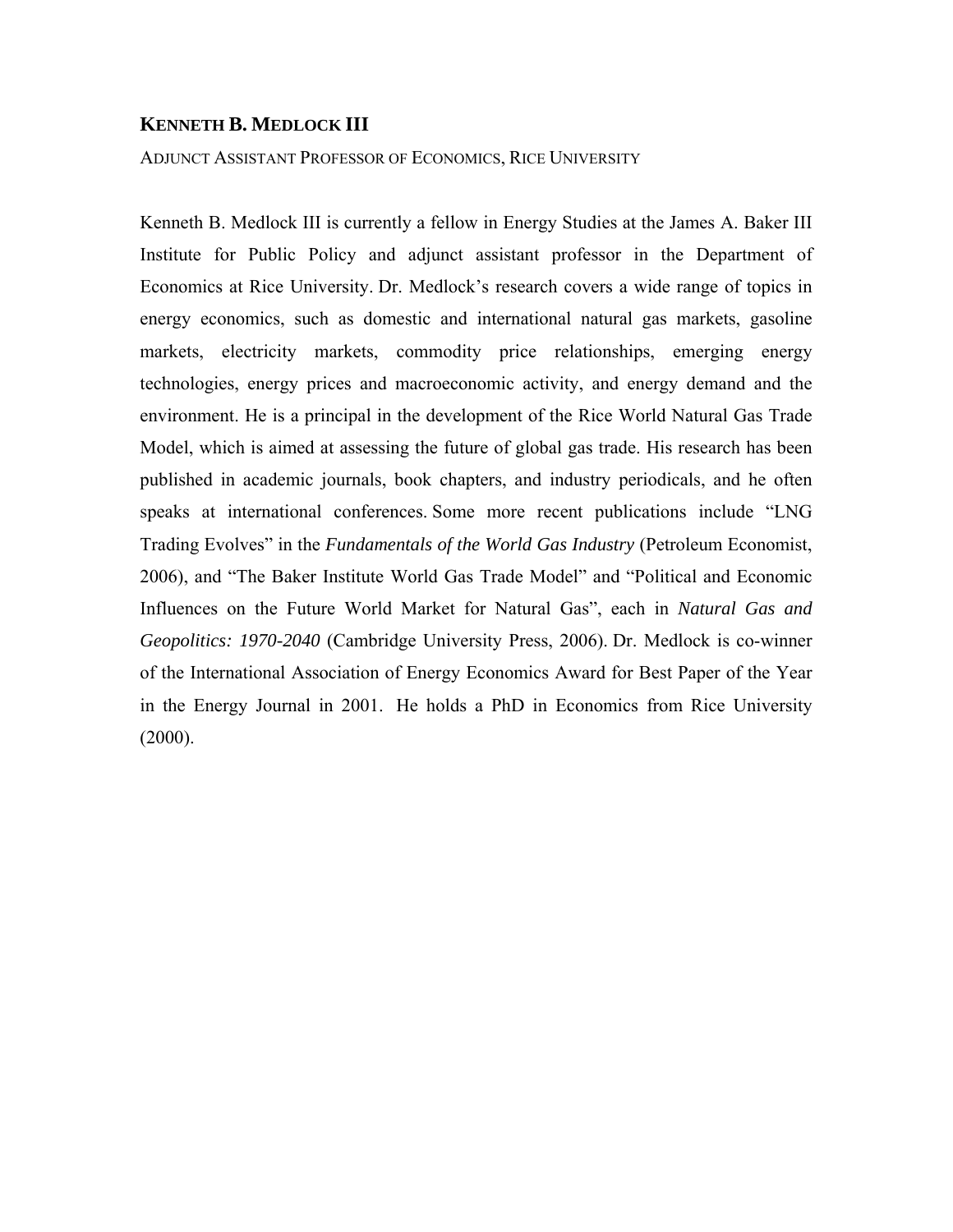# **ABOUT THE ENERGY FORUM AT THE JAMES A. BAKER III INSTITUTE FOR PUBLIC POLICY**

The **Baker Institute Energy Forum** is a multifaceted center that promotes original, forward-looking discussion and research on the energy-related challenges facing our society in the  $21<sup>st</sup>$  century. The mission of the Energy Forum is to promote the development of informed and realistic public policy choices in the energy area by educating policy makers and the public about important trends—both regional and global—that shape the nature of global energy markets and influence the quantity and security of vital supplies needed to fuel world economic growth and prosperity.

The forum is one of several major foreign policy programs at the James A. Baker III Institute for Public Policy at Rice University. The mission of the Baker Institute is to help bridge the gap between the theory and practice of public policy by drawing together experts from academia, government, the media, business, and non-governmental organizations. By involving both policy makers and scholars, the Institute seeks to improve the debate on selected public policy issues and make a difference in the formulation, implementation, and evaluation of public policy.

**The James A. Baker III Institute for Public Policy**

Rice University – MS 40 P.O. Box 1892 Houston, TX 77251-1892

http://www.bakerinstitute.org bipp@rice.edu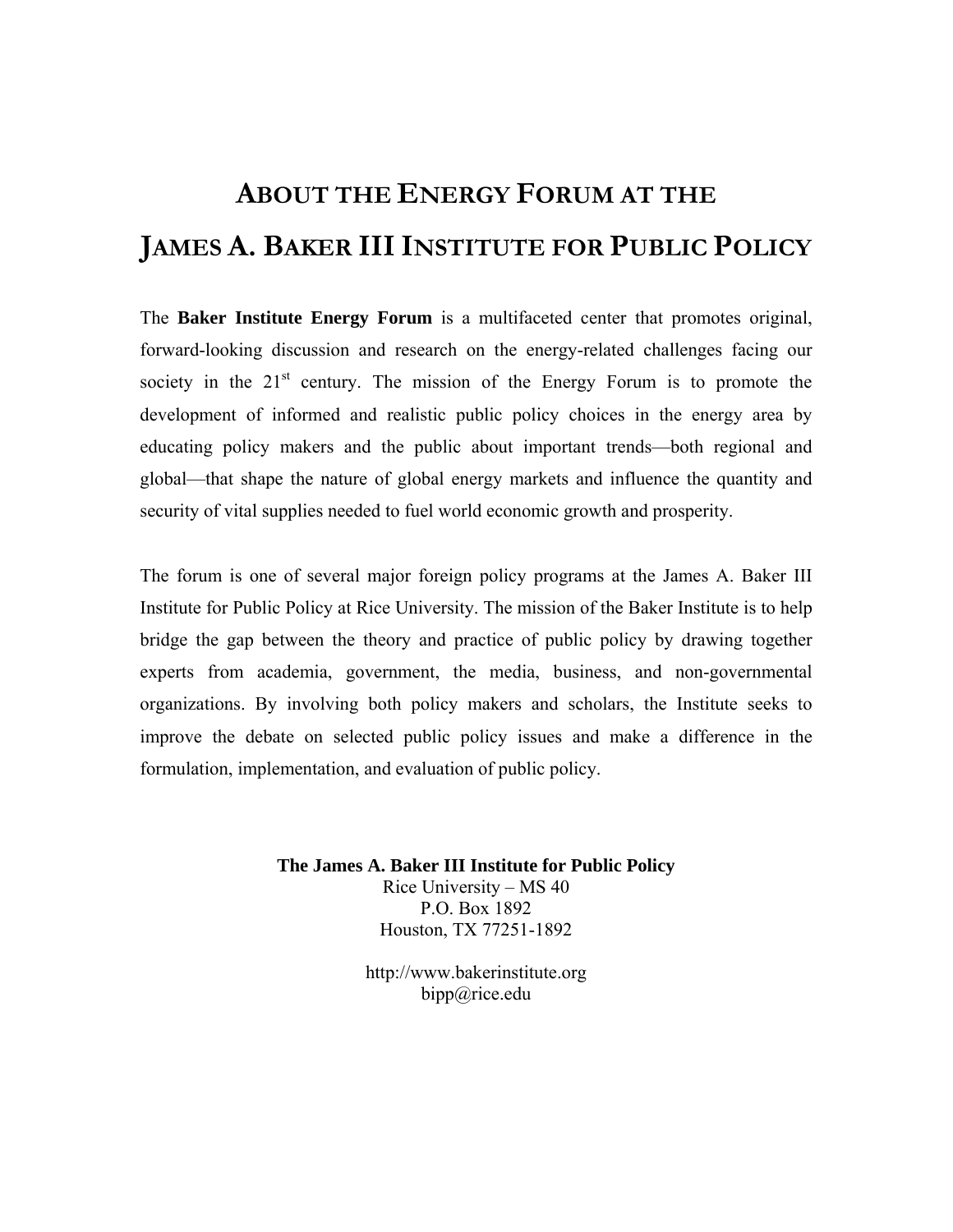## **ABOUT THE**

## **JAPAN PETROLEUM ENERGY CENTER**

The **Japan Petroleum Energy Center** (JPEC) was established in May 1986 by the petroleum subcommittee in the Petroleum Council, which is an advisory committee to the Minister of International Trade and Industry. JPEC's mission is to promote structural renovation that will effectively enhance technological development in the petroleum industry and to cope with the need for the rationalization of the refining system. JPEC's activities include the development of technologies; promotion of international research cooperation; management of the information network system to be used during an international oil crisis; provision of financial support for the promotion of high efficiency energy systems and the upgrading of petroleum refining facilities; and organization of research surveys.

JPEC's international collaborations cover joint research and exchange of researchers and information with oil producing countries and international institutions and support for infrastructure improvement and solving environmental problems of the petroleum industries in oil producing countries.

> **Japan Petroleum Energy Center** Sumitomo Shin-Toranomon bldg. 3-9 Toranomon 4-choume Minatoku Tokyo 105-0001, Japan

http://www.pecj.or.jp/english/index\_e.html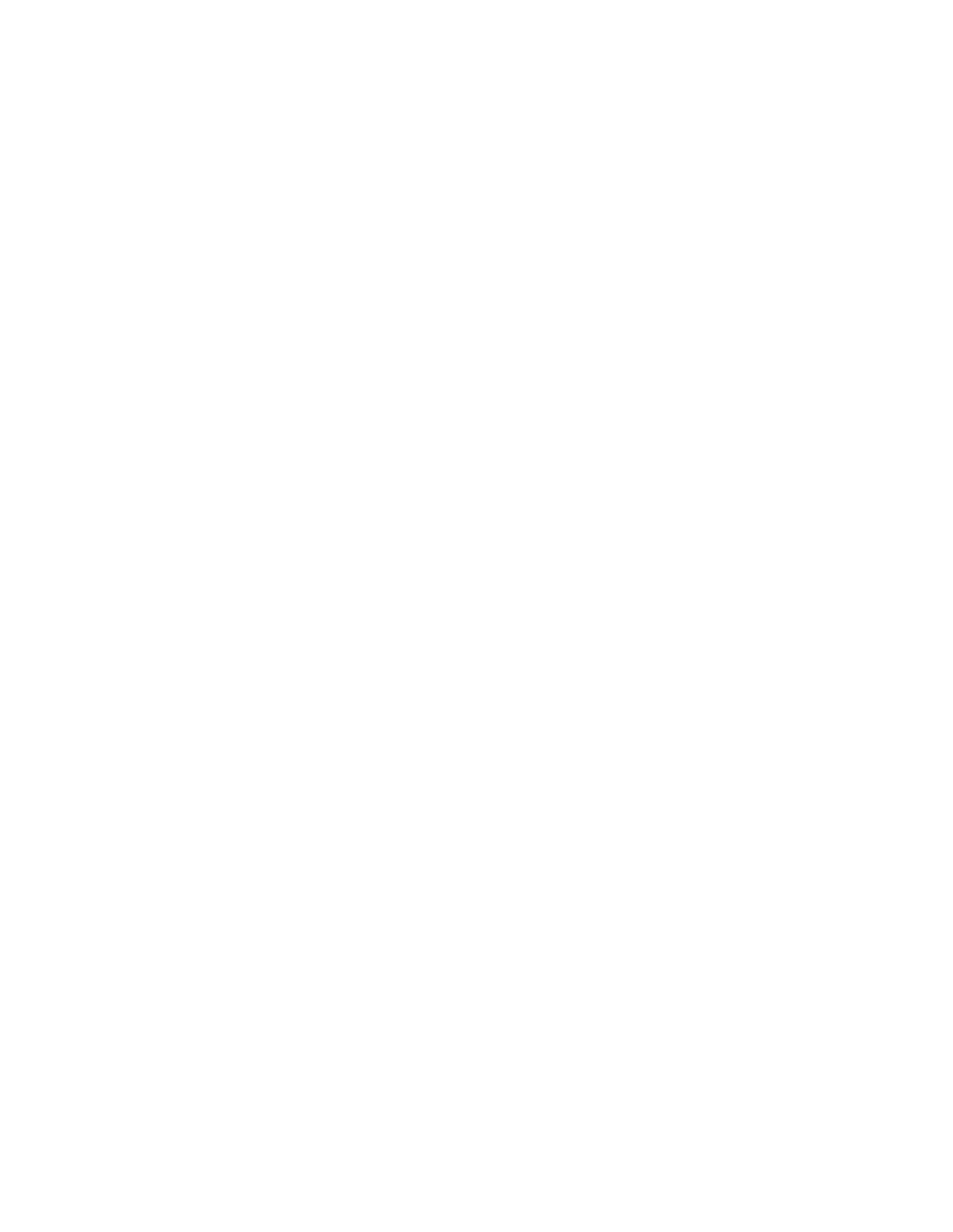## **A MODEL OF THE OPERATION AND DEVELOPMENT OF A NATIONAL OIL COMPANY [\\*](#page-10-0)**

Peter Hartley, Rice University

Kenneth B. Medlock III, Rice University

### **I. INTRODUCTION**

 $\overline{a}$ 

This working paper develops a model of the operation and development of a National Oil Company (NOC). Our goal is to suggest and analyze systematic differences in the behavior of a NOC as compared with a shareholder-owned international oil company (IOC). The model provides a conceptual framework to understand how NOCs have behaved in the past and how they may respond to events affecting the world oil market in the future. In particular, there is no presumption that the reactions of a NOC to a particular event would mimic the reactions of an IOC.

The model will be a simplification, since the history of any one NOC is likely to reflect myriad factors peculiar to the circumstances of that organization. The firm's

<span id="page-10-0"></span><sup>\*</sup> The authors thank Stacy Eller for valuable research assistance.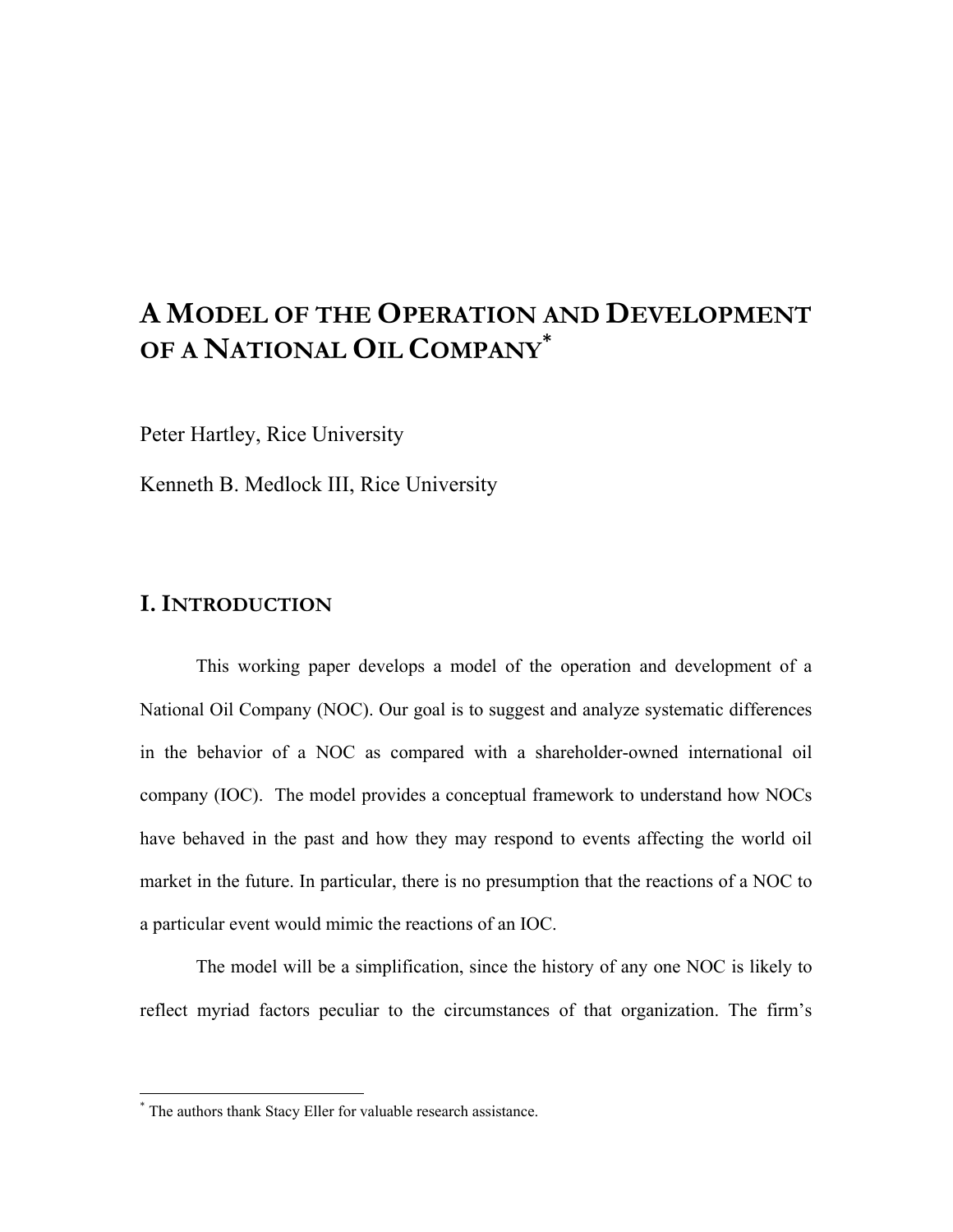history should, however, also reflect influences that flow from institutional arrangements with the controlling government.

Developing an understanding of the systematic behaviors of a NOC is relevant to policy in oil importing and exporting countries, IOCs and other NOCs. Devising an appropriate policy strategy for behaviors that may be relevant for just one historical episode is near impossible, *a priori*. However, longer-term average behavior of a NOC is likely to reflect systematic tendencies making it reasonable to devise policies with these tendencies in mind.

The model reflects two fundamental features of a NOC. First, since the NOC extracts a depletable resource, leaving the resource in the ground is always a substitute for mining and selling it today. Hence, the model must examine intertemporal trade-offs. Second, the key distinguishing feature of a NOC as opposed to an IOC is that the two firms have a different set of owners (the government in a NOC versus shareholders in an IOC). The principal-agent paradigm, which views the owners as principals with the managers making operating decisions as their agents, can be applied to understand the likely consequences of the different ownership structure of NOC's. In particular, the principal will impose constraints in an attempt to ensure that the actions of managers further the goals of the principal.

In the next section, we outline the principal-agent motivation in the context of a firm acting in a market for depletable resources. Section III presents the particular optimization problem we propose as a model of NOC behavior. In section IV, we discuss the qualitative implications of the model, focusing on the manner in which investment, production and pricing behavior of the NOC respond to various exogenous influences.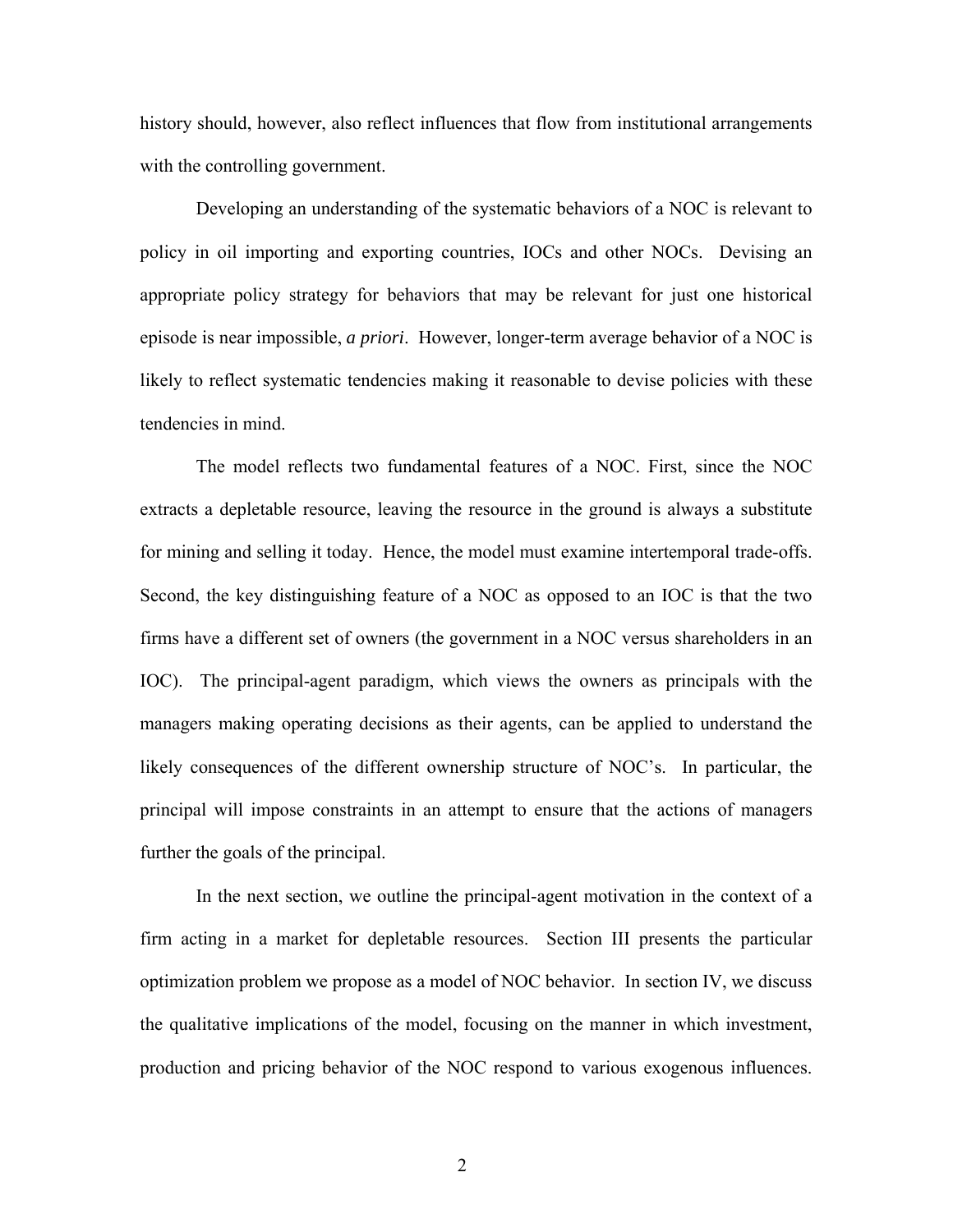**NOC Model** 

We also compare the behavior of an NOC with an IOC, the latter of which we assume aims to maximize profits. Section V builds on this analysis with a discussion of a numerical simulation based on a set of assumptions describing the geologic and economic environment in which the firm operates. We follow this with some concluding remarks.

#### **II. PREVIOUS RESEARCH**

 $\overline{a}$ 

Although maximizing firm market value (or the discounted present value of expected profits at the market-determined required rate of return) is commonly assumed as an objective for corporations with publicly traded ownership shares, this has been recognized as a simplification. In particular, it ignores potential inconsistencies between the goals of shareholders and managers that can lead to decisions based on factors other than profit maximization.

The usual approach to understanding the control of managers by the shareholders of a corporation has followed the principal-agent paradigm introduced by Jensen and Meckling ([1](#page-12-0)976) and Harris and Raviv (1978).<sup>1</sup> This involves an uncertain environment where one party, the agent, takes actions with variable payoffs that are shared by the agent and another party, the principal. The principal and agents are likely to have different objectives. Managers in a corporation (the agent) are concerned with their own welfare, which will depend on the remuneration offered by the shareholders (the principal) but may also depend on the quality of the work environment, the prestige of the job, the nature of work colleagues and many other factors. The shareholders are primarily concerned with firm profitability, but may also be willing to accede to higher

<span id="page-12-0"></span><sup>&</sup>lt;sup>1</sup> Jensen and Meckling, however, credit Adam Smith for the observation that managers in a common-stock company cannot be expected to watch over the shareholders' money "with the same anxious vigilance with which the partners in a private copartnery frequently watch over their own."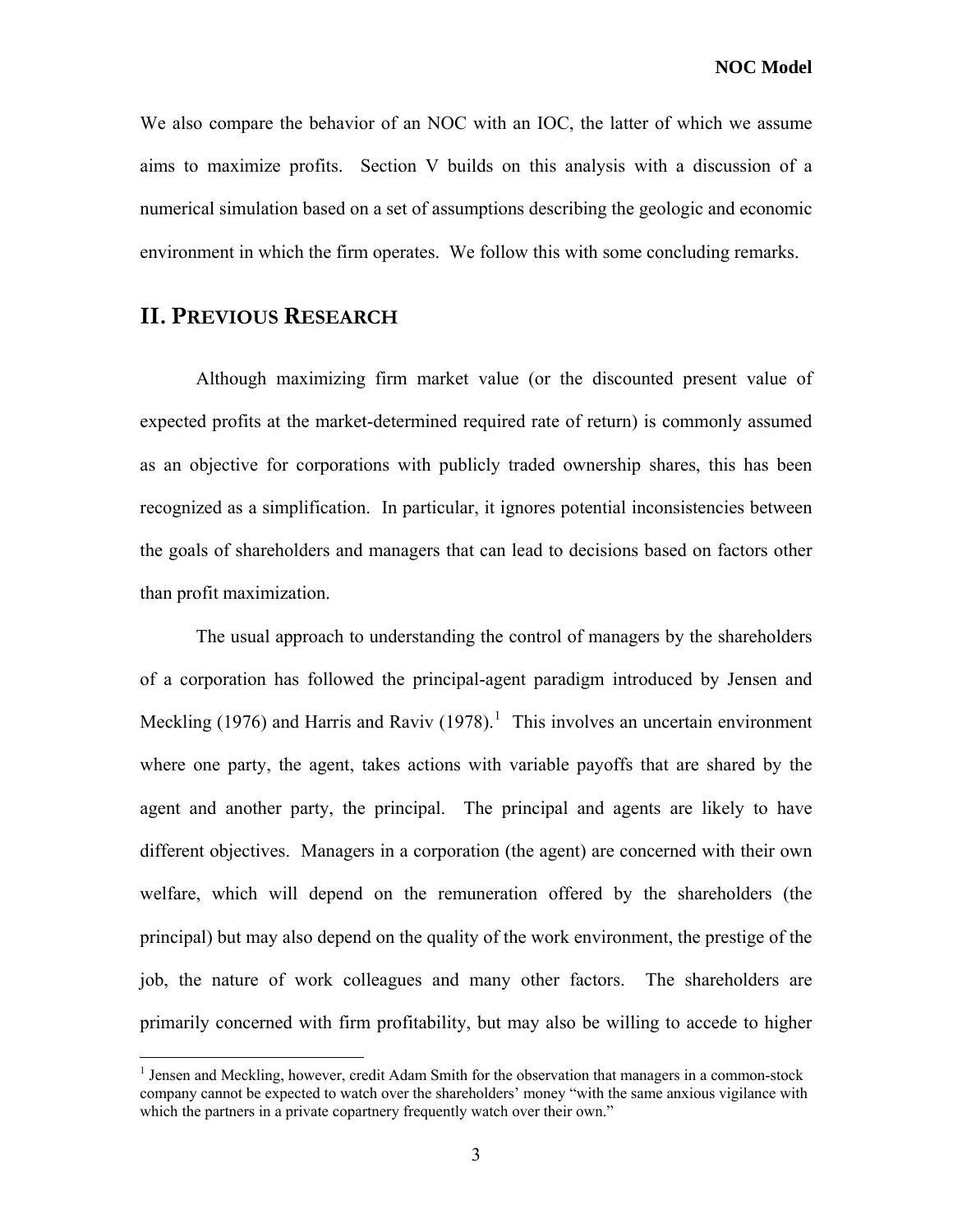remuneration, and higher non-pecuniary benefits, for the managers as long as these also improve productivity.<sup>[2](#page-13-0)</sup> However, managers may also be able to take actions, such as installing lavish office furnishings or art works, which make themselves better off at the expense of the principal. The shareholders might suspect that this is occurring if firm profitability declines. A fall in profitability is not a sure indicator of shirking by the managers, however, since the firm can also be adversely affected by many random events that affect its costs or market position and which do not necessarily signal managerial errors.

The principal-agent literature suggests that, in general, the principal cannot ensure that the agent acts only to further the objectives of the principal. In the case of a corporation, the result is that the managers may not maximize profits even though that is the objective of the shareholders. On the other hand, many institutional features of corporations can be explained as mechanisms aimed at encouraging managers to maximize shareholder wealth. For example, Holmström (1979) extends the Harris and Raviv framework by examining a wider range of monitoring actions on the part of principals. Specifically, he shows that the principals would benefit from being able to observe an additional signal (other than the payoff) that reflects the action taken by the agent. This can motivate, for example, more stringent accounting and financial reporting practices.

Holmström (1999) uses the principal-agent framework to analyze whether competition in the managerial labor market and a concern of managers for their reputations are likely to force managers to perform in the best interests of shareholders.

<span id="page-13-0"></span> $2<sup>2</sup>$  In modern economies with substantial taxation, there may be a bias toward rewarding managers with nonpecuniary benefits, such as company cars or jets or free parking spaces or lavish health care plans and so forth, because these benefits are non-taxable while additional salary would attract additional taxes.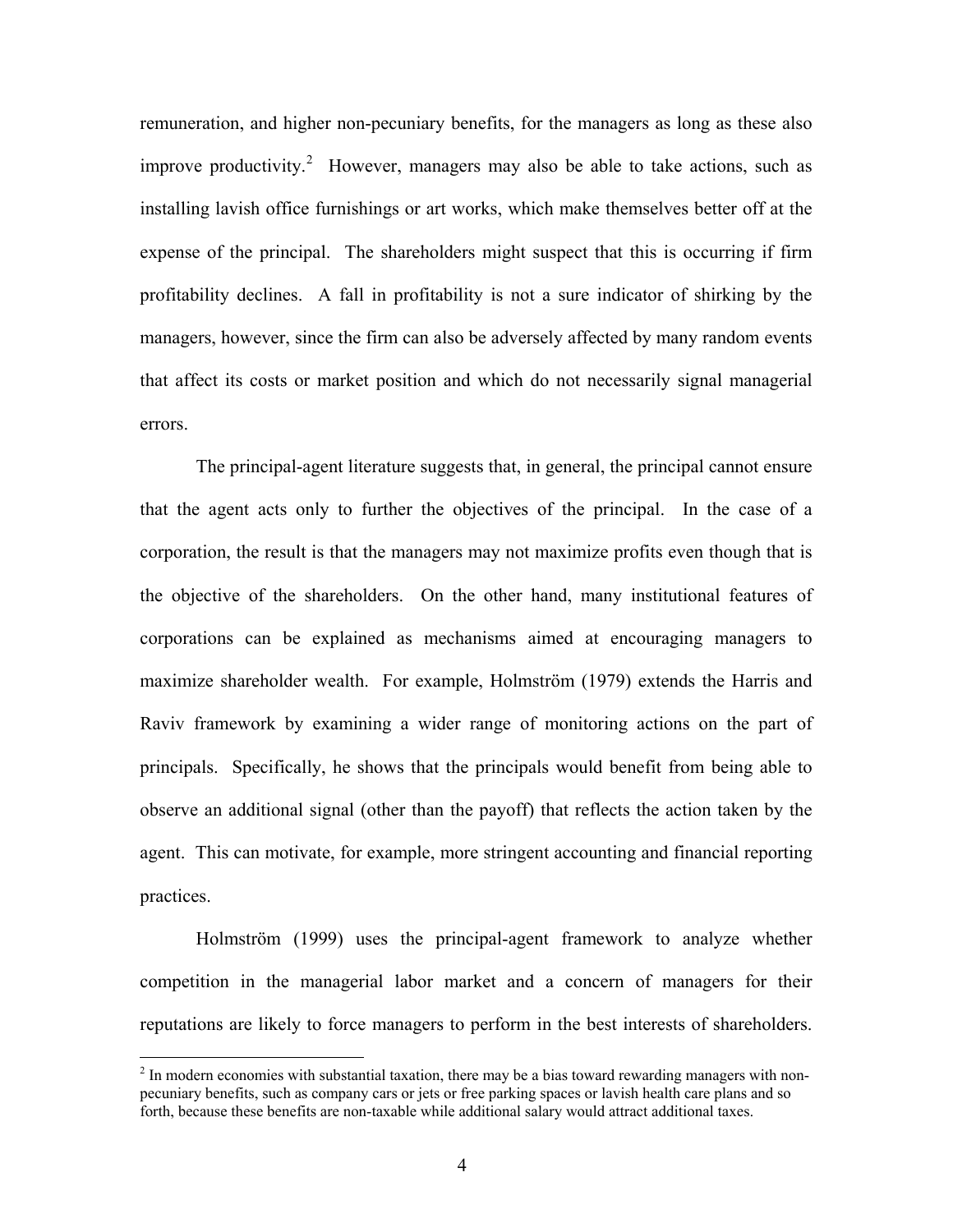Since managerial ability is imperfectly observed, a desirable outcome for shareholders is taken as a positive signal of managerial ability. This gives managers an incentive to perform. On the other hand, the manager's interest in accumulating human capital may only be weakly related to the shareholder interest in financial returns, creating a potential conflict of interest. Providing explicit performance-related compensation, including shares or share options, could be seen as a way of aligning the interests of the managers more closely with those of the shareholders.

As Harris and Raviv (1991) observe, firm leverage can also be seen as a device to encourage managers to maximize profits. $3$  In particular, holding constant a manager's absolute investment in the firm, an increase in firm leverage increases the manager's share of equity and aligns his interests more closely with those of the remaining shareholders.<sup>[4](#page-14-1)</sup> Furthermore, managers may lose substantially as a result of bankruptcy, for example, because their reputations would suffer and their firm-specific skills and knowledge could become worthless. Larger commitments to pay interest and principal on debt can then force managers to maintain firm cash flow and avoid an increased likelihood of bankruptcy. This may, in turn, limit the extent to which managers can indulge their own preferences at the expense of firm profitability.<sup>[5](#page-14-2)</sup>

<sup>&</sup>lt;sup>3</sup> Corporate capital structure was one of the key issues examined by Jensen and Meckling (1976).

<span id="page-14-2"></span><span id="page-14-1"></span><span id="page-14-0"></span><sup>&</sup>lt;sup>4</sup> Granting the manager share options rather than actual shares can raise the sensitivity of his personal wealth to changes in the underlying value of shares and also help align his interests with the shareholders. <sup>5</sup> The literature also addresses potential inconsistencies between shareholders and bondholders. To expand on the point, if the amount of debt and the probability of bankruptcy are too high, there can be incentive conflicts between shareholders and bondholders. A risky investment that fails will send the firm bankrupt forcing losses upon bondholders. If the investment succeeds, however, shareholders will reap the benefits. Similarly, much of the benefit of safe investments that reduce the probability of bankruptcy will accrue to bondholders even though shareholders bear some of the costs. Bondholders can anticipate such agency costs as the amount of leverage increases, however, and will demand higher yields to compensate. As a result, there will be a limit to the amount of debt that the shareholders want the firm to issue.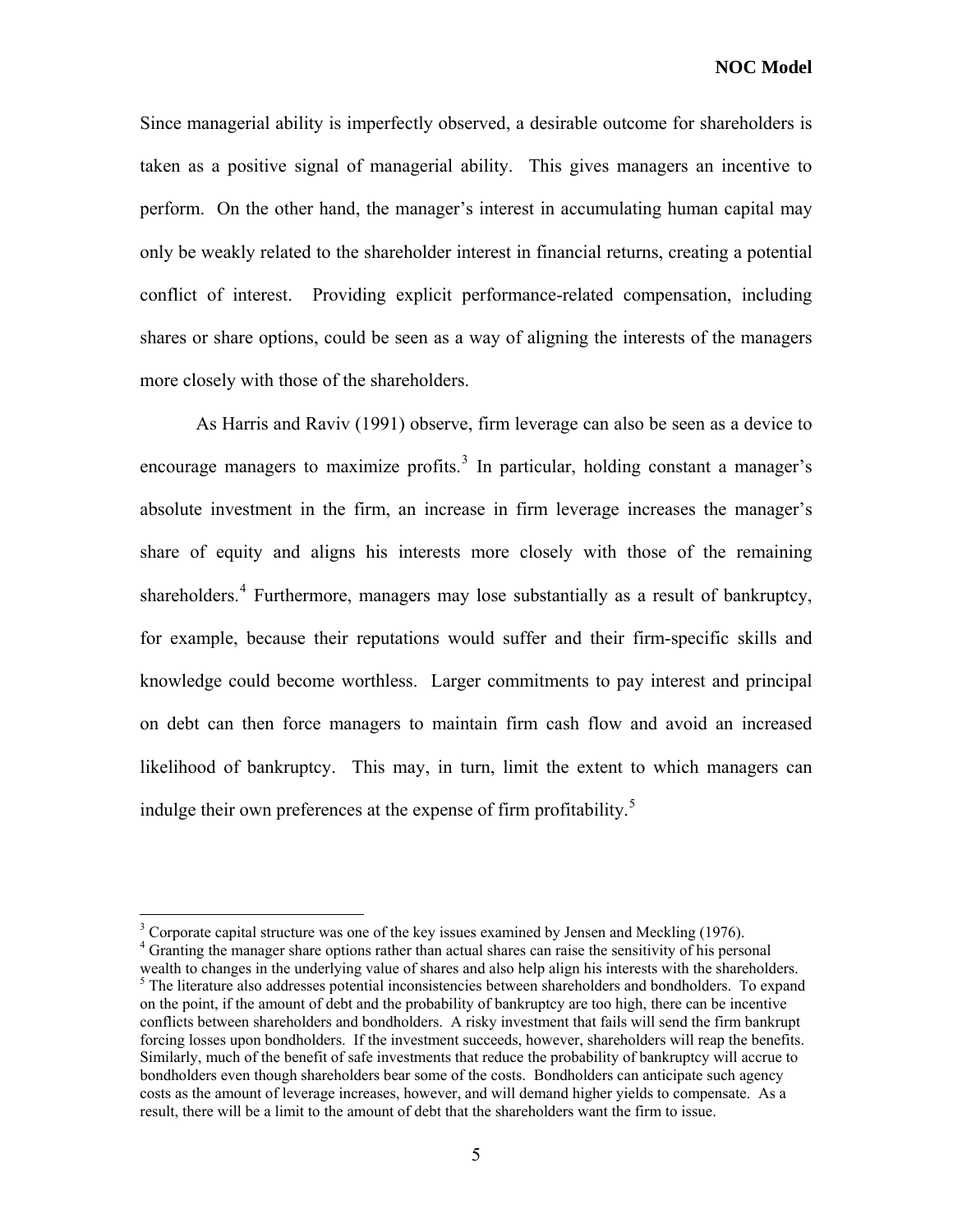Perhaps as a consequence of these additional institutional mechanisms, a wide range of evidence has been shown to be consistent with the hypothesis that managers of corporations maximize firm value most of the time. Deviations involving maximization of managerial goals at the expense of shareholders occur but are of minor empirical importance in normal circumstances. Certainly, the hypothesis that corporations maximize the present value of profits has successfully explained many types of corporate behavior in wide variety of situations.<sup>[6](#page-15-0)</sup>

The principal-agent framework also can be used to examine the likely behavior of government-controlled business enterprises. The objectives of the politicians overseeing the operations of the firm take the place of shareholder wealth. The politicians do not personally receive any residual cash flow from the firm, but their objectives will include perceived benefits from having additional revenue flow into the Treasury. In addition, we assume that production and pricing decisions of the NOC could be part of the objective function of the politicians.

Jensen and Meckling (1976) describe a private corporation as a nexus of contractual relationships where residual ownership claims on the assets and cash flows are divisible and can be sold, generally in an open and organized market, without permission of other contracting individuals. A fully government-owned firm is also a nexus of contractual relationships.<sup>[7](#page-15-1)</sup> The critical distinction between the two types of firms is that the residual ownership claims in a government-owned firm cannot be

<span id="page-15-0"></span><sup>&</sup>lt;sup>6</sup> It should be clear that maximizing profits is not equivalent to ensuring an efficient outcome. For example, a privately owned monopoly is likely to produce an inefficient outcome precisely because it has a strong incentive to maximize profits.

<span id="page-15-1"></span> $<sup>7</sup>$  Some partly privatized National Oil Companies have traded ownership shares. These firms could be</sup> expected to behave differently to the fully government-owned enterprises that are the focus of our analysis.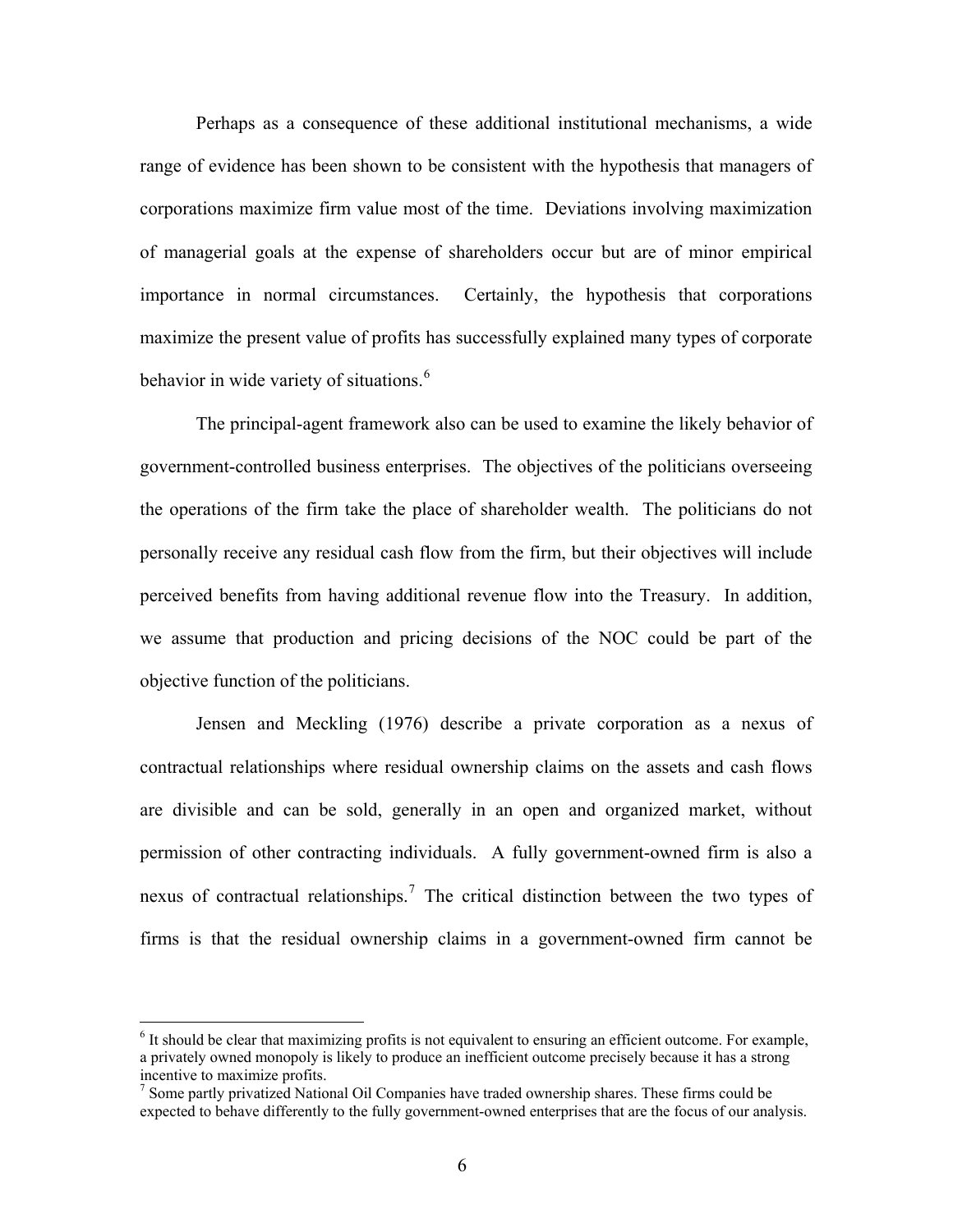transferred to another party without the firm ceasing to be government-owned. $8$  Debt issued by the firm is also guaranteed by the government and cannot send the firm into bankruptcy. These differences between government-owned and private firms will have important implications for the objectives of the enterprises and consequently for their production and investment decisions.

Trading ownership claims in a corporation provides a number of benefits, including placing pressure managers to maintain profitability. The price of shares reflects investor opinions about how well managers are using the firm's assets to generate income. Since investors substantiate their opinions about managerial competence by placing their own wealth at risk, they have an incentive to ensure that those opinions are well founded. In addition, the possibility of earning income by improved monitoring of managerial performance leads to the development of specialists who can invest in improved monitoring technologies. Poor managerial performance thus reduces share prices, which can encourage the installation of new managers. Debt also pressures managers of private firms to maintain adequate cash flow since default on interest payments will send the firm into bankruptcy and impose substantial costs on managers.

Since a fully government-owned firm cannot be taken over or declared bankrupt, its managers may be harder to discipline. $9$  The commitment to government ownership means that the firm can always count on being "bailed out" if it gets into financial

<span id="page-16-1"></span><span id="page-16-0"></span><sup>&</sup>lt;sup>8</sup> Similarly, in the labor-managed firms Jensen and Meckling (1979) analyze ownership of the firm's assets also cannot change hands. As they observe, "Labor-managed cannot mean that labor owns the firm in the traditional sense, that is, it cannot mean that tradable residual claims on the firm are held by employees. If that is all it means we are back to the traditional profit-maximizing firm. What the term 'labor managed' really means is that … there are legal prohibitions against the existence of tradable residual claims on the entire sequence of future cash flows generated by the firm (what we usually think of as common equity)." <sup>9</sup> Jensen and Meckling (1979) identify a similar monitoring problem in a labor-managed firm where claims to residual cash flows also are not traded.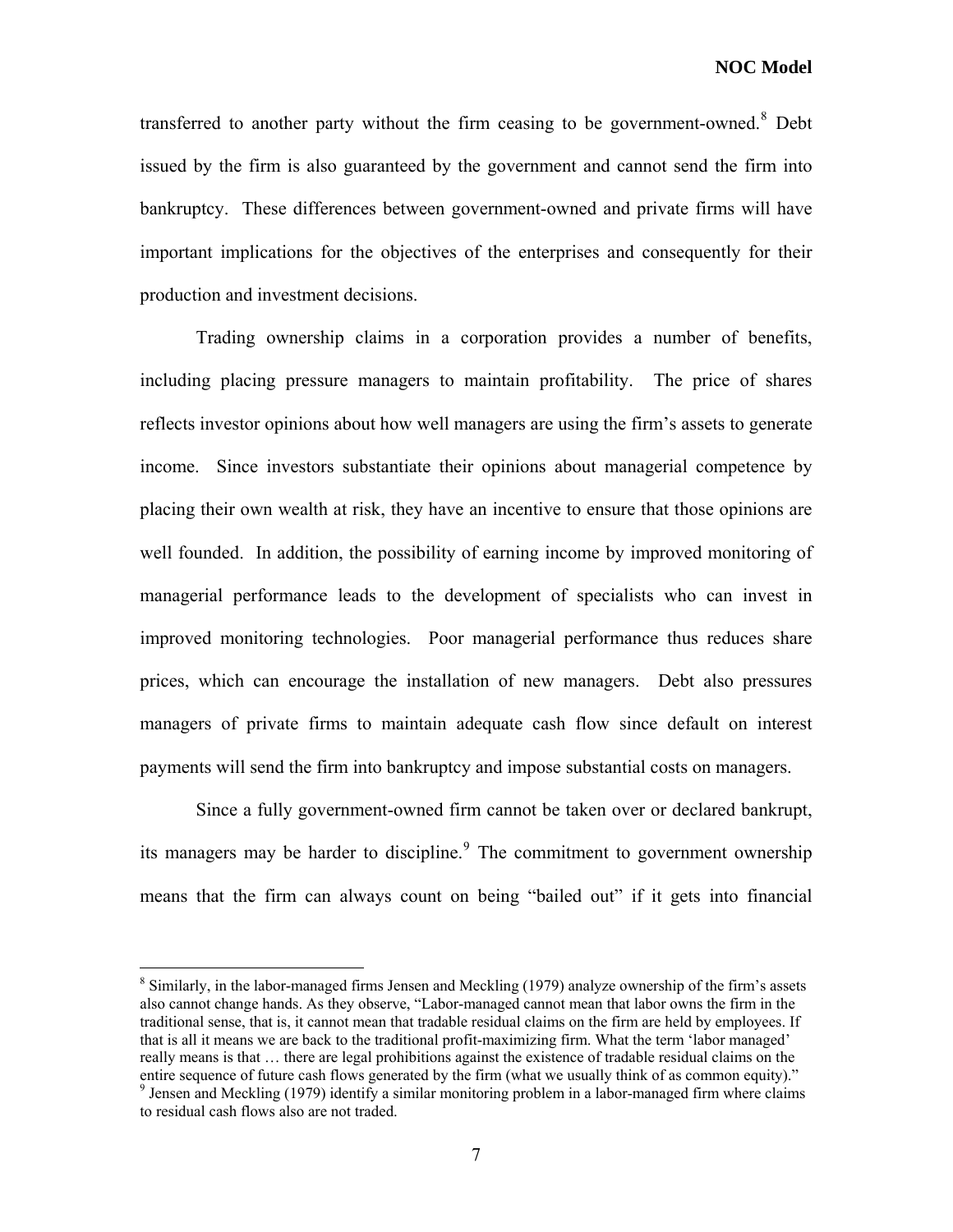difficulties. Incentive compensation schemes might also be more difficult to implement in a government-owned firm where managers cannot be paid with shares or stock options.

Laffont and Tirole (1991) observe that managers of government-owned firms can be fired, and government-owned firms can be required to produce audited accounts or use formal control systems, analogous to private corporations. While the accounts and other required reports are all that the politicians have to measure the performance of the government-owned firm, the target variable of interest to shareholder-owners of a private corporation, namely the market value of the firm's shares, is readily observable. A related point is that, as we elaborate in more detail below, the politicians are likely to be interested in a more diffuse set of performance criteria for a government-owned firm, which makes the reporting requirements much more complex.

Laffont and Tirole (1991) also note that while shareholders can lose wealth if managers do not perform, a politician can lose office. However, the performance of any one government enterprise is, at best, just one of many influences on the extent of a politician's political support. Furthermore, the time horizons of politicians and investors in a private firm are likely to differ.<sup>[10](#page-17-0)</sup> Politicians who do not care about the performance of the firm beyond their own term of office may be tempted to use the return to capital for other purposes even though it would leave insufficient funds to finance additional investments. Although reduced investment (including reduced maintenance expenditures) will compromise future firm profitability, that problem will be left to future politicians to address. By contrast, in a private corporation, even if an investor intends to hold shares for a short period, the resale value of the shares will depend on the likely future profitability of the firm. Shareholders therefore have an incentive to encourage

<span id="page-17-0"></span> $10$  Jensen and Meckling (1979) identify a similar time horizon problem in a labor-managed firm.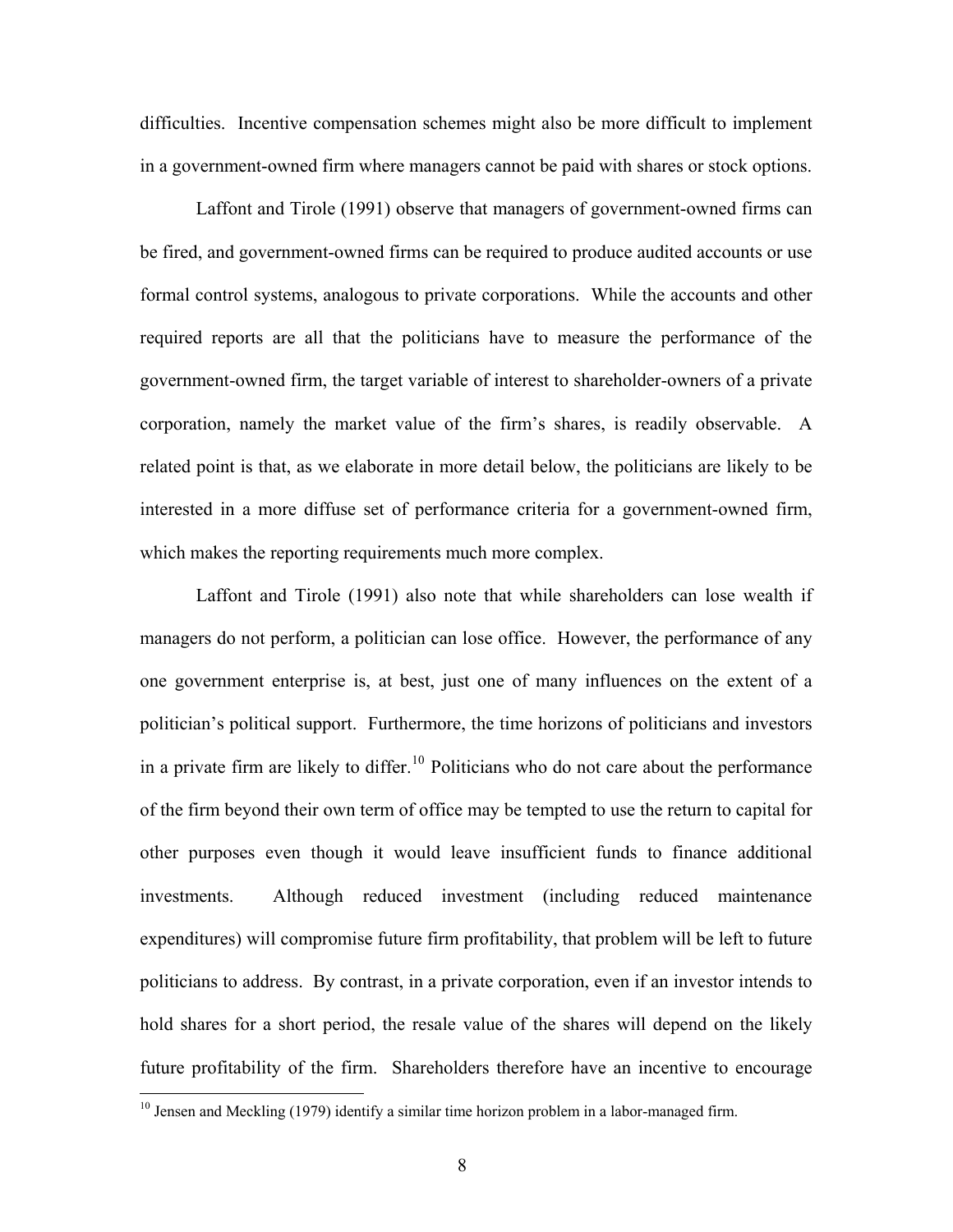management to make an efficient trade-off between current income and future profitability.

Another benefit of traded ownership shares is that the rate of return on shares reflects the compensation that investors require for bearing the risk inherent in that firm's investments. The rate of return thus signals to management the opportunity cost of their investments. New investments will raise share prices, and thus investor wealth, only if investors expect them to yield a positive net present value when discounted at the firm's cost of capital. By contrast, managers of government-owned enterprises lack direct information about the rate of return required to compensate for the risks inherent in their investments.<sup>[11](#page-18-0)</sup> In particular, although government-owned firms (with debt guaranteed by the government) can borrow at the government bond rate, this rate primarily reflects factors other than the risk of capital investments made by government-owned firms.<sup>[12](#page-18-1)</sup> Thus, the profitability of the investments made by government-owned firms will be a minor factor in the calculations of investors in government bonds.

Managers of private firms have an incentive to innovate in producing higher quality goods or reducing costs through productivity improvements. Failure to do so could lower share prices below what they otherwise would have been. If decisions turn out to be unprofitable or opportunities that would have been profitable are missed, this could raise the probability of bankruptcy or a takeover. In the public sector, however, the lack of an agreed and readily measured objective makes rewards and punishments more

1

<span id="page-18-0"></span> $11$  The required return on shares of firms in the same business will provide indirect, but usually imperfect, information about the appropriate risk adjusted rate of return.<br><sup>12</sup> Investors in government bonds may be concerned about default risk, particularly where a weak

<span id="page-18-1"></span>government (without sufficient political support to raise taxes or cut spending) has issued the bonds. They may also be concerned about the risk of changes in future interest rates if the bonds are long-term, or inflation risk if the bonds have a fixed nominal face value.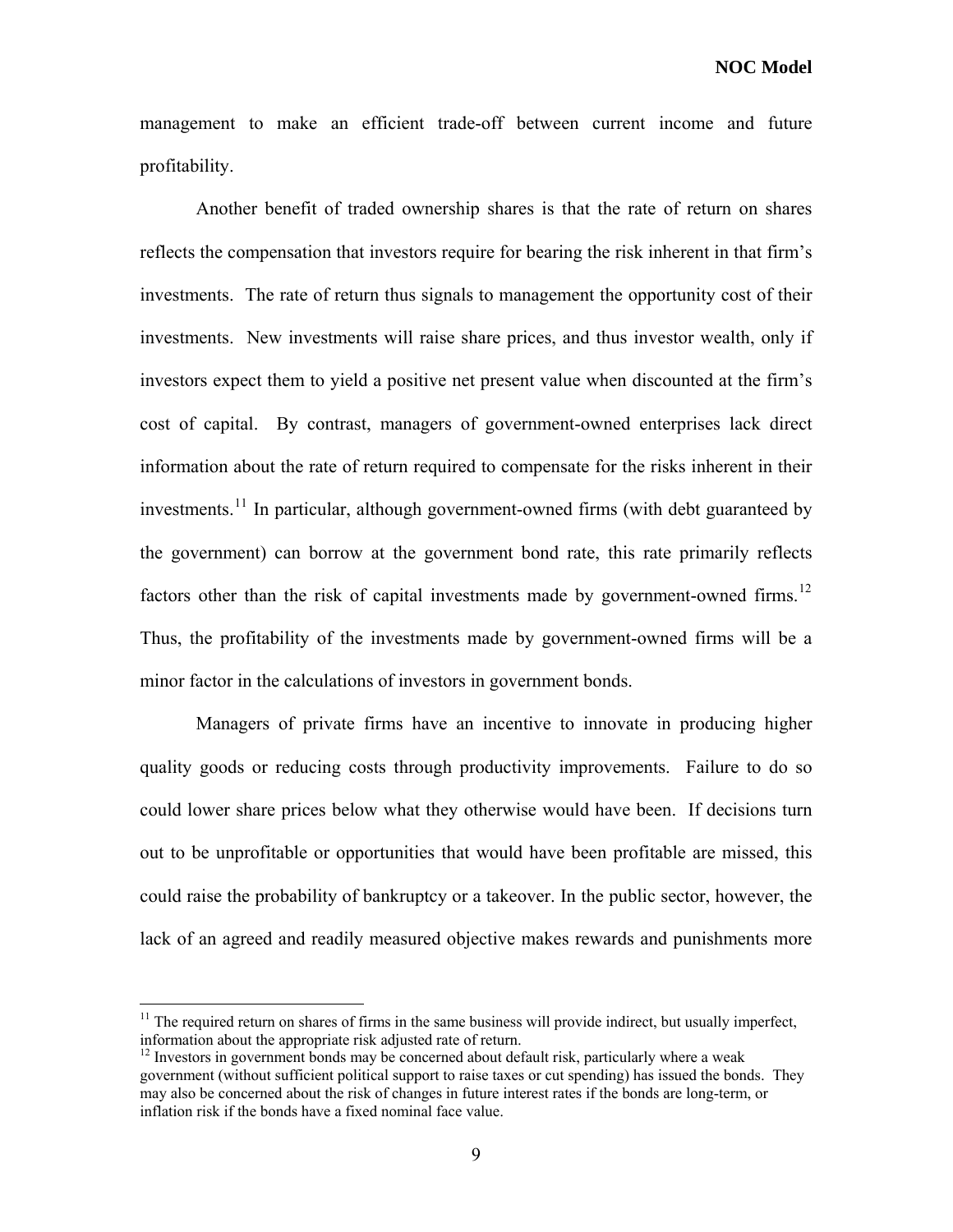asymmetric. When mistakes are made, resources are expended to discover and discipline those judged as responsible. On the other hand, many claim credit for successes and it is difficult for those truly responsible to obtain their just rewards. The result is that managers of public sector firms tend to be more risk averse than are their private sector counterparts and much more concerned to avoid mistakes than to seek success. Managers of government-owned firms are therefore likely to be less entrepreneurial than are their private sector counterparts.<sup>[13](#page-19-0)</sup> The more risk averse attitude of managers of governmentowned firms may reinforce the tendency of the firm to discount future income at a very high rate.

To summarize the above analysis, we argued that corporations have evolved many institutional features to control the principal/agent problem. By contrast, governmentowned firms lack many of these institutional features. As a result, managers of government owned firms will be monitored less well than their private corporation counterparts. Thus, we would expect the objectives of a government-owned firm to reflect managerial prerogatives to a greater extent than is the case for a corporation. These objectives can be quite complicated and are likely to vary considerably from one case to the next. Nevertheless, it is commonly assumed that most managers would prefer a larger organization with a larger budget. This gives managers more prestige and greater opportunities to divert resources to their own ends. In the formal model below, employment in included as part of the objective of the firm in part because it reflects this managerial concern.

<span id="page-19-0"></span><sup>&</sup>lt;sup>13</sup> For example, Shleifer (1998) emphasizes the finding that managers of government-owned firms have much weaker incentives to innovate in producing higher quality goods or reducing costs through productivity improvements.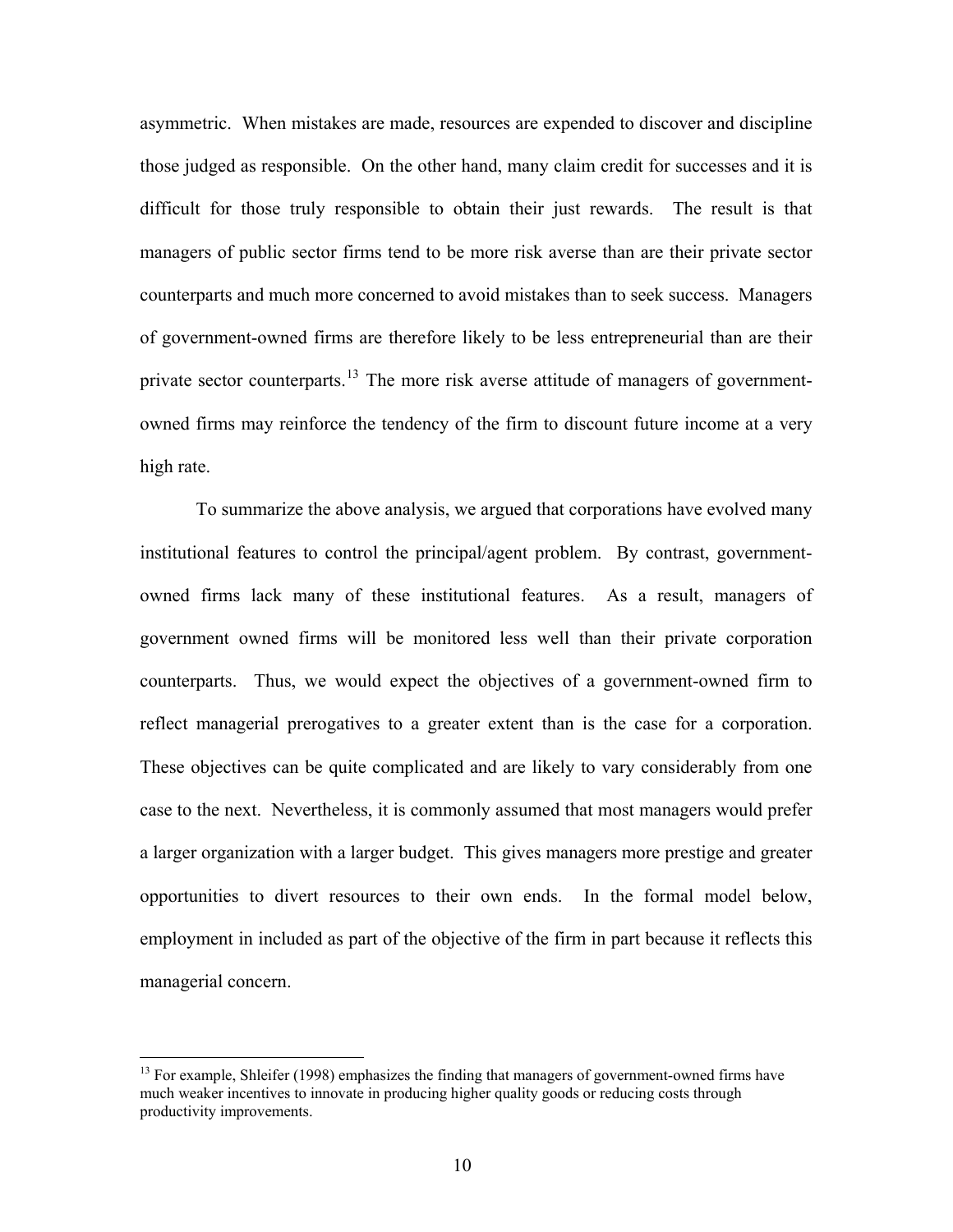If government-owned firms are managed less efficiently than corporations, we might ask why government ownership of firms is so prevalent.<sup>[14](#page-20-0)</sup> There are a number of potential explanations. Some of these arguments are of particular relevance in less developed economies or for firms operating in the resource sector. It may therefore not be surprising that many less developed countries rely on a NOC to exploit their oil and gas resources.

Even if government ownership compromises managerial efficiency, offsetting considerations may mean that a government-owned firm can be more efficient overall.<sup>[15](#page-20-1)</sup> This viewpoint is made particularly salient if profit maximization by the firm is not the most socially desirable outcome. For example, a large enterprise exploiting a resource primarily for export may also have a monopoly on the domestic market. To avoid efficiency losses associated with exercising that monopoly power, the firm's domestic operations may need to be regulated. This reintroduces political monitoring of the firm, giving the managers two principals – the politicians as well as their shareholders. These different principals have different mandates and control over different policy instruments, which is likely to lead to conflicting assessments of managerial performance, weakened incentives and reduced managerial performance.

The investment policies of a large mining firm might produce another potential divergence between maximization of profits and maximization of social welfare. Such a firm would have an incentive to develop some transportation infrastructure and to train

1

<span id="page-20-0"></span><sup>&</sup>lt;sup>14</sup> Our arguments have only addressed the issue of incentives. It is possible that extraordinary and visionary individuals could become politicians, or managers of the firms, and make astute decisions that respond to wider incentives, such as a desire to be recognized as a "great leader" who made a significant positive contribution to the evolution of a country or society.

<span id="page-20-1"></span><sup>&</sup>lt;sup>15</sup> Sappington and Stiglitz (1987), Pint (1991), Laffont and Tirole (1991) and Roemer and Silvestre (1992) were among the first to provide arguments along these lines from within the principal-agent paradigm.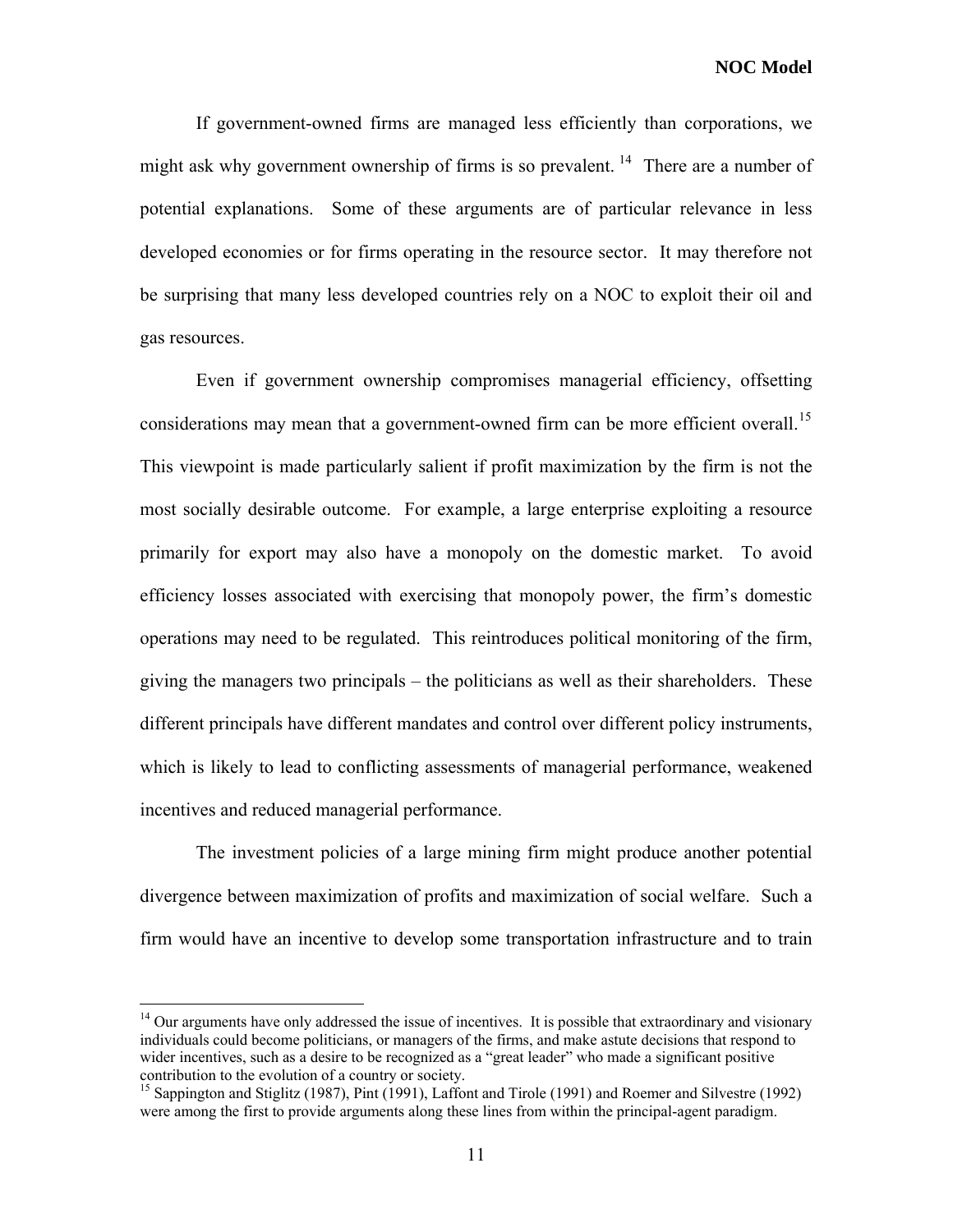local workers. These activities may, however, have a public goods characteristic. The roads, railroads or ports may provide benefits to other users that may not be easily appropriated by the firm. Similarly, general training of workers may raise their skills at many tasks, but the firm may be concerned only about the effects of training on productivity in its own workplace. A private firm may under-invest in activities that yield wider benefits for which the firm cannot receive compensation. Although the government could subsidize a higher level of provision of these public goods, the complications of negotiating and supervising the joint activity might be larger than any managerial efficiency losses that existed if the firm were government owned.

Distributional considerations might also encourage a move toward government ownership. Mineral resources typically earn "rents", that is, income in excess of production costs.<sup>[16](#page-21-0)</sup> Citizens may feel that they are entitled to receive as large a share of those rents as is practically feasible. However, the production royalties or taxes that typically are used to extract rents from successful projects may severely curtail production or investment in future exploration ventures. As Grossman and Hart (1986) observe, opportunistic and inefficient behavior is quite likely "in situations where there are large amounts of surplus to be divided ex-post and in which, because of the impossibility of writing a complete, contingent contract, the ex-ante contract does not specify a clear division of the surplus." The efficiency losses accompanying attempts to appropriate resource rents for citizens from a private firm could be large. If these

<span id="page-21-0"></span> $16$  Disputes over distributing the rents associated with mining projects is one element of the so-called "resource curse" wherein what might normally be regarded as a fortunate event, namely the discovery of significant mineral resources in a country, ends up making the country as a whole worse off (see, for example, Gelb et. al. (1988)).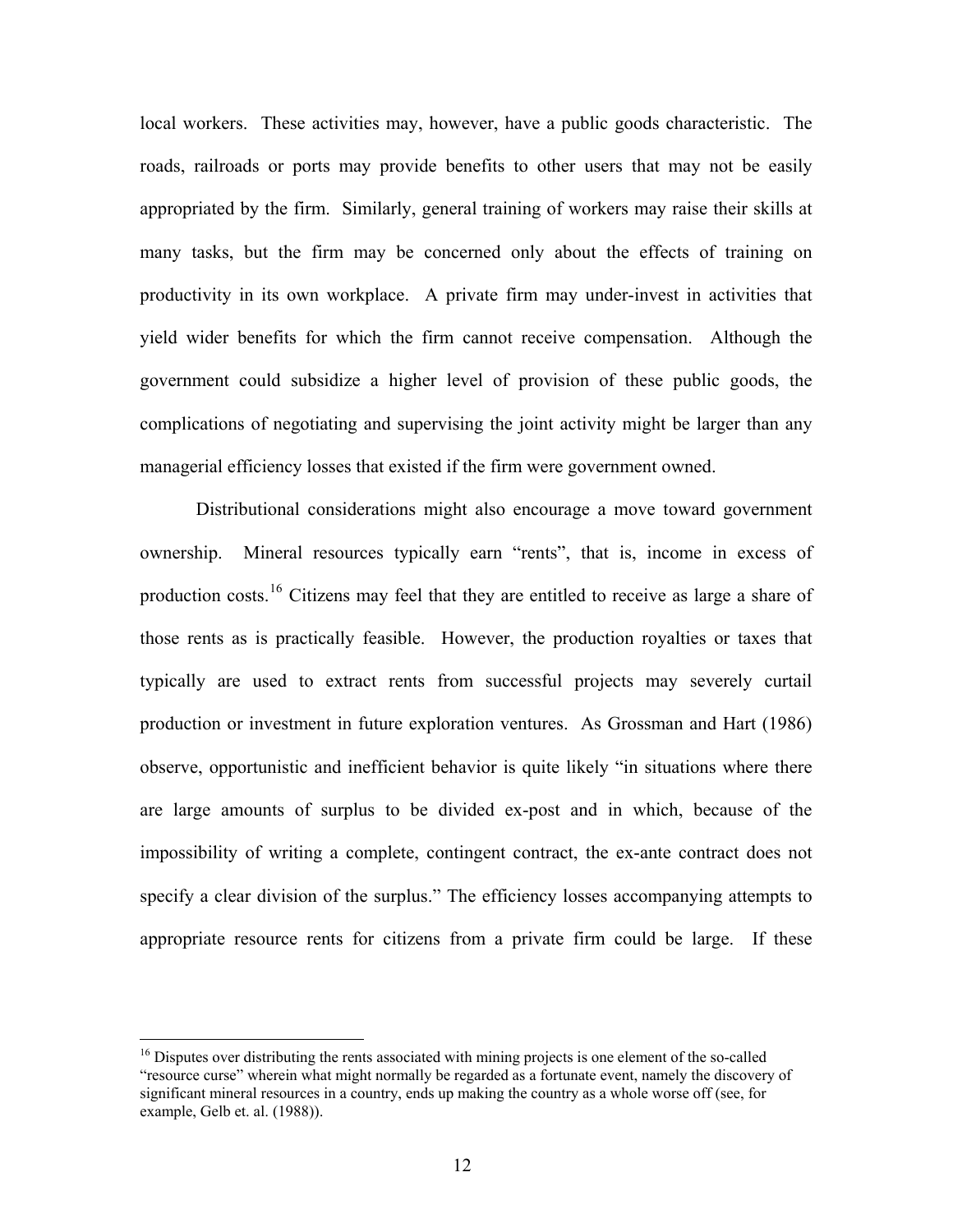**NOC Model** 

outweigh the managerial inefficiencies associated with government ownership, a national mining company could be the preferred alternative.

The above arguments favoring government ownership implicitly assume that political action is motivated by a desire on the part of politicians to maximize efficiency or some more general notion of "social welfare."[17](#page-22-0) A final explanation for government ownership of firms, however, is that the politicians are concerned about objectives other than efficiency. Ensuring that resources are used efficiently, or that growth in living standards is maximized, is only one means of retaining or building political support. Politicians may sacrifice efficiency if it conflicts with more effective means of raising support in the short term, such as redistributing to powerful domestic interest groups. Furthermore, retaining political support is more akin to a constraint on political activity than an objective for politicians. Presumably, people enter politics because they desire the opportunity to "make a difference," to implement their ideas of what a "good society" might be like, or to gain fame and in some cases personal fortune. Politicians may also be indebted to other individuals who have helped them gain office and may have an agreement to provide patronage to these people even if they are inexperienced or poorly qualified for the position in other respects. Many such political objectives will conflict with promoting economic efficiency. If government ownership of enterprises allows other political goals to be pursued, albeit at the cost of reduced growth in living standards overall, the politicians may consider the trade-off worthwhile.

<span id="page-22-0"></span> $17$  As Jensen and Meckling (1979) comment, this attitude presumes "that upon taking office the politician or bureaucrat goes through a metamorphosis – he sets aside his own tastes and preferences and concerns for his own welfare, adopts the 'public welfare' as his objective function, and chooses among alternatives solely on the basis of the 'public good'. We know of no empirical evidence supporting this model of 'political man'."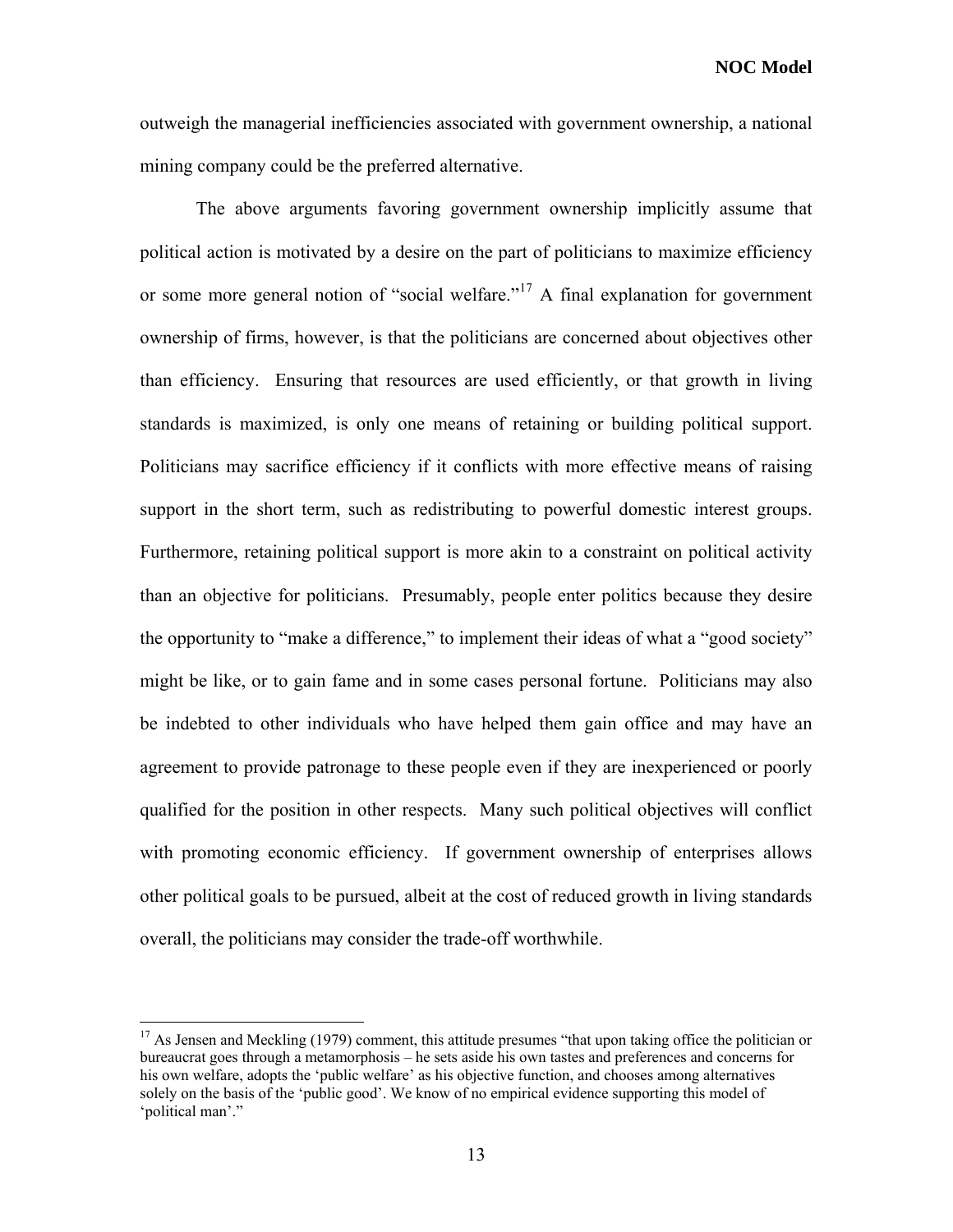The notion that politicians aim to maximize efficiency, or social welfare more broadly defined, may be especially deficient for explaining why some developing countries establish a NOC to exploit domestic hydrocarbon resources. As argued forcefully by Karl (1999), for example, political institutions within such countries are profoundly influenced by the rents accompanying oil and gas production. The "paradox of plenty" identified by Karl is that the existence of large rents engenders a political system that relies on maintaining and expanding the flow of petroleum revenue. Domestic politics comes to be dominated by the redistribution of petroleum rents to favored political groups. The "weak administrative structures, insecure property rights [and] nonexistent judicial constraints" in developing countries exacerbate the tendencies to promote redistribution at the expense of economic efficiency. Yet as Karl remarks, "such economically inefficient decision-making is not a miscalculation when viewed politically. Instead, it is an integral part of the calculation of rulers to retain their support."

In summary, political oversight of government-owned enterprises is not a good substitute for traded ownership claims as a method of encouraging management to operate a firm efficiently. Political objectives are much more diffuse and more difficult to measure than are share values. The information available to political monitors of public sector firms is also inferior to the information revealed by stock prices. We conclude that government-owned firms are likely to be managed less efficiently than private shareholder-owned corporations. Although their objective functions are likely to reflect the goals of the politicians, we might expect the goals of management also to play a more prominent role than in the case of shareholder-owned firms. The trade-off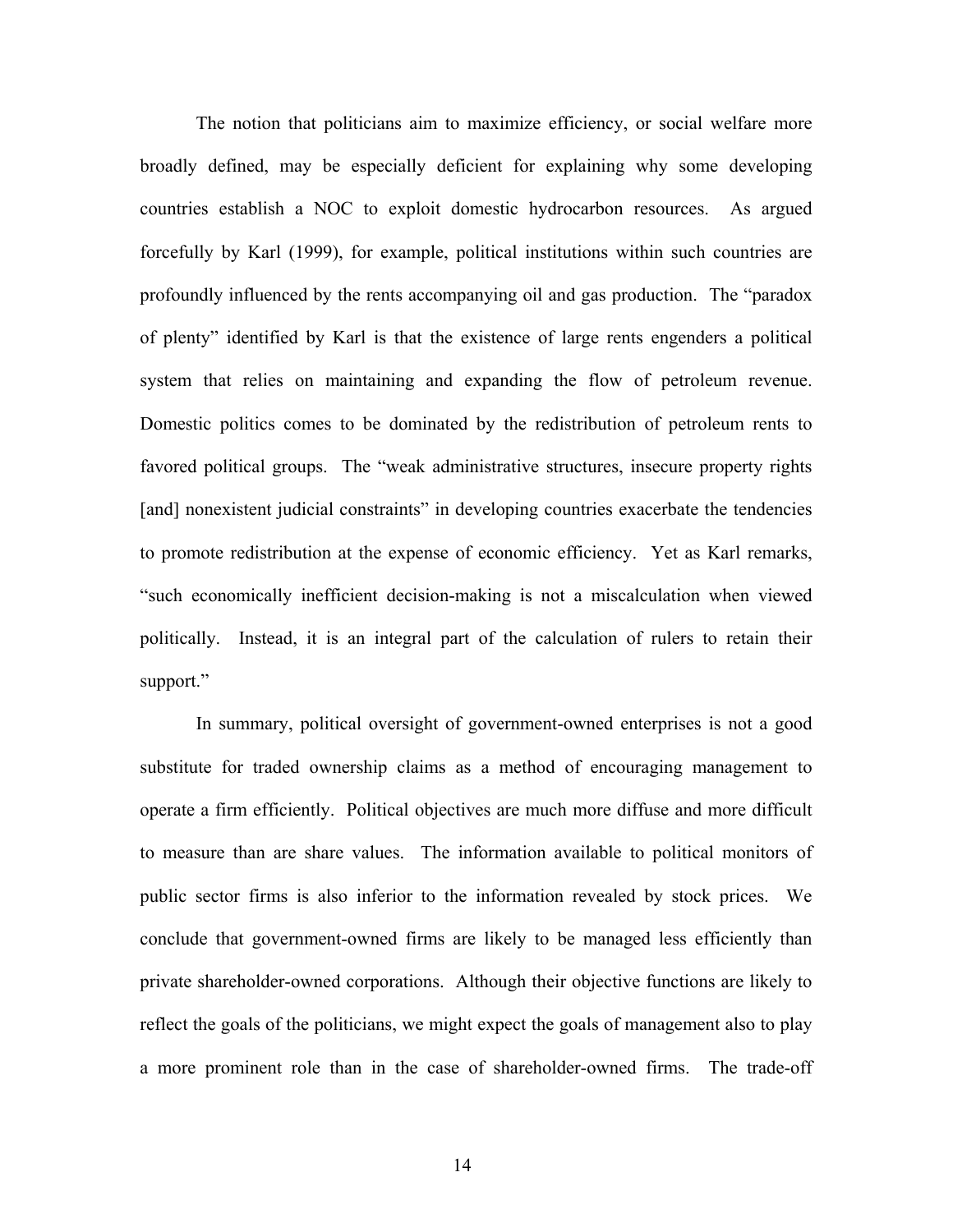**NOC Model** 

between the goals of the politicians and the goals of the managers is complicated to model in a general way, since it is likely to depend on details of the domestic political and legal institutions.<sup>[18](#page-24-0)</sup> In the next section we propose a very general overall objective for the firm that can reflect a mixture of the objectives of managers and politicians.

#### **III. A MODEL OF A NATIONAL OIL COMPANY**

With the above considerations in mind, we develop a simplified model of the operation and investment policies of a firm that faces a profit motive, but may also face political constraints as described above. The model abstracts from many details in order to focus on the key incentives that are likely to influence decisions in a NOC. We do not consider why the NOC is government-owned, but simply focus on the likely consequences of government ownership for the firm's policies.

We will compare the operation and investment decisions of the NOC with the likely decisions that a private corporation would make while exploiting the same resources. The private firm aims to maximize profits subject to a set of physical and financial constraints, such as the technically recoverable resource, the fixed and operating costs of exploitation, transportation and marketing costs, and the price (or marginal revenues) in end-use markets.

In order to focus on the influences of alternative objectives on the production and investment decisions of the firm, we assume that the NOC has access to the same

<span id="page-24-0"></span> $18$  Shleifer and Vishny (1994) consider the operation of government-owned firms in a context where incomplete contracts govern the relationship between politicians and managers. They distinguish ownership of the residual cash flow of the firm from control rights over production decisions. They assume that production decisions are the result of a Nash bargaining game between the manager and politician. The different allocations of control rights or ownership of cash flow influence the outcome by altering the threat points in the Nash bargaining game. The equilibrium outcome also depends on whether "bribes" (direct transfers between the politician and manager) are allowed.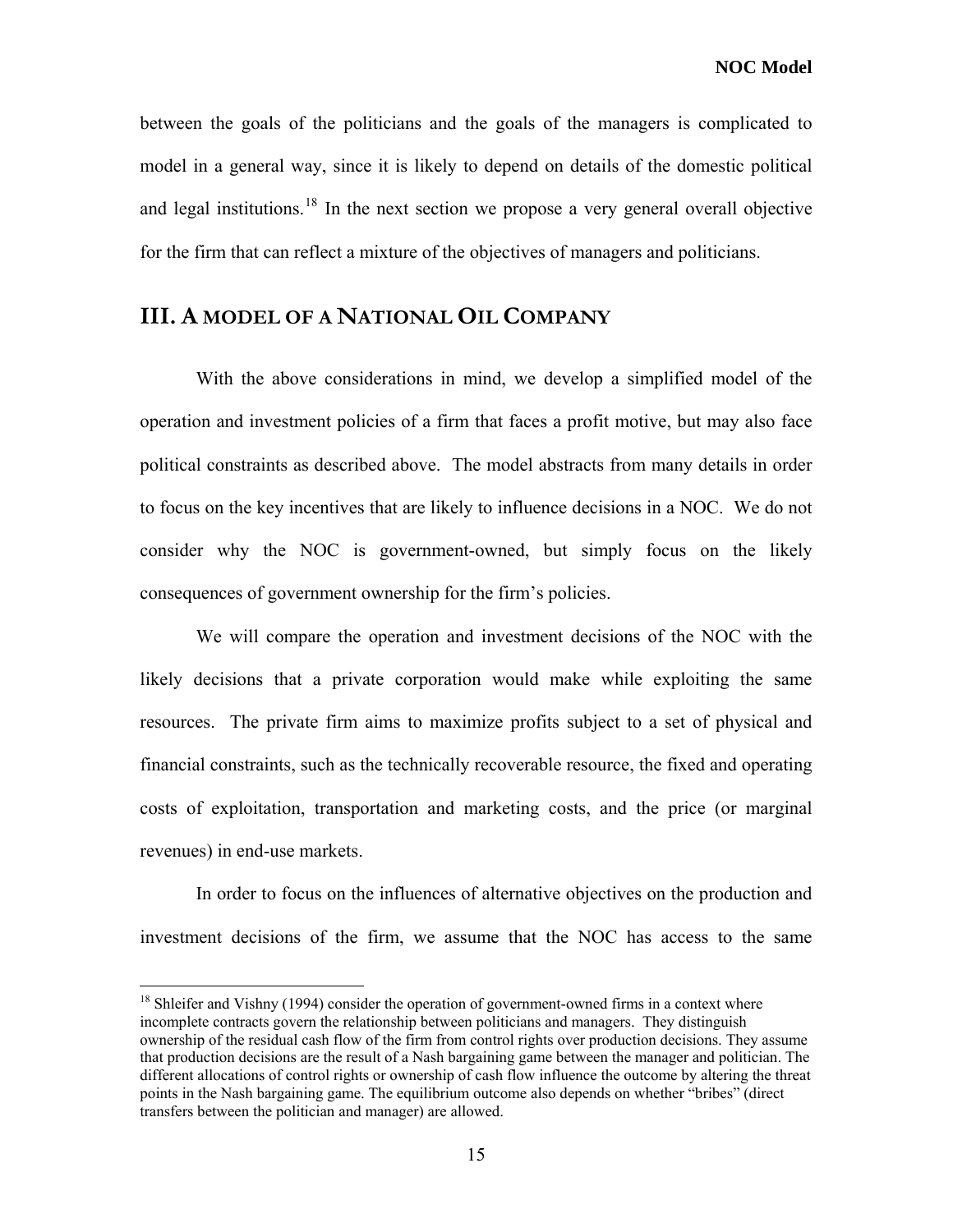technology as the private firm. Therefore, any differences in output between a NOC and a private firm will be driven by the different objectives. This may be an oversimplification in some cases, especially where proprietary techniques or equipment are required to profitably exploit the resources. The profit motives for a private firm may lead to more rapid adoption of productivity improving technologies, particularly since managers in private firms, as discussed in the preceding section, may be more highly motivated to improve productivity. Thus, while managerial inefficiency in the NOC may also result in technical inefficiency, we focus on allocative inefficiency. If technical inefficiency does exist, then the differences in output between the NOC and a private firm will be more extreme than our analysis suggests.

To begin, if exports of oil are given as *X*, we assume that the export price is  $p(X)$ with  $p' < 0$  so that a large level of exports may depress the international oil price.<sup>[19](#page-25-0)</sup> For generality, we also allow for oil imports, *M*, because, in fact, some NOC's have very little domestic production and are primarily oil importers. In addition, even an NOC that has domestic production may eventually exhaust domestic resources and satisfy domestic demand from imports.<sup>[20](#page-25-1)</sup> For simplicity, we ignore transportation costs and assume that the NOC is not large in the international oil market as a purchaser, and hence can

<span id="page-25-0"></span><sup>19</sup> Bernard and Weiner (1996) emphasize that crude oil is not a homogeneous good. The relative prices of the various grades can fluctuate substantially with changes in the demand for final products, effective refinery capacity and so forth. Management may find it difficult to set optimal prices, particularly in longterm contracts. Bernard and Weiner do not, however, find strong evidence of a difference in the prices obtained or paid by NOCs and their privately owned competitors. We assume that the NOC and a privately owned firm in the same circumstances would face the same export or import price functions.

<span id="page-25-1"></span> $20$  The model also can be interpreted as a model of the OPEC cartel facing a competitive fringe of suppliers. The demand curve facing the cartel is then aggregate world demand less supply from the competitive fringe. The output *X* is joint supply from the cartel. We implicitly assume that the joint supply is allocated across the producers in the cartel to minimize production costs. The import price  $p<sub>m</sub>$  can then be interpreted as the price of supplying energy through a backstop technology that has constant real costs.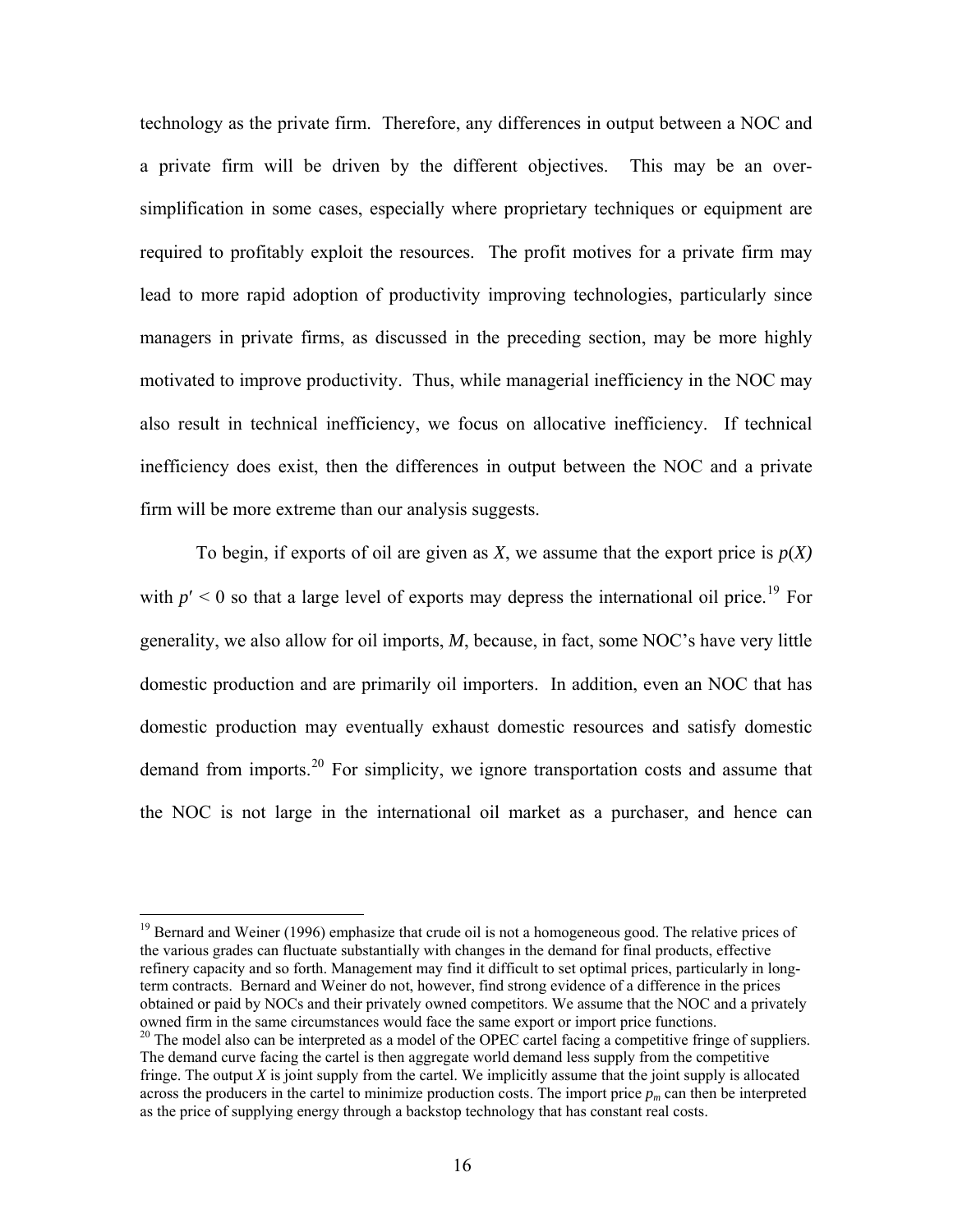exercise no monopsony power. These assumptions imply that the price of oil imports are such that  $p_M = p(0) > p(X) + Xp'(X)$  for all  $X > 0$ . We also require  $X \ge 0$  and  $M \ge 0$ .

Let the domestic derived demand for oil be  $d(p_d)$  where the domestic price  $p_d$ need not equal the export price. Total domestic output, *Q*, plus imports will be sold either on the domestic market or exported, so that

$$
Q + M = X + d(p_d). \tag{1}
$$

<span id="page-26-2"></span>Oil is produced using labor (or, more generally, variable inputs), *L*, and proved reserves, *R*. For several reasons, we would expect the productivity of *L* to fall as cumulative past exploitation,  $E$ , rises.<sup>[21](#page-26-0)</sup> For example, more water injections may be required to keep older reservoirs producing. In addition, reservoirs that are easier to exploit are likely to be mined first. We also assume that the maximum annual output *Q* obtainable from a given level of proved reserves is bounded above by a factor,  $\gamma < 1$ , which will depend on geological factors such as reservoir pressure and the porosity of the rocks containing the hydrocarbons.

We assume that current production is given by

$$
Q = RF(L)G(E) \tag{2}
$$

<span id="page-26-1"></span><span id="page-26-0"></span> $21$  This follows from the economic theory of the mine. Solow and Wan (1976) and Heal (1976), for example, investigate resource extraction in a general equilibrium growth model where output is produced using reproducible capital, an exhaustible resource and, in the Solow and Wan case, exogenously supplied labor. Solow and Wan assume that the number of units of the composite output good needed to extract one unit of the exhaustible resource increases with cumulative extraction of the resource. Heal assumes that the cost of extracting a unit of the exhaustible resource is increasing in cumulative past production until costs rise to equal the constant cost of producing the resource using a backstop technology. The assumption that extraction costs depend on cumulative past exploitation was partly motivated by the observation that while the data reveals a long-term decline in the real prices of natural resource commodities, the simplest Hotelling model predicts exponential increases. Slade and Thille (1997) observe, however, that other factors may account for the evidence including large unanticipated discoveries, technical change that lowers mining costs, and the development of substitute materials that reduce demand.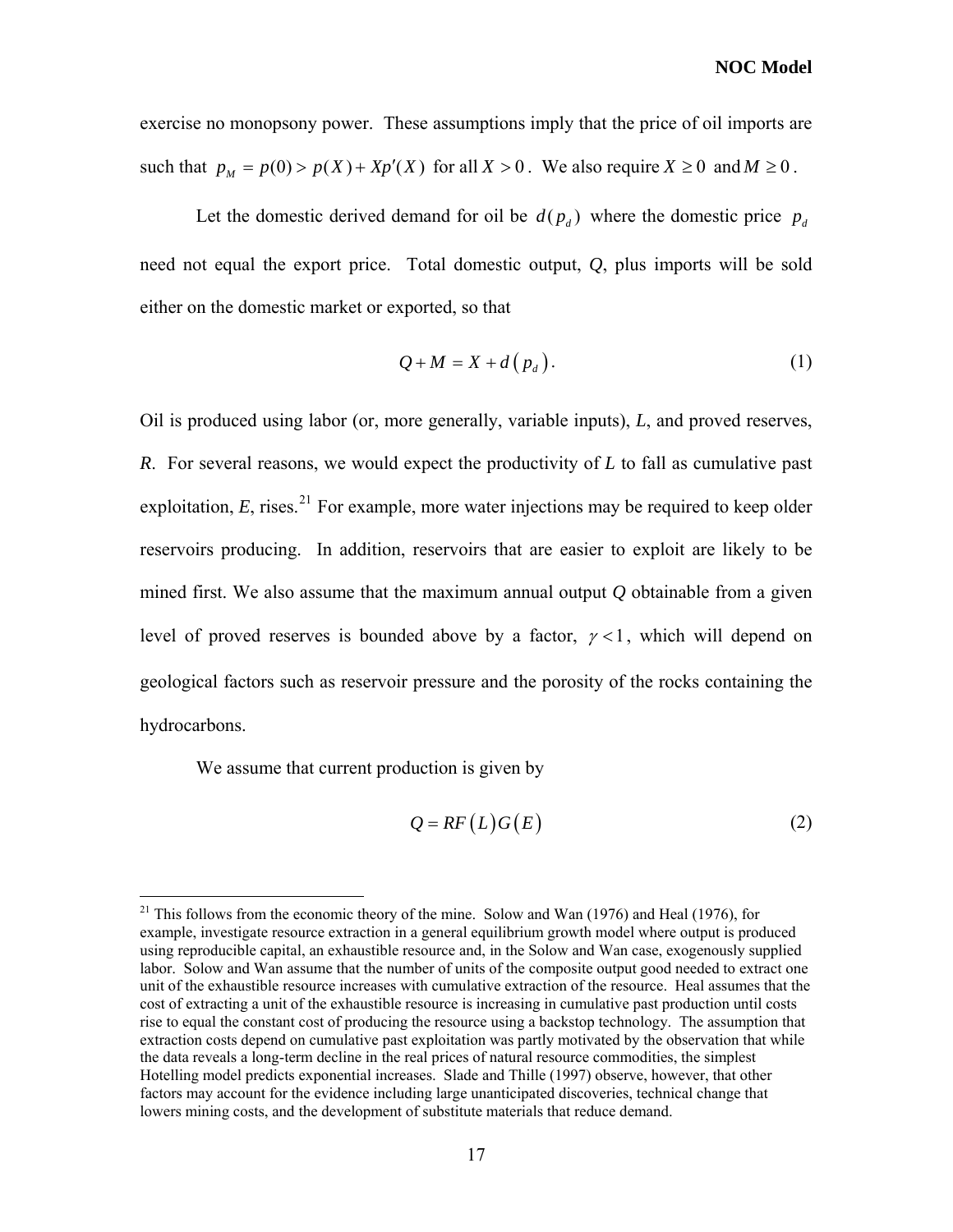where  $0 < G \le \gamma$ ,  $G' < 0$ ,  $G'' < 0$ ,  $0 < F < 1$ ,  $F' > 0$ ,  $F'' < 0$  and  $F \to 1$  as  $L \to \infty$ . We assume there is physical upper limit  $S_0$  to the amount of resource that can be found and that  $G \to 0$  as  $E \to S_0$ . By definition, [\(2\)](#page-26-1) implies that *E* will satisfy a differential equation

$$
\dot{E} = RF(L)G(E) \tag{3}
$$

<span id="page-27-0"></span>with initial  $E = 0$ .

Since  $F'' < 0$ , the marginal productivity of *L* declines as output increases, which leads to rising marginal costs of production in the short run (taking *E* and *R* as given at a moment in time). Since  $G' < 0$  and  $G'' < 0$ , maintaining a given production level becomes increasingly difficult as past exploitation rises. Hence, it is unlikely that the resource will be physically exhausted. Rather the firm experiences "economic resource exhaustion", ultimately switching to imports that are available at a constant price.

Figure 1 illustrates the short run marginal costs of production (varying *L* while holding *R* and *E* fixed). Specifically, if the wages paid to the employees (or more generally the marginal payments to the variable inputs) are *w*, then the short run marginal costs can be written as:

$$
\frac{w}{\partial Q/\partial L} = \frac{w}{RG(E)F'(L)} = \frac{wF(L)}{QF'(L)}
$$
(4)

Then as  $L \to \infty$ ,  $F(L) \to 1$  and  $F'(L) \to 0$  so that marginal costs become unbounded as  $Q \rightarrow RG(E)$ . Also, since  $G' < 0$ , as cumulative exploitation *E* rises, the short run marginal cost curve will shift up, while the maximum level of output (the asymptote in Figure 1) shifts to the left.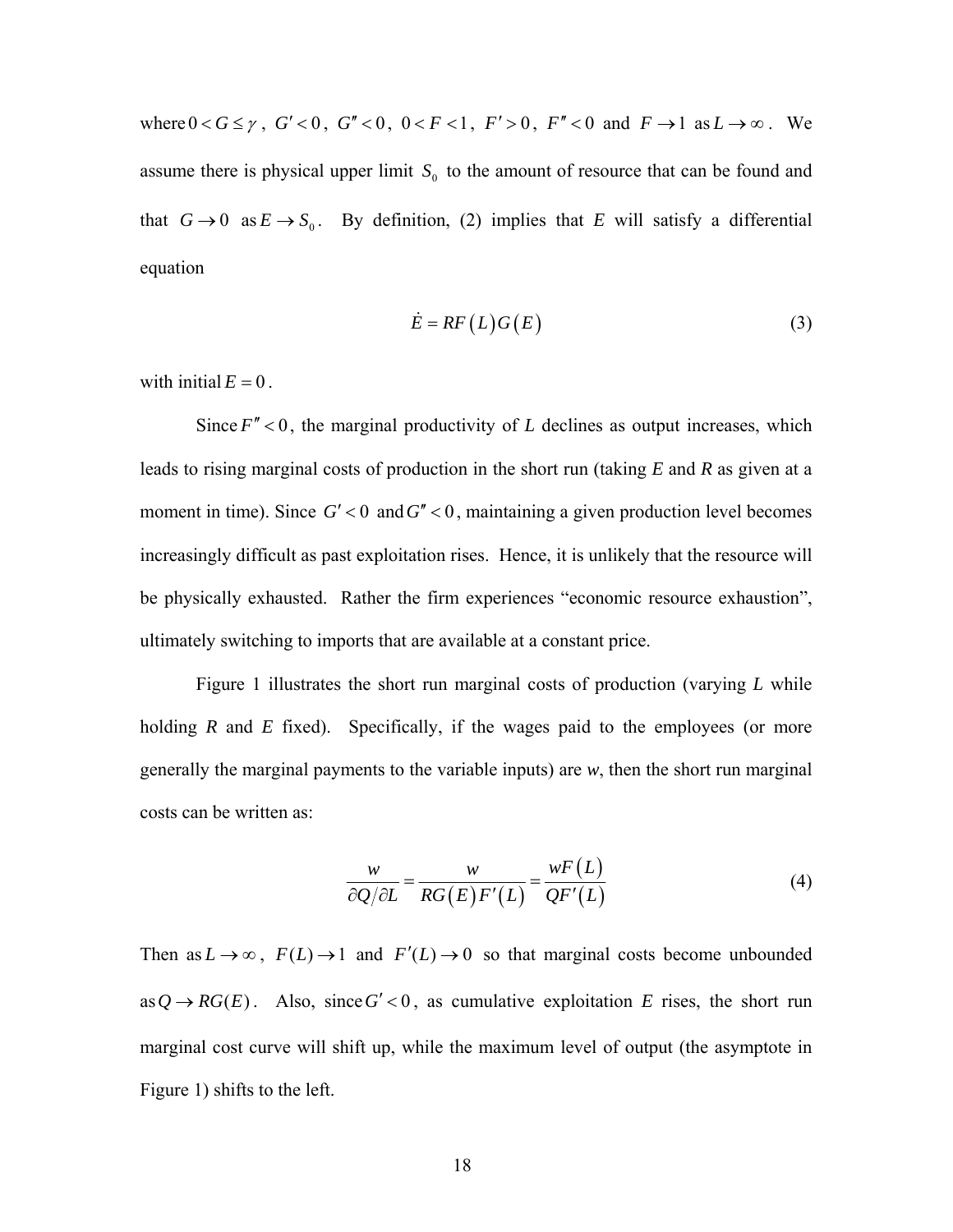

**Figure 1: Short run marginal costs of production** 

Because production is facilitated by the quantity of proved reserves at any moment in time, we also assume that the firm can invest an amount  $I \geq 0$  to prove up additional reserves. Allowing *S* to denote the cumulative demonstrated resource, the change in *S* will equal *I*:

$$
\mathcal{S}^{\underline{k}} = I \tag{5}
$$

<span id="page-28-1"></span>Current available proved reserves, *R*, are then given by cumulative investment less cumulative production:

$$
R = S - E \tag{6}
$$

<span id="page-28-0"></span>Using [\(2\)](#page-26-1) and [\(6\),](#page-28-0) output can be written in terms of the state variables *E* and *S* as

$$
Q = (S - E)F(L)G(E) \tag{7}
$$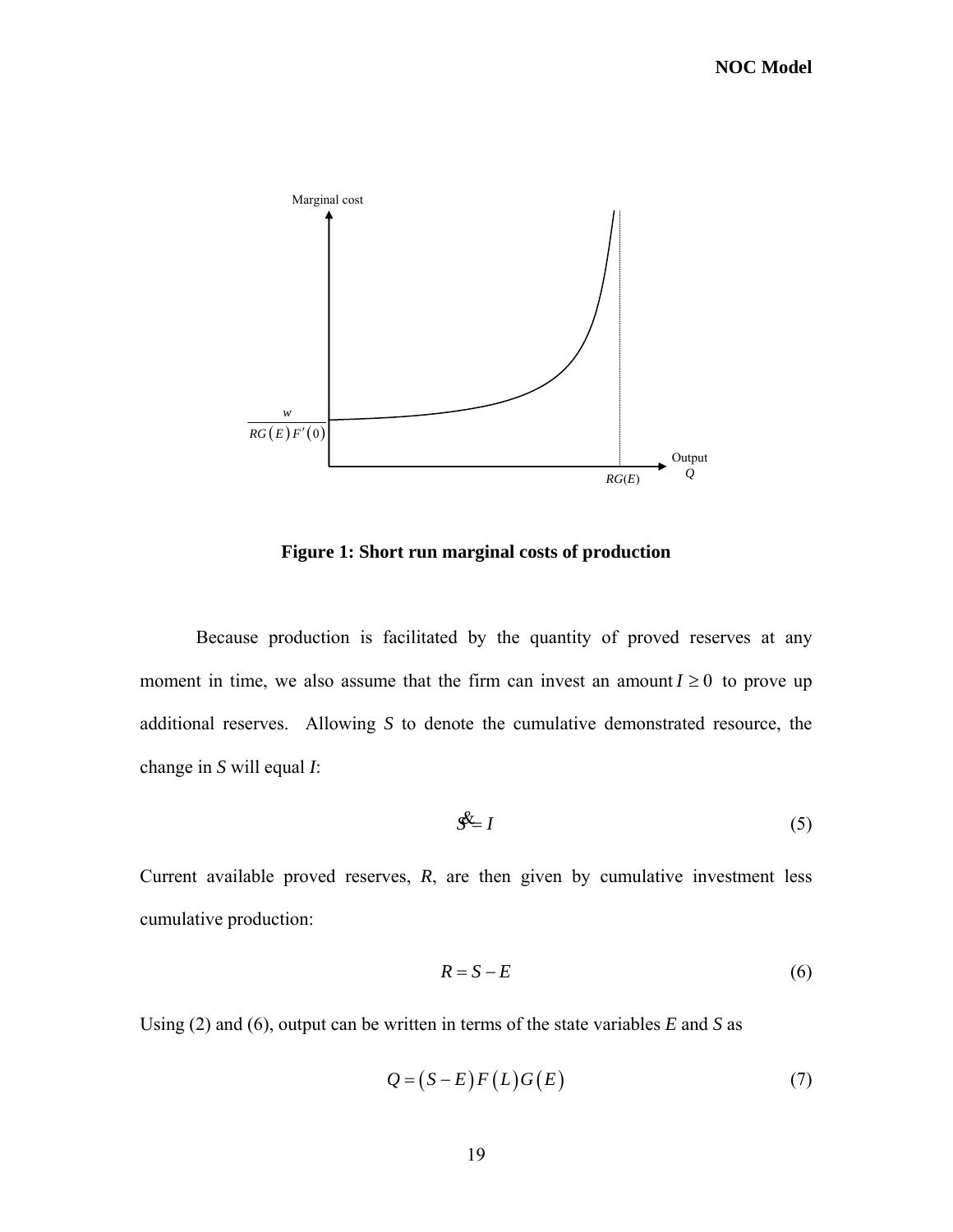Somewhat analogous to the assumption that production costs depend on past exploitation, we assume that exploration and development becomes more expensive as the firm moves on to more marginal prospects. For example, development occurs first in areas with natural oil seeps, or with geological structures that are less tightly folded, are closer to the surface, or are on land rather than offshore. Thus, the long run cost of investment needed to replace *R* increases with *S*. We also assume that short run constraints on capital availability, for example the rising costs of obtaining rigs as exploration increases in the short term, causes marginal investment costs to rise. These adjustment costs will constrain the rate at which resources can be proved and readied for exploitation.



**Figure 2: Investment costs**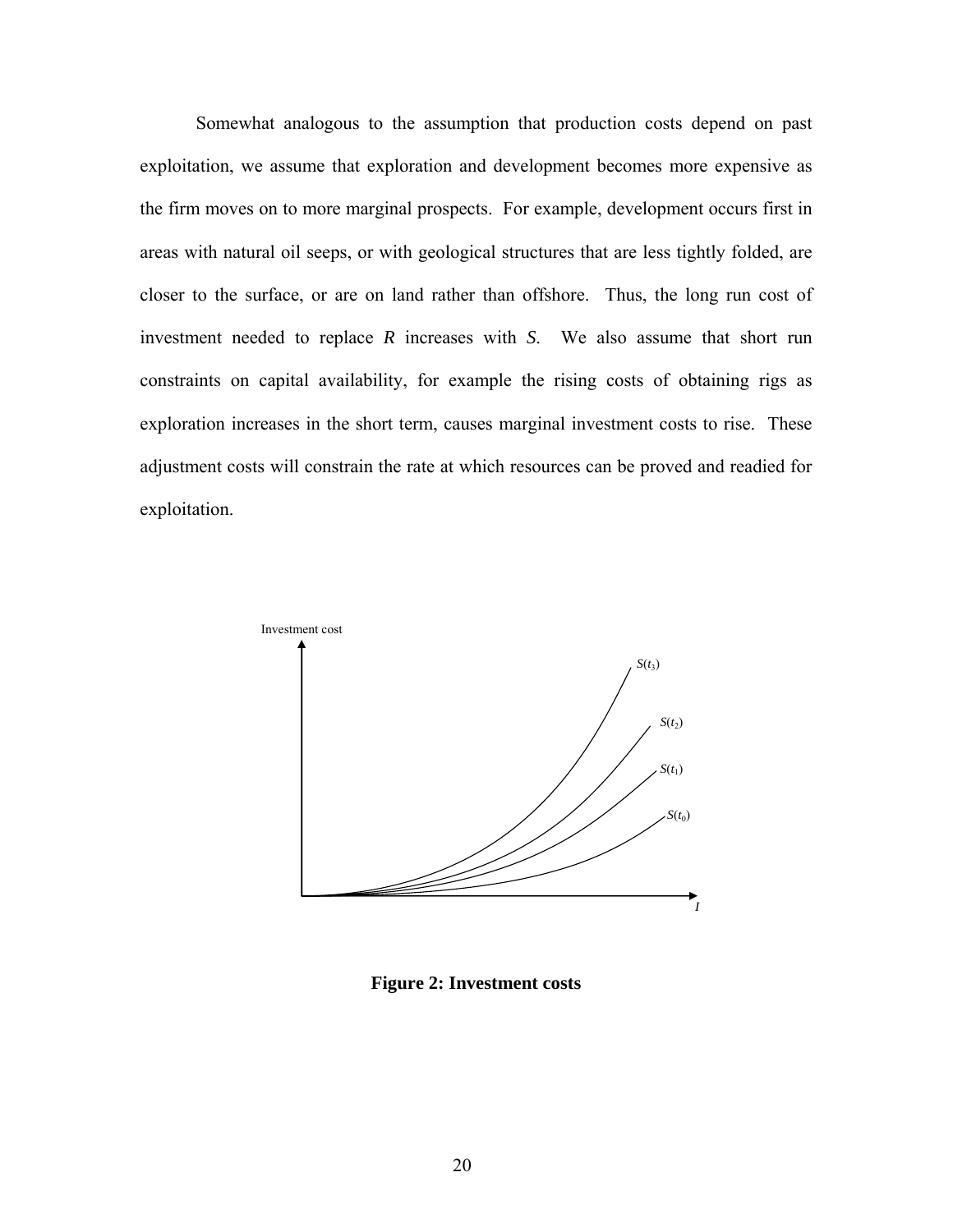More formally, we assume that the costs of investment required to replace reserves can be written as

$$
C(I, S) = \psi(I)H(S)
$$
\n(8)

where  $\psi(0) = 0$ ,  $\psi' > 0$ ,  $\psi'' > 0$ ,  $H(0) = 1$ ,  $H' > 0$ ,  $H'' > 0$  and  $H(S) \to \infty$  as  $S \to S_0$ . Since  $C(0, S) = 0$ , the cost of investment is zero if  $I = 0$  regardless of the value of *S*. The assumption that  $H'' > 0$  implies that investment costs will increase as *S* increases. In particular, the assumption that  $H(S) \to \infty$  as  $S \to S_0$  implies that, as demonstrated resources, S, approach the technically feasible limit,  $S_0$ , the total and marginal cost of developing additional reserves becomes prohibitive. Thus, rising investment costs, like rising production costs, will cause oil production to cease prior to physical exhaustion of the field. Figure 2 illustrates the investment cost function for several values of *S*.

The above description of the geologic, technological and market environments confronting the firm would apply to a firm whether it were a private corporation or a NOC. Assuming that capital market competition constrains the private corporation to maximize its market value, we can write the instantaneous profits of the firm as

$$
\pi = Xp(X) - p_m M + p_d d(p_d) - wL - \psi(I)H(S). \tag{9}
$$

<span id="page-30-0"></span>If the risk-adjusted continuously compounded return required for investments in the oil production industry is *r*, then the market value of the firm would be given by the present value of its flow of profits:

$$
\int e^{-rt} \left[ X p(X) - p_m M + p_d d(p_d) - w L - \psi(I) H(S) \right] dt \,. \tag{10}
$$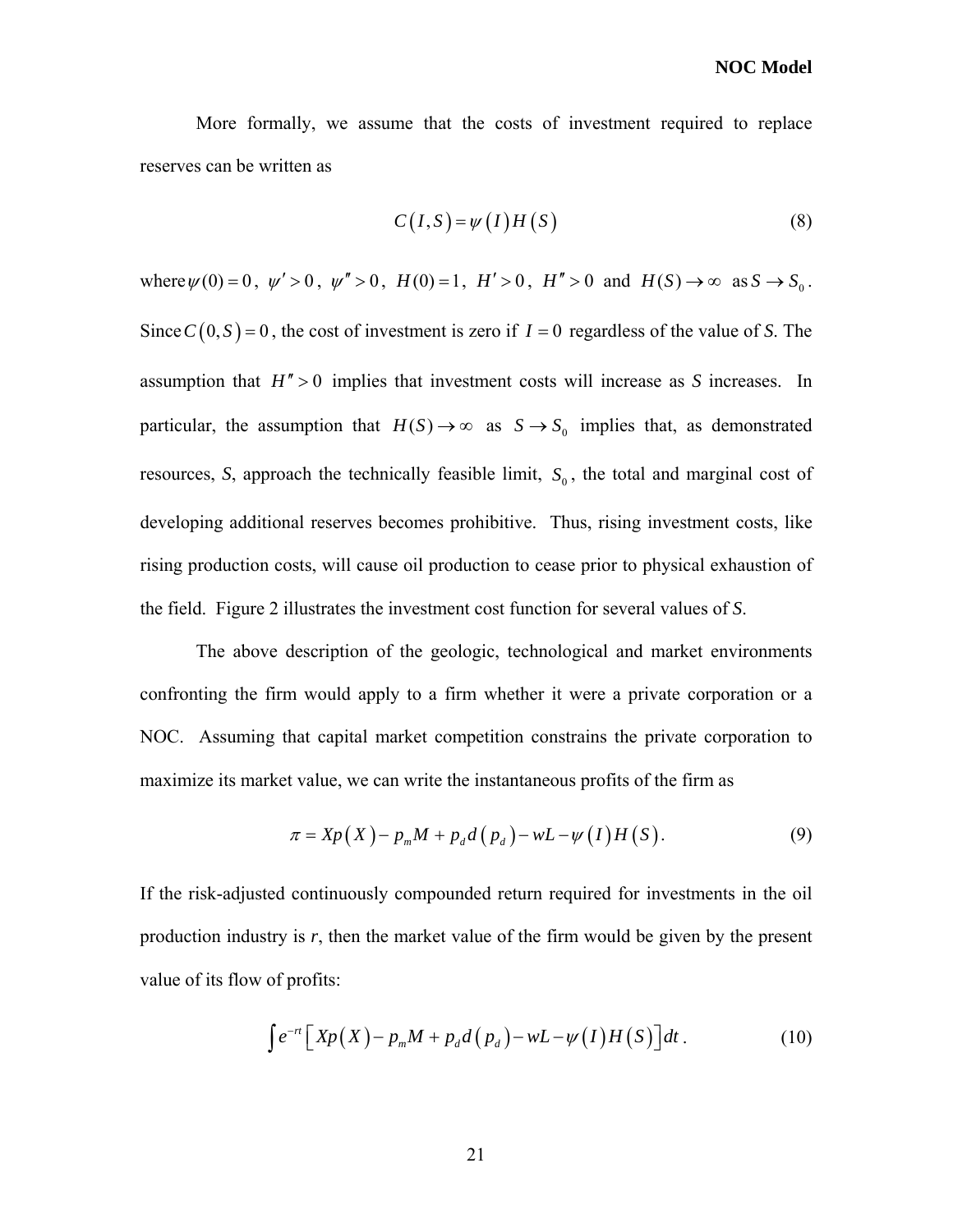In the case of a NOC, we assume that politicians overseeing the NOC, like the shareholders in a private firm, care about how much profit (including any production taxes such as royalties) that the NOC generates for the Treasury. However, we also allow other goals to enter the objective function of the NOC. NOC profits are important even to politicians because they contribute to the government budget and allow the politicians to gain support by reducing other taxes or increasing government spending. In addition, politicians, like investors in a corporation, will be concerned not just about immediate profits but also *future* profits. However, we might expect politicians to have a higher discount rate on future relative to current profits.<sup>[22](#page-31-0)</sup> Specifically, we shall assume that the discount rate for the NOC is  $\rho = r + v_r \ge r$ . As a result, the NOC is likely to forgo investments that would be considered profitable if the firm were a private corporation. The funds that otherwise would have been invested are available for other purposes, including increasing the amount currently flowing to the Treasury.

Unlike the private corporation, in the case of the NOC we might expect the politicians to willingly forgo current profits from the NOC if by doing so they can further other political goals. In particular, the politicians may be able to increase political support not only through low taxes or high levels of government spending but also by favoring special interest groups connected with the NOC. The groups that are favored will vary from one country to the next depending on factors such as the nature of the political system, social and ethnic diversity, and the geographical concentration of the hydrocarbon resources within the country. As a general matter, however, two groups that

<span id="page-31-0"></span> $^{22}$  As we noted above, if managers of the NOC are more risk averse than their private sector counterparts they will also tend set a much higher hurdle rate of return for accepting investment projects.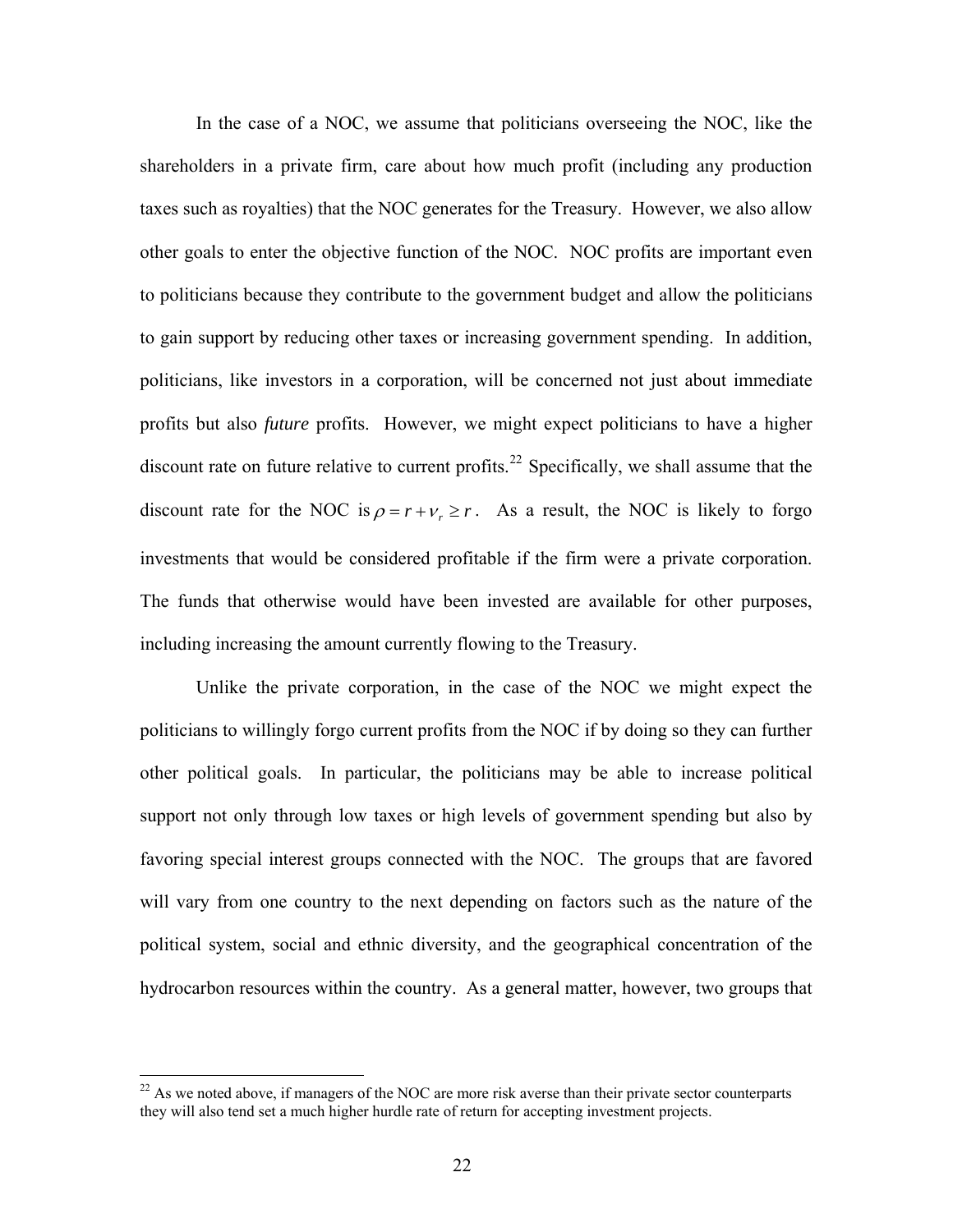**NOC Model** 

often are favored are the domestic consumers of oil products and employees or other suppliers of variable inputs to the NOC.

Domestic consumers may see a low domestic oil price as one way to share in the resource rents associated with extracting oil. Even if the politicians do not wish to subsidize domestic consumption of oil products, they may be concerned to avoid implicit taxation of such consumption that would otherwise occur if the NOC exercised its monopoly control over the domestic market. We assume that the politicians (perhaps through a regulatory mechanism) directly set the domestic price of oil. The interests of domestic consumers can be represented by their consumer surplus (the total benefit they derive from consuming oil less the amount they have to pay for it):

$$
\int_{p_d}^{\overline{p}} d(x) dx \tag{11}
$$

<span id="page-32-1"></span>where  $\bar{p}$  is the "choke price" at which domestic demand would fall to zero. We assume the weight of consumers in the political support function relative to NOC profitability is given as  $v_c$ . Thus, when domestic oil consumers are neither taxed nor subsidized relative to other constituents,  $v_c = 1$ .

Employees (or domestic suppliers of other inputs) of the NOC are another domestic special interest group that often extracts rents.<sup>[23](#page-32-0)</sup> This may be because they are a cohesive group (for example, they may be unionized) that is willing to exert political pressure on a matter of vital importance to their own welfare. Politicians then could increase their political support by acquiescing, for example, in excessive employment in

1

<span id="page-32-0"></span><sup>&</sup>lt;sup>23</sup> As Shleifer (1998) observes, "trade unions around the world are typically the strongest opponents of privatization, precisely because they obtain significant benefits for their members from the governmentowned firms in exchange for political support."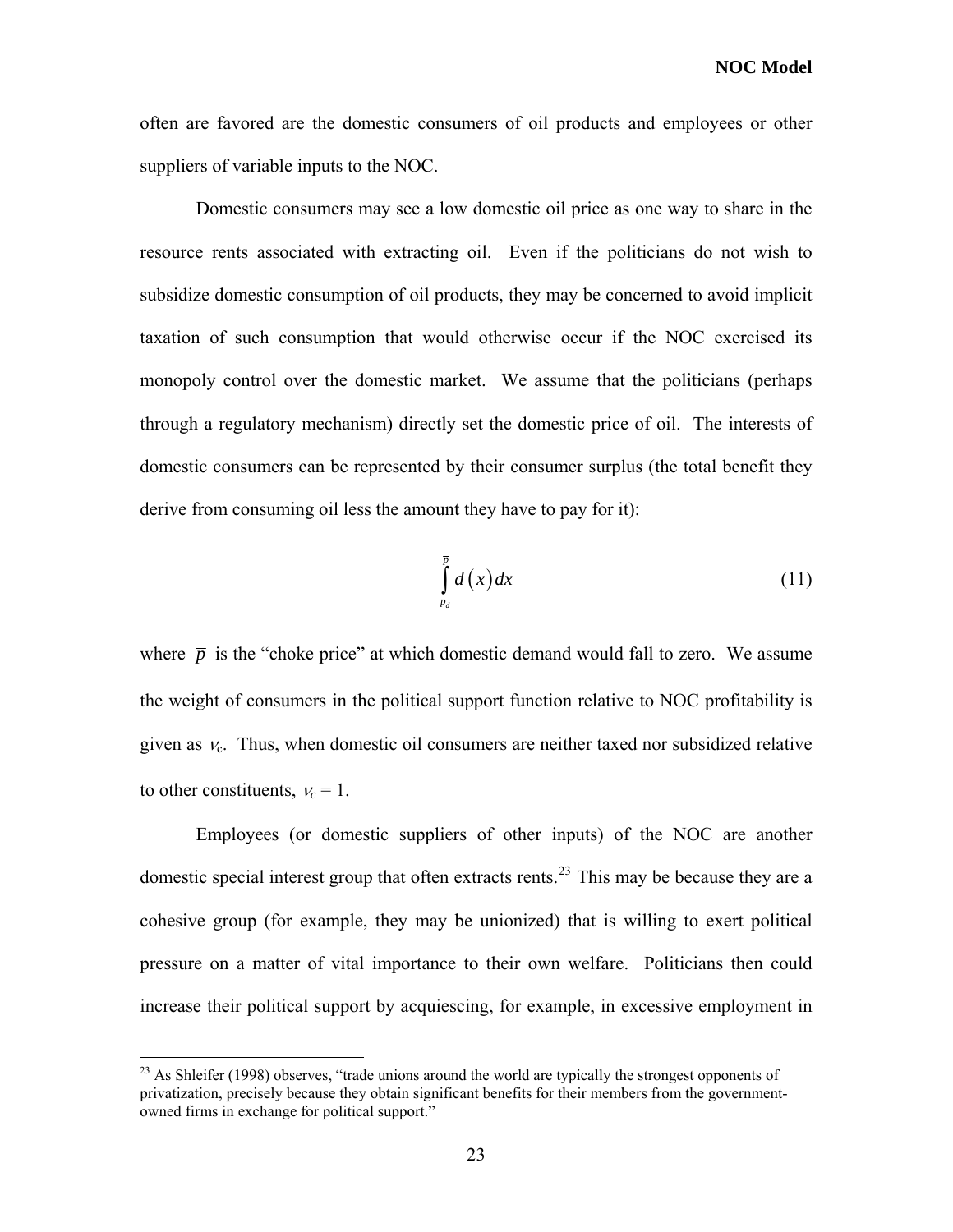the NOC. Note that managers of the NOC may also favor a higher level of employment because a larger firm may give the managers more prestige, and, by raising the costs of production, higher employment may also increase the funds under managerial control. The interests of employees of the NOC can be represented by an implicit subsidy to the use of the variable input *L*. Specifically, we assume that the NOC chooses the input *L* as if its cost is  $w - v_L$  instead of *w*.

Using [\(9\)](#page-30-0) and [\(11\)](#page-32-1), and recalling that the discount rate for the NOC is  $\rho$ , the overall objective function for the NOC is given as:

$$
\int e^{-\rho t} \left\{ X p\left(X\right) - p_m M + p_d d\left(p_d\right) - \left(w - v_L\right) L - \psi\left(I\right) H\left(S\right) + v_c \int_{p_d}^{\bar{p}} d\left(x\right) dx \right\} dt \quad (12)
$$

Observe that when  $v_r$ ,  $v_c$  and  $v_L$  approach zero, the NOC problem approaches that of the private firm.[24](#page-33-0)

Letting the co-state variables for the differential constraints [\(3\)](#page-27-0) and [\(5\)](#page-28-1) be *q* and  $\mu$ respectively, the current value Hamiltonian for the unconstrained problem becomes:

$$
H = Xp(X) - pmM + pdd(pd) - (w - vL)L - \psi(I)H(S) + vc \int_{p_d}^{\overline{p}} d(x) dx
$$
  
+q(S - E)F(L)G(E) + \mu I (3)

Incorporating the constraint [\(1\)](#page-26-2) and the non-negativity constraints on *X*, *M*, *L* and *I* yields the Lagrangian:

$$
\mathcal{L} = H + \varphi \big[ \big( S - E \big) F \big( L \big) G \big( E \big) + M - X - d \big( p_d \big) \big] + \lambda_X X + \lambda_M M + \lambda_L L + \lambda_I I \,. \tag{14}
$$

<span id="page-33-1"></span>1

<span id="page-33-0"></span><sup>&</sup>lt;sup>24</sup> In particular, with  $v_c = 0$ , the private firm would not take any loss of domestic consumer surplus into account when setting the domestic price  $p_d$  and would act as a monopolist when selling to domestic consumers.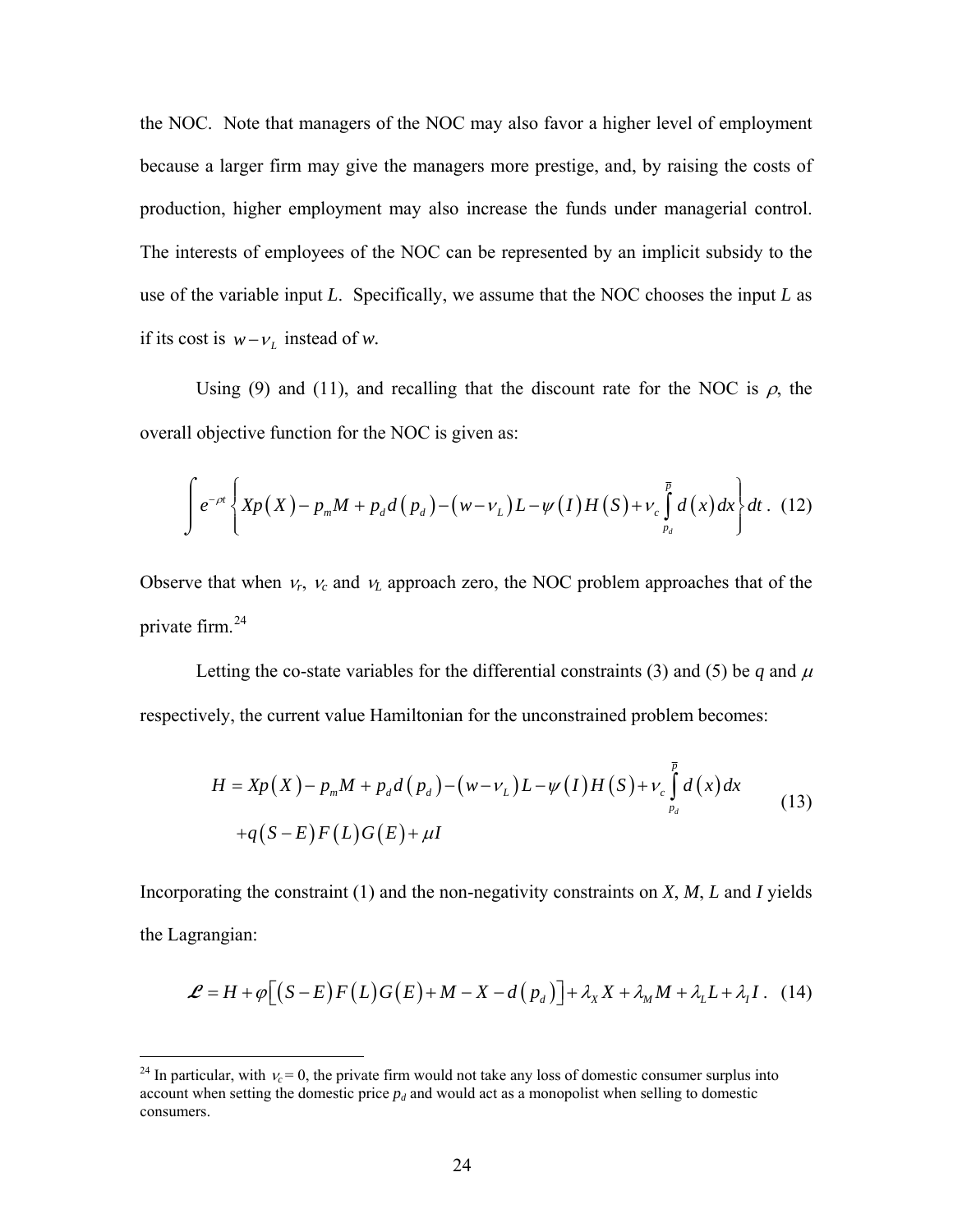#### **NOC Model**

<span id="page-34-1"></span><span id="page-34-0"></span>The control variables for maximizing [\(14\)](#page-33-1) are  $X$ ,  $M$ ,  $p_d$ ,  $L$  and  $I$ , and the corresponding first order conditions are, in the same order:

$$
p(X) + Xp'(X) - \varphi + \lambda_X = 0, \quad \lambda_X X = 0, \quad \lambda_X \ge 0, \quad X \ge 0
$$
 (15)

$$
-p_m + \varphi + \lambda_M = 0, \quad \lambda_M M = 0, \quad \lambda_M \ge 0, \quad M \ge 0
$$
 (16)

$$
d(p_d) + p_d d'(p_d) - v_c d(p_d) - \varphi d'(p_d) = 0 \tag{17}
$$

<span id="page-34-4"></span>
$$
-w + \nu_L + \lambda_L + (q + \varphi)(S - E)G(E)F'(L) = 0, \quad \lambda_L L = 0, \quad \lambda_L \ge 0, \quad L \ge 0 \tag{18}
$$

$$
-\psi'(I)H(S) + \mu + \lambda_1 = 0, \quad \lambda_1 I = 0, \quad \lambda_1 \ge 0, \quad I \ge 0.
$$
 (19)

<span id="page-34-5"></span><span id="page-34-3"></span><span id="page-34-2"></span>The co-state equations are:

$$
\dot{q} = \rho q + (q + \varphi) F(L) \big[ G(E) - (S - E) G'(E) \big] \tag{20}
$$

$$
\dot{\mu} = \rho \mu + \psi(I)H'(S) - (q + \varphi)F(L)G(E) \tag{21}
$$

<span id="page-34-6"></span>We also recover the constraint [\(1\)](#page-26-2) and the differential equations [\(3\)](#page-27-0) and [\(5\)](#page-28-1) for the state variables.

#### **IV. SOME QUALITATIVE IMPLICATIONS OF THE MODEL**

Given the above model, we can describe the life history of the NOC as follows. Initially, domestic production will be insufficient to satisfy domestic demand and the NOC will be an importer. If, however, the domestic costs of production and the investment costs are low enough relative to the cost of imported oil and total resources are sufficiently large, the NOC will soon become an exporter. Eventually, investment ceases when its cost becomes prohibitive. With reserves falling and cumulative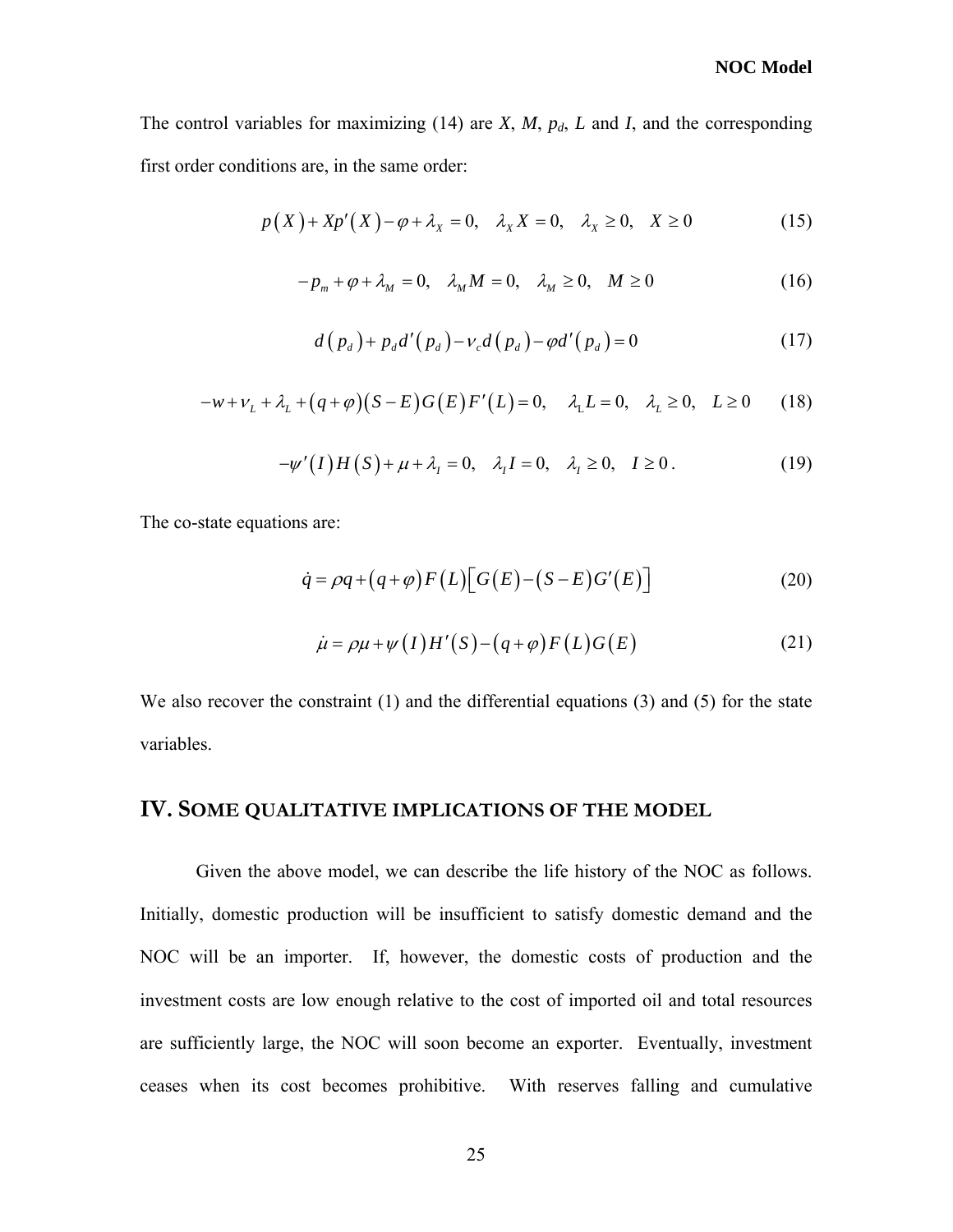extraction increasing, production costs rise, leading to a decline in domestic output. When domestic oil resources become insufficient to satisfy domestic demand, the NOC will again become an importer. Cumulative production will continue to rise until domestic production costs rise above the import price and domestic production ceases. Thus, the resources are "exhausted" economically but not physically since the rise in domestic production costs makes continued extraction unattractive even though some known quantity of untapped resource remains.

The regimes through which an NOC evolves for given demand can thus be summarized as follows:

- 1. The NOC is initially an importer of oil while investment increases the level of proved reserves and production is small but growing.
- 2. As investment increases, the NOC becomes an exporter of oil and production and investment continue.
- 3. It becomes cost prohibitive to continue to invest in reserves, but production and exports continue.
- 4. Declining production forces the NOC to once again become an importer of oil to satisfy domestic demand.

Before elaborating on the different regimes in which the NOC will operate, we establish some basic principles implied by the model. To begin, we note that the NOC, in this model where domestic and foreign produced oil are perfect substitutes, will never both import and export oil – it will only do one or the other. If imports are positive,  $M > 0$ , then  $\lambda_M = 0$  and, from [\(16\),](#page-34-0)  $\varphi = p_m$ . In addition, from [\(15\)](#page-34-1), we have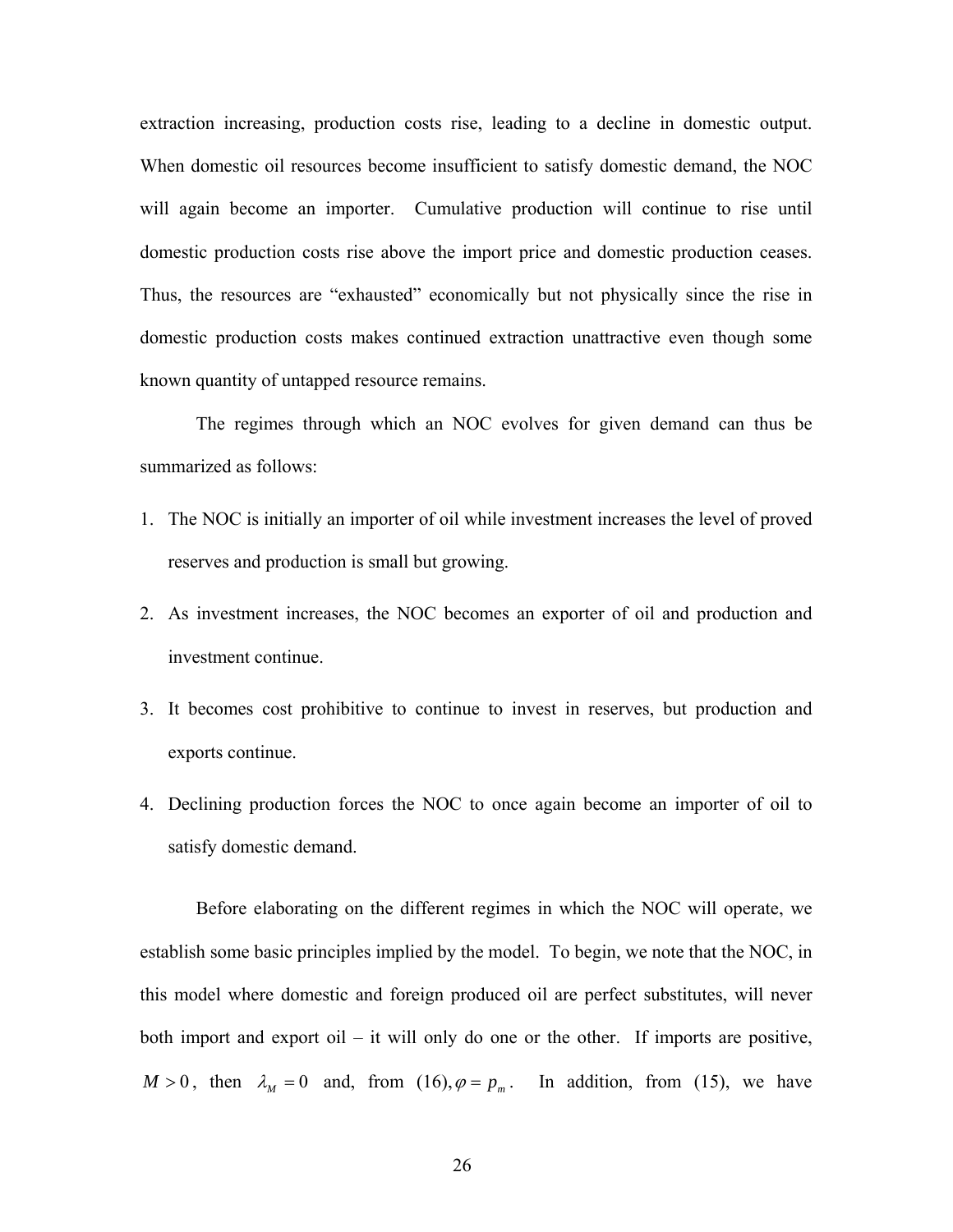**NOC Model** 

 $\lambda_X = p_m - \left[ p(X) + Xp'(X) \right] > 0$  and hence exports must be zero. Conversely, if exports are positive, [\(15\)](#page-34-1) implies  $\varphi = p(X) + Xp'(X)$ , which by assumption is less than  $p_m$ . Along with [\(16\),](#page-34-0) this implies  $\lambda_M > 0$  and hence that imports are zero. Thus, in this simple model, the NOC would not be both importing and exporting oil at the same time. Next, the co-state variable  $\mu$  is the shadow value of the cumulative resource proved to date. The first order condition [\(19\)](#page-34-2) implies that if  $\mu \le \psi'(0)$  we must also have  $I = 0$ . In particular, if there is to be any investment in reserves, and hence any production at all, it must be that  $\mu > 0$  at  $t = 0$ .

In addition, since  $F > 0$ ,  $G \le \gamma$ ,  $G' < 0$  and  $S - E > 0$ , the differential equation [\(20\)](#page-34-3) implies that  $\dot{q} > 0$  if  $q > 0$ . Once production ceases, however, a marginal change in *E* would not affect the value of the objective function and *q* must be zero. Therefore, it must be that the shadow value of cumulative production, *q*, is less than zero for periods prior to the cessation of production.

<span id="page-36-1"></span>When employment  $L > 0$ ,  $\lambda_L = 0$  and equation (18) can be rearranged to yield

$$
\varphi = \frac{w - v_L}{(S - E)G(E)F'(L)} - q
$$
\n(22)

The first term on the right-hand side of [\(22\)](#page-36-1) can be interpreted as the marginal cost of production using the "shadow wage",  $w - v_L$ , rather than the actual wage,  $w$ <sup>[25](#page-36-0)</sup>. Because  $\varphi$ is equal to either the import price,  $p_m$ , or the marginal export revenue of oil,

1

<span id="page-36-0"></span><sup>&</sup>lt;sup>25</sup> Formally, if we define the cost function that is dual to the production function  $(7)$ :  $C(w - v_L, Q, R, E) = \min_{L} (w - v_L) L + \lambda [Q - (S - E) F(L) G(E)]$ 

then marginal cost  $\partial C/\partial Q = \lambda = (w - v_L)/[(S - E)G(E)F(L)$  from the first order condition for *L*.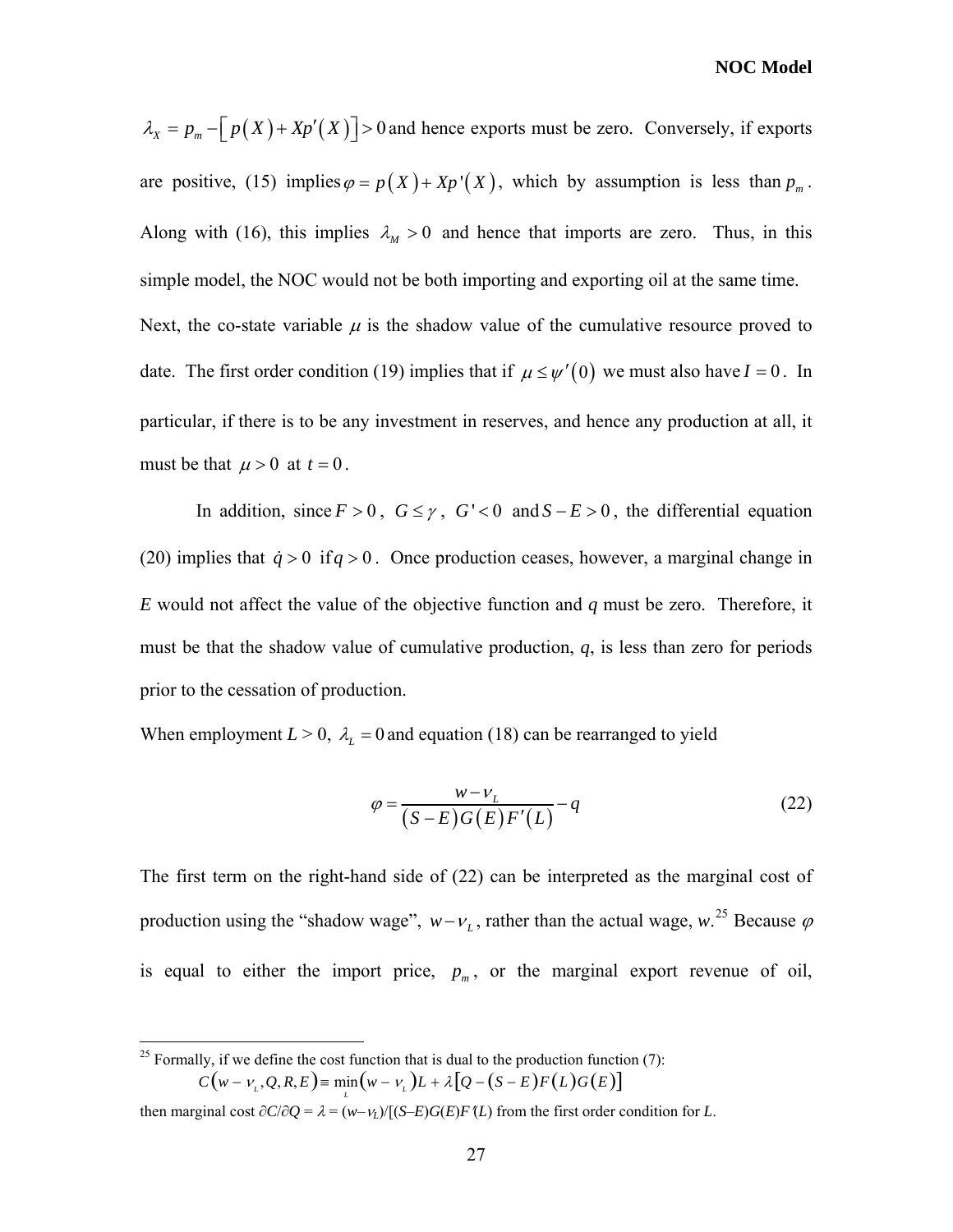$p(X) + Xp'(X)$ , [\(22\)](#page-36-1) implies that the implicit marginal value of oil should exceed the marginal cost of production by the shadow value of reserves,  $-q > 0$ . The term  $-q$  is therefore also a measure of the rents, or "marginal user cost", associated with mining the resource.[26](#page-37-0) Therefore, equation [\(22\)](#page-36-1) reveals that *total* marginal cost – the sum of marginal production cost and marginal user cost – must equal marginal revenue, or

$$
\frac{w - v_L}{(S - E)G(E)F'(L)} - q = \begin{cases} p_M & , \text{when importing} \\ p(X) + Xp'(X) & , \text{when exporting} \end{cases}
$$

Using (22), the differential equation [\(20\)](#page-34-3) reveals that rents in this model must evolve in the following manner:  $27$ 

$$
\frac{\dot{q}}{q} = \rho + \frac{1}{q} \frac{\partial C}{\partial E} \tag{23}
$$

.

The marginal effect of cumulative production on costs is again measured using the "shadow wage",  $w - v_L$ , rather than the actual wage *w*. Since an increase in *E* raises  $\csc \frac{\partial C}{\partial z} > 0$ *E*  $\frac{\partial C}{\partial E}$  > 0, equation (23) implies that rents rise at a slower rate than the discount rate,  $\rho$  (recall  $q < 0$ ). Mining today not only reduces the supply of resource available to be mined in the future, it also raises future production costs. The Hotelling-type implications for the evolution of rents in this model are therefore similar to the implications of other dynamic optimization models of resource depletion where

1

<span id="page-37-0"></span> $26$  Equation (22) is the analog in our model of the well-known result graphed as Figure 1b in Oren and Powell (1985). The user cost in their analysis is  $-q$ , while their price  $p_t$  corresponds to  $\varphi$  in our model.<br>While  $p_t$  rises to equal the backstop price in their model,  $\varphi$  rises to equal the import price  $p_m$ .

<span id="page-37-1"></span><sup>&</sup>lt;sup>27</sup> From the expression for the cost function,  $\partial C/\partial E = \lambda F(L)[G(E) - (S - E)G'(E)].$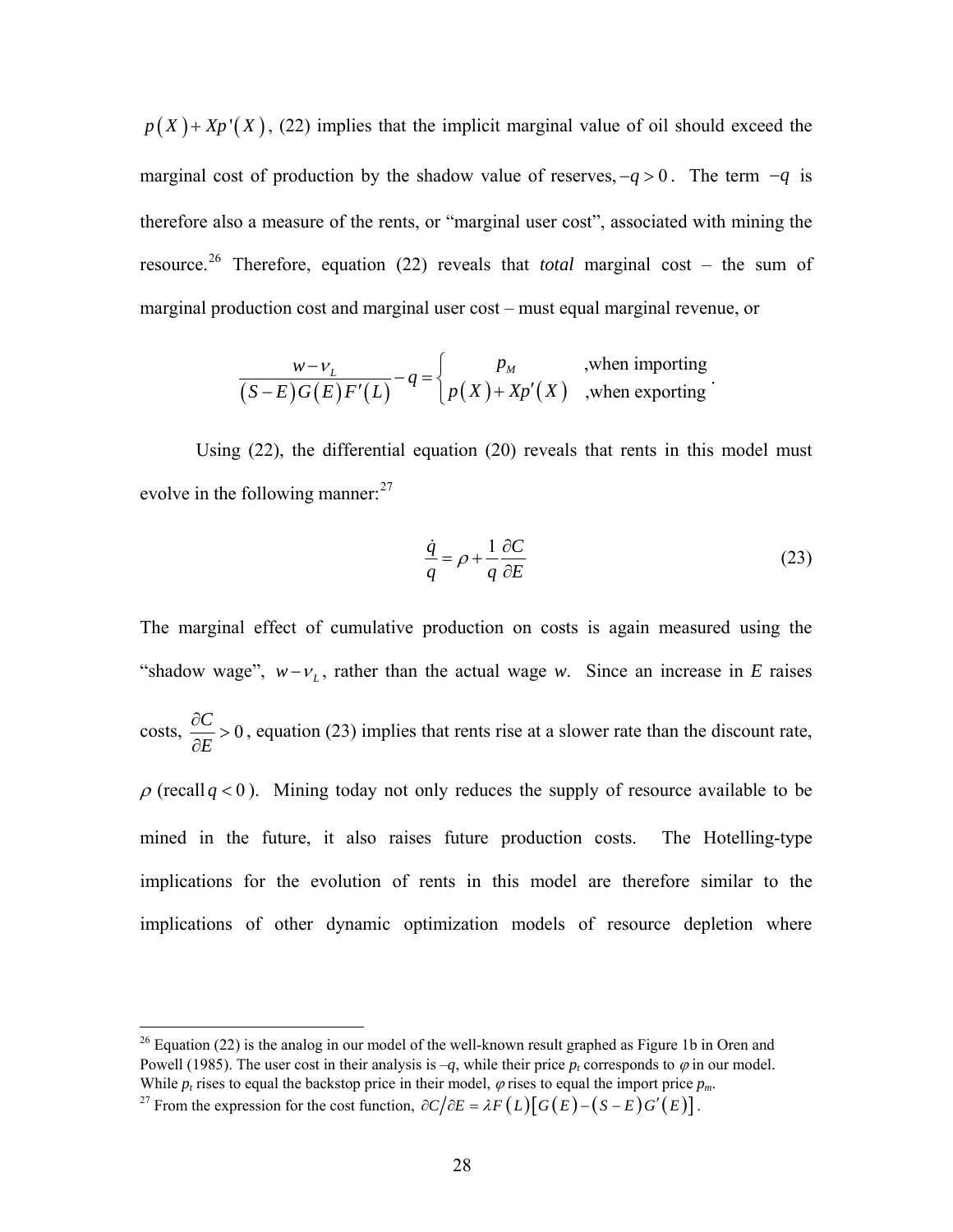extraction costs depend on cumulative past exploitation.<sup>[28](#page-38-0)</sup>

#### *Regime 1*

 $\overline{a}$ 

In regime 1 the NOC imports until its investments in domestic reserves result in increased domestic production. When the NOC is an importer, it must be that  $\varphi = p_m$  so that [\(17\)](#page-34-4) becomes:

$$
p_m - p_d = (1 - v_c) \frac{d(p_d)}{d'(p_d)}
$$
 (24)

This reveals that if the consumer surplus of domestic consumers of oil is weighted equally to NOC revenue, so that  $v_c = 1$ , then the domestic price of oil is set equal to the import price,  $p_m = p_d$ . Such would be the case, for example, if the government cared only about efficiency, so the lost consumer surplus from taxing, or the marginal cost of subsidizing, domestic oil consumption would match the marginal benefit of an increase in NOC net income. By contrast, a private firm with a monopoly on the domestic market

<span id="page-38-0"></span><sup>&</sup>lt;sup>28</sup> The empirical evidence on the validity of such modified Hotelling models at the individual firm level is mixed. Early tests by Farrow (1985) and Young (1992), for example, were quite negative. Using the same copper mine data as Young (1992), Slade and Thille (1997) found somewhat more positive results by incorporating a return to risk bearing into the model via the CAPM. They assume that technological progress and the exogenous mineral price follow geometric Brownian motions, but otherwise assume mining costs depend on both current output and cumulative past exploitation. In their model, the analog to equation (23) has the riskless rate *r* plus the appropriate risk premium implied by the CAPM in place of ρ. The empirical results suggest that the implied user cost has a negative overall correlation with the market return, so the risk adjusted return on mineral reserves should be below the riskless rate of interest. They cannot reject the hypotheses implied by the joint Hotelling-CAPM model. However, although the Hotelling model coefficients (on *r* and ∂*C*/∂*E*) have the expected signs, only the depletion effect is marginally statistically significant. Furthermore, Slade and Thille conclude that the implied extent to which copper reserves are a hedge against general movements in stock prices is unbelievable. In a more recent analysis, Chermak and Patrick (2001) examined data from 29 natural gas wells owned by 5 firms. They modify the model to allow for decreasing marginal production costs, physical bounds on production in each period, and interactions between the stock of the resource, the periodic production bounds and the production path. Their formulation is a much better representation of the underlying geologic engineering theory than was the case in the other studies mentioned above. They also incorporate the need to process the output to produce a final product. They find estimates that are consistent with the modified Hotelling model.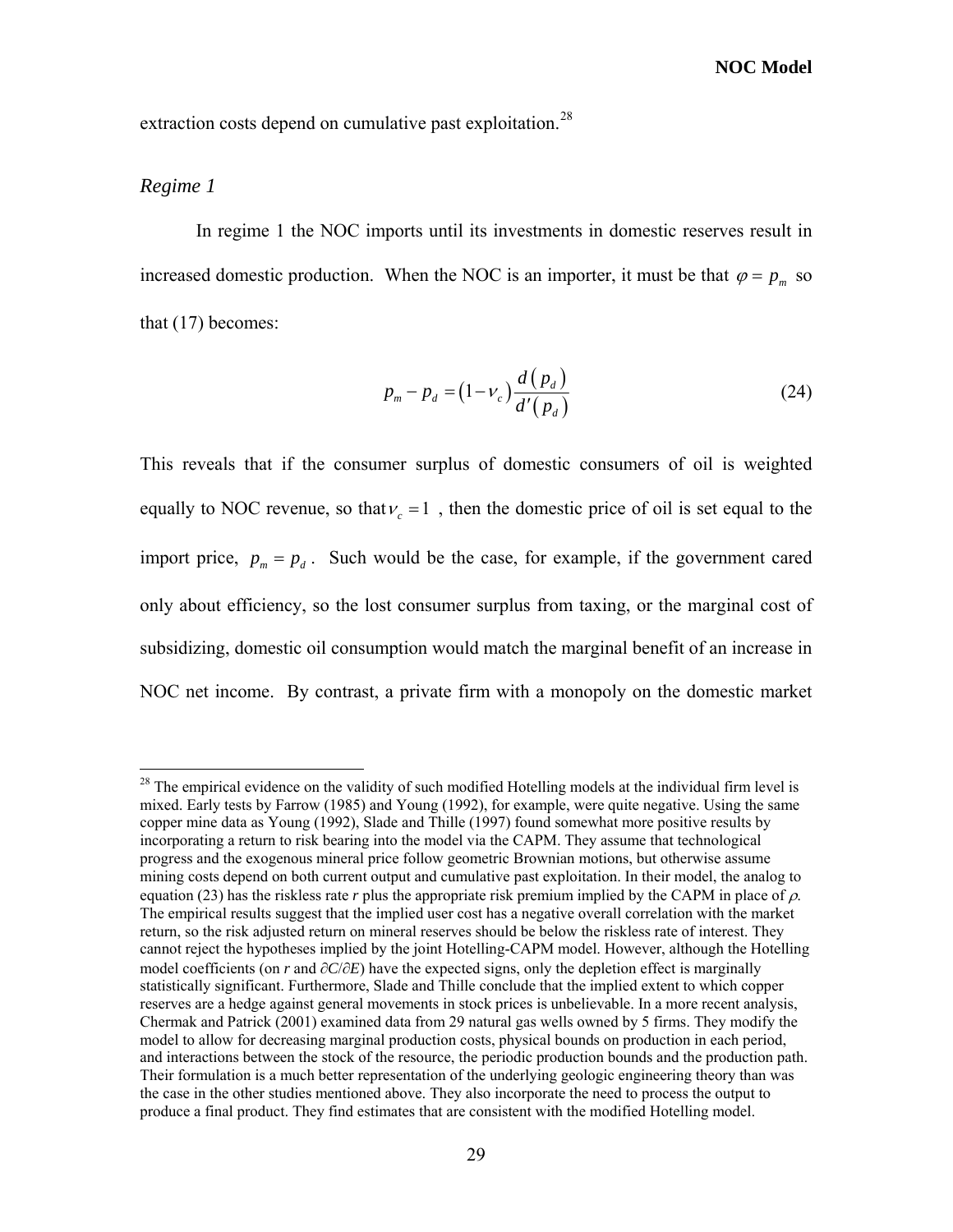would care only about firm profits and would set  $v_c = 0$ . The outcome would of course be inefficient, as is usually the case with a monopoly.

If the political importance of consumers is very low  $(v_c < 1)$ , (24) implies  $p_m < p_d$ . Oil is imported at the world price and sold to domestic consumers at a mark-up over import cost that declines as the elasticity of demand increases – domestic oil sales are taxed and the revenue returned to the Treasury. Conversely, if consumer surplus from oil sales carries greater political weight, then  $v_c > 1$  so that (24) implies  $p_d < p_m$ . Thus, domestic prices are discounted relative to world price, but with a discount that declines as the elasticity of demand increases – domestic oil consumption is subsidized at the expense of general revenue. $^{29}$  $^{29}$  $^{29}$ 

Note that equation (24) and its implications hold regardless of whether domestic production is positive, as long as imports are positive. If there is no domestic production, setting  $p_d$  is the only relevant decision the politicians can make.<sup>[30](#page-39-1)</sup> When the NOC is engaged in domestic production, its employment and investment decisions are additional margins that can be used to influence political support. The first order condition [\(18\)](#page-34-5) for employment implies that, if  $L > 0$ ,

$$
(q+\varphi)(S-E)G(E)F'(L) = w - vL
$$
\n(25)

The right-hand side of (25) implies that the price of labor, as viewed by the firm, is adjusted down to reflect the political value of employment. As a result, the firm will use

<span id="page-39-0"></span><sup>&</sup>lt;sup>29</sup> In accounting terms, the expenditure on the subsidy could be funded from the profits of the NOC so that the NOC returns less money to the Treasury than it would if the subsidy requirement were absent.<br><sup>30</sup> In this model, there is no domestic employment associated with refining, transporting or marketing oil

<span id="page-39-1"></span>products. More generally, these other types of production activities of the NOC in an importing country could be used as a means of garnering political support through over-employment.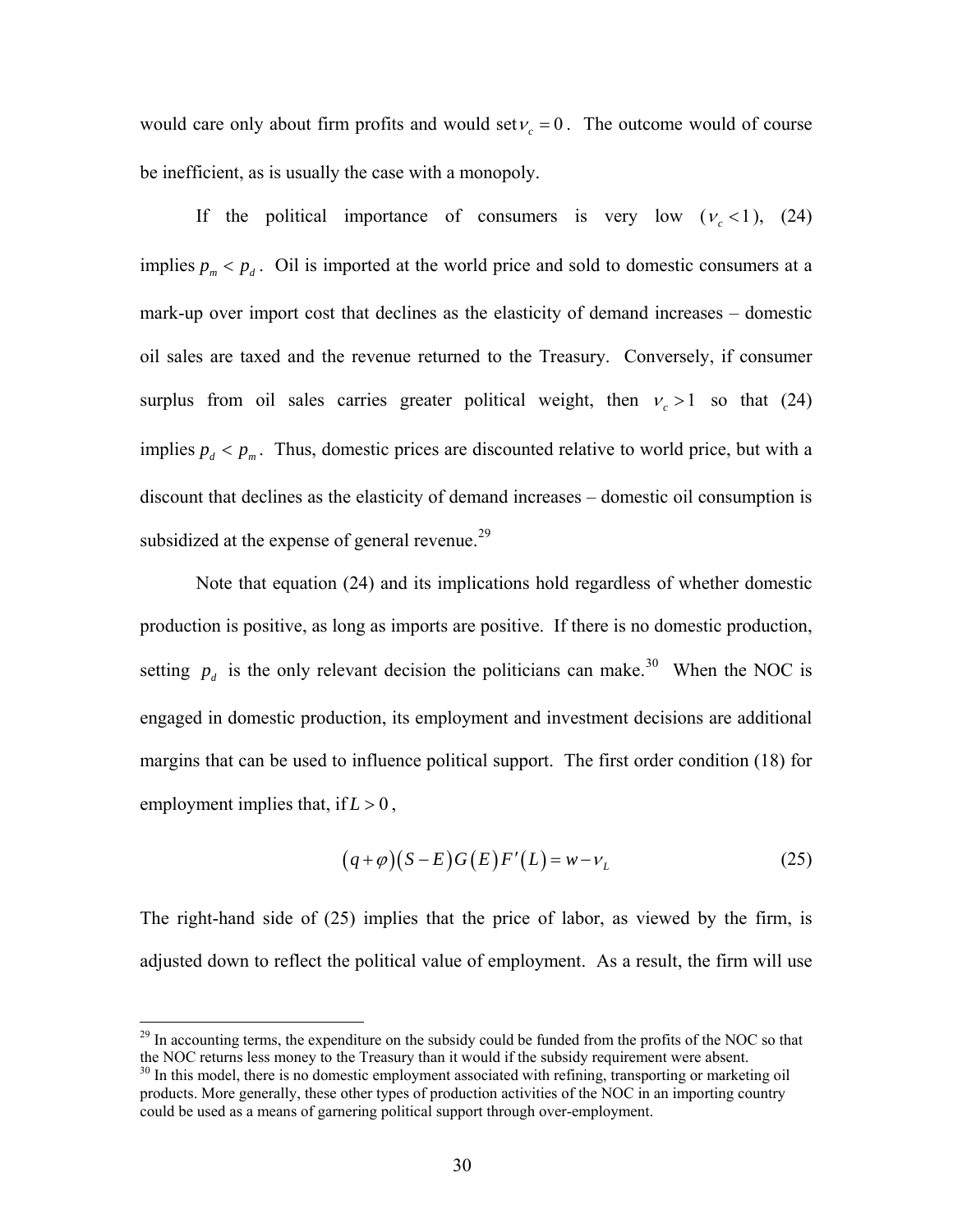more labor than would a comparable private sector firm facing a cost of labor equal to the wage rate *w*.

Formally, one can obtain the solution to the model in this regime as follows. Since the NOC is an importer,  $\varphi$  is constant at  $p_m$ , and, if production is positive, (25) can be solved for *L* as a function of the state and co-state variables  $L(E, S, q; w, p_m)$ . In addition, [\(19\)](#page-34-2) also is solved for investment as a function of  $\mu$  and *S*,  $I(\mu, S)$ . Differential equations (3) (with  $R = S - E$ ) and (5) then determine the evolution of *E* and *S* while the co-state equations (20) and (21) determine the evolution of *q* and  $\mu$ .

#### *Regime 2*

In regime 2, the NOC's domestic production is sufficient to make it an exporter of oil. If exports are positive, the marginal revenue from exports,  $p(X) + Xp'(X)$ , plays the role of  $p_m$  in (24). Thus, the NOC operates like a monopolist on the export market, but the relationship between domestic prices and the marginal revenue from foreign sales depends on the political importance of consumers relative to general revenue. Even if consumer surplus from oil consumption is treated identically to the marginal value of public funds  $(\text{so } v_c = 1)$ , when the NOC is exporting the foreign price will in general exceed the domestic price since the domestic price would be equated to the marginal revenue from exports.

More specifically, the domestic price  $p_d$  (and hence domestic demand) and exports will be jointly determined by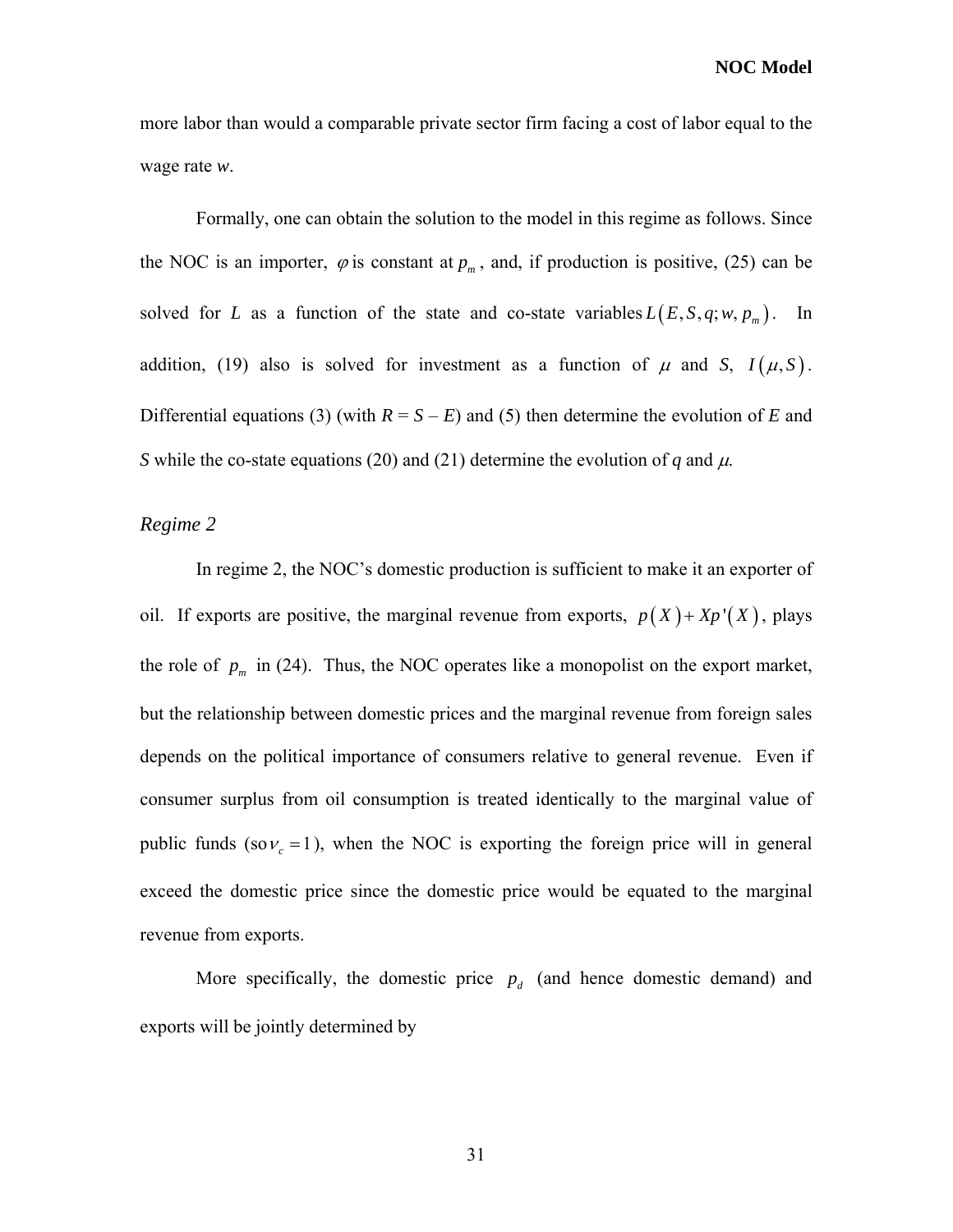$$
p(X) + Xp'(X) - p_d = (1 - \nu_c) \frac{d(p_d)}{d'(p_d)}
$$

and

$$
d(p_d)+X=(S-E)G(E)F\big[L(E,S,p(X)+Xp'(X),q;w)\big]
$$

for given values for *E*, *S* and *q*. Note that we have utilized the result that the demand for *L* can also be written as an implicit function of *E*, *S*, the marginal revenue from exports and  $q$ . This follows from the fact that, when the NOC exports oil,  $\varphi$  becomes the marginal revenue from oil exports and equation (25) can be solved for *L* as a function of *E*, *S*, *q*, and the marginal revenue from exports, or  $L\left[ E, S, p(X) + Xp'(X), q; w \right]$ .

Investment, as in regime 1, is found by solving [\(19\)](#page-34-2) and can be expressed as a function of  $\mu$  and *S*,  $I(\mu, S)$ . The differential equations again determine the evolution of the state and co-state variables.

#### *Regime 3*

In regime 3, as in regime 2, the NOC is an exporter of oil. Unlike in regime 2, however, the NOC is no longer investing in developing domestic reserves. It should be noted that if the NOC ceases to invest in new reserves it will not decide to resume investment at a later date. This follows from the assumption that the *backstop* in this model is assumed to be available at any quantity for a given price,  $p_m$ . Thus, once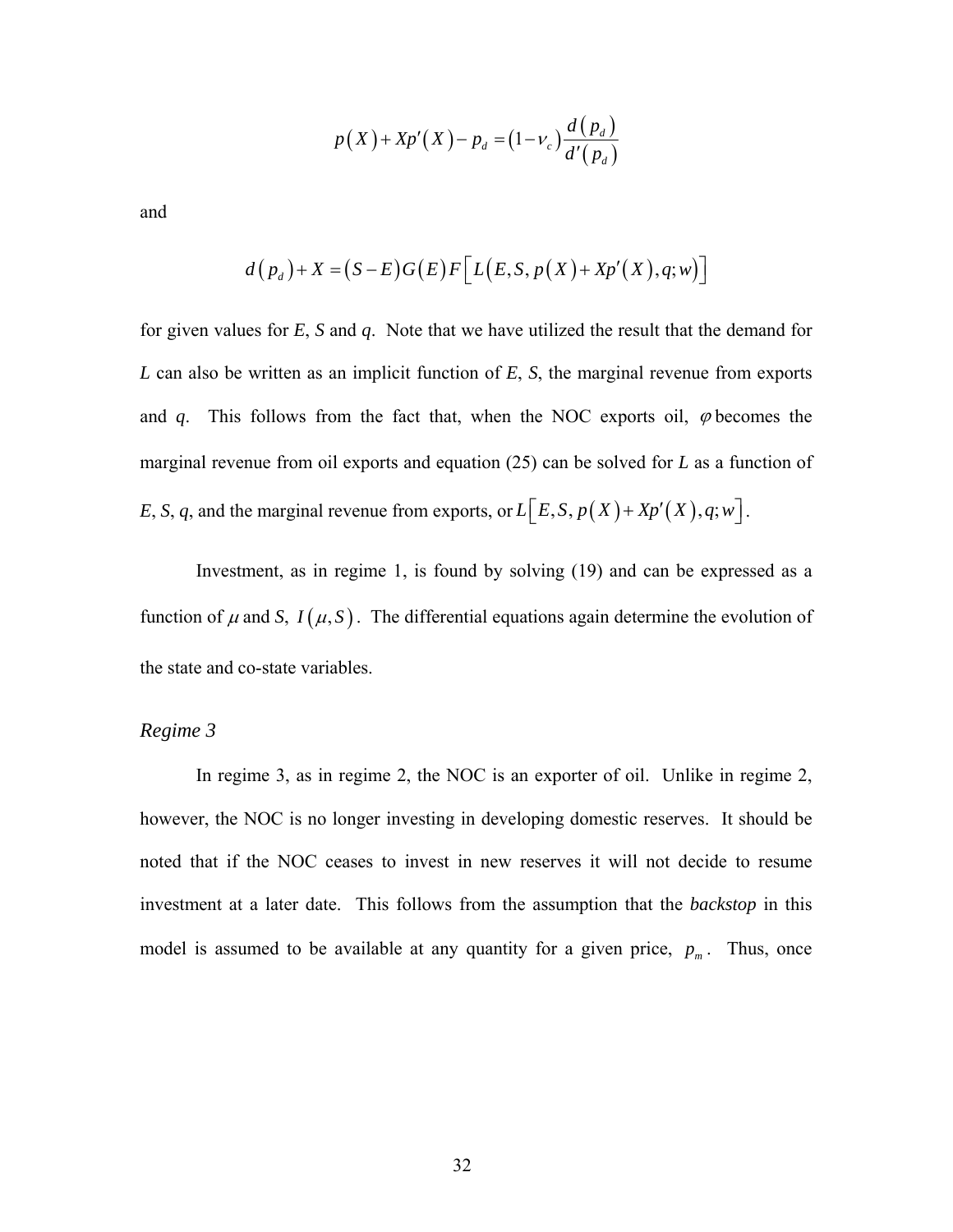investment costs rise to the point that proving reserves is unattractive, nothing can change to later make it attractive once again.<sup>[31](#page-42-0)</sup>

Since there is no investment in proving additional reserves, *S* remains constant at its final maximum value,  $\overline{S}$ . However, *E*,  $\mu$  and  $q$  will continue to change until production becomes too costly relative to the import price and domestic production ceases.

#### *Regime 4*

 $\overline{a}$ 

Regime 4 is similar to regime 1 in that the NOC is an importer of oil, but the similarity ends there. In regime 1 the NOC only imports until its investments in domestic reserves result in increased domestic production. In regime 4, however, the NOC will be engaged in domestic production, but not be investing in domestic reserves. In regime 3, rising investment costs and natural decline made further resource developments cost prohibitive. Eventually, domestic production falls below demand making the NOC an importer. Thus, the NOC *economically* exhausts its domestic resource base. This distinction is important because once regime 4 is entered the NOC is an importer for all future periods.

#### **V. NUMERICAL ANALYSIS**

Allowing  $\varphi$  to represent either  $p_m$  or the marginal revenue from exports, differential equations [\(3\)](#page-27-0), [\(5\),](#page-28-1) [\(20\)](#page-34-3) and [\(21\)](#page-34-6) can be written as a simultaneous system of four equations involving four endogenous functions of time:

<span id="page-42-0"></span> $31$  In a more general model, the international market would be affected by exogenous shocks. These could change export demand, or import supply, leading to discontinuous periods of production.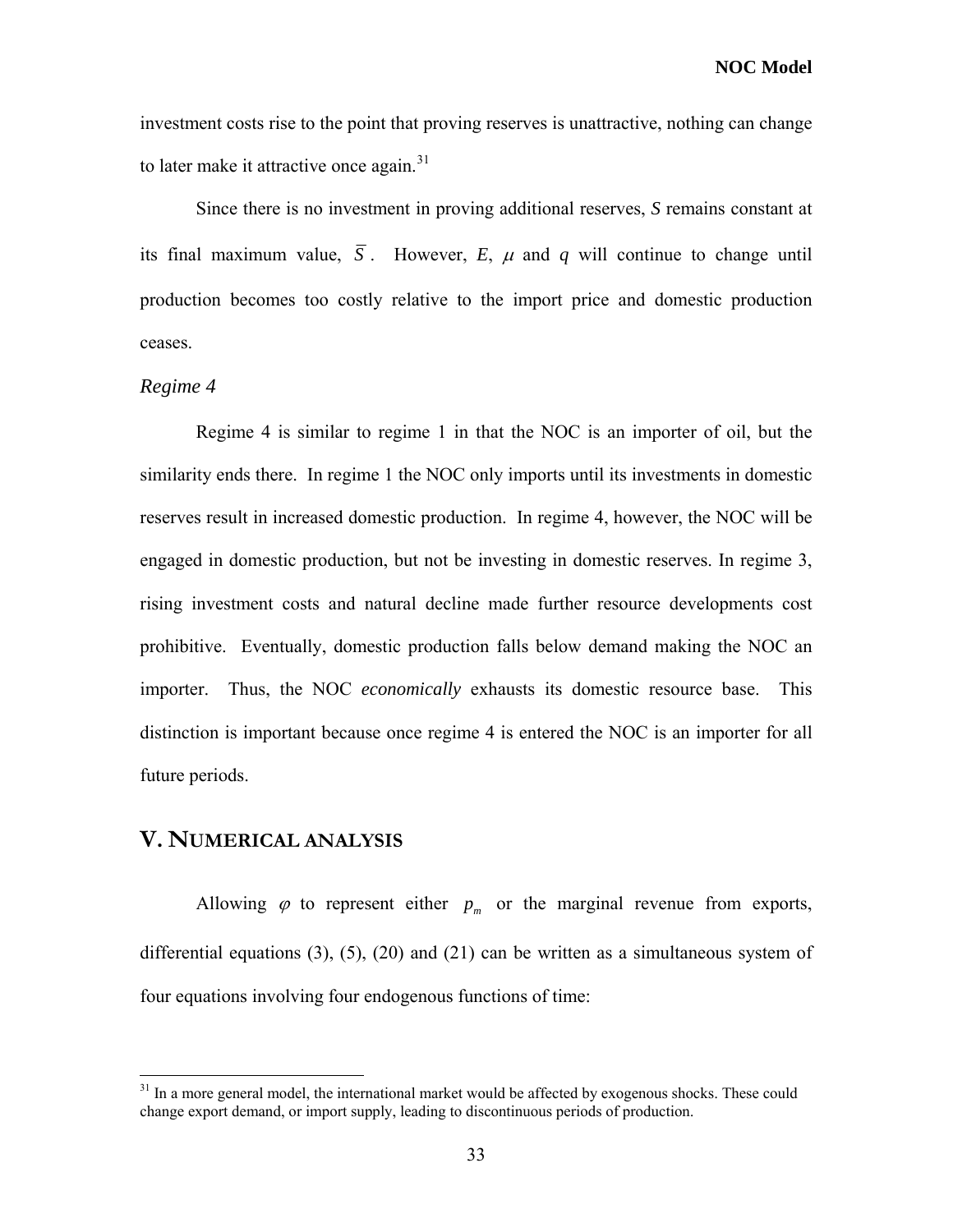$$
\dot{E} = (S - E)G(E)F[L(E, S, \varphi, q; w)]
$$
\n(26)

$$
\dot{S} = I(\mu, S) \tag{27}
$$

$$
\dot{q} = \rho q + (q + \varphi) F \Big[ L(E, S, \varphi, q; w) \Big] \Big[ G(E) - (S - E) G'(E) \Big] \tag{28}
$$

$$
\dot{\mu} = \rho \mu + \psi \Big[ I(\mu, S) \Big] H'(S) - (q + \varphi) F \Big[ L(E, S, \varphi, q; w) \Big] G(E) \tag{29}
$$

To find a unique solution to this set of simultaneous equations we need to specify four initial or terminal conditions for the state and co-state variables, corresponding to the four differential equations. We assume that initially  $R = S = 0$ . The remaining two conditions follow from the requirement that when production ceases at time *T* it must be that  $\mu(T) = q(T) = 0$ .

We numerically solve this model using the particular functional forms given in Table 1. These functions were chosen to give a realistic general shape with a minimum number of parameters to be specified. The parameter  $\alpha$  in the production function determines how rapidly short run operating costs increase as output expands. An increase in  $\alpha$  makes  $F(L)$  closer to a right angle curve with the implication that a small increase in variable input *L* will greatly increase output toward its upper limit. The latter is determined by the geologic characteristics of the field.

The geologic characteristics of the field are encoded into three parameters determining  $G(E)$ . An increase in  $\gamma$  raises the rate of deliverability of a given quantity of proved reserves, *R*, and field maturity level as determined by cumulative past production, *E*. The parameter  $\beta$  determines how rapidly productivity declines with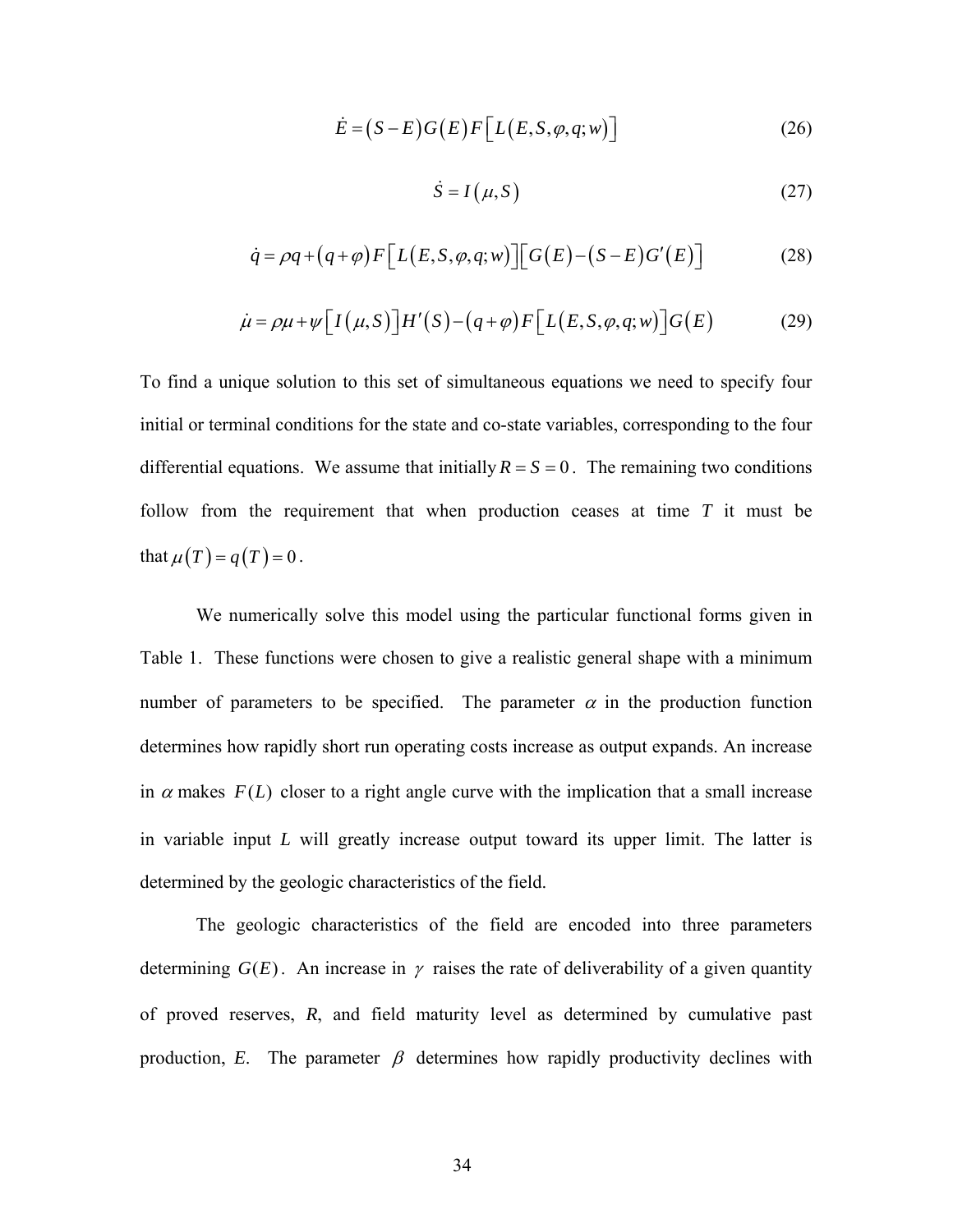cumulative past production, and  $S_0$  represents a physical limit to the amount of hydrocarbon resource available to be identified.

**Table 1: Functional forms used in the numerical analysis** 

| Part of model               | <b>Functional Form</b>                                                                             | Graph                                              |
|-----------------------------|----------------------------------------------------------------------------------------------------|----------------------------------------------------|
| Production                  |                                                                                                    |                                                    |
| F(L)                        | $1-e^{-\alpha L}$                                                                                  | $\bullet$ L                                        |
| G(E)                        | $\frac{\gamma \left[1-e^{-\beta (S_0-E)}\right]}{1-e^{-\beta S_0}}$                                | $\blacktriangleright$ E<br>$S_0$                   |
| Investment<br>$\psi(I)H(S)$ | $(\psi_1 I + \psi_2 I^2) \left(1 + \frac{\psi_3 S}{S_0 - S}\right)$                                | ▸                                                  |
| Demand<br>p(X)              | $p_m - \xi X^2$ for $X \ge 0$ , $p_m$ otherwise                                                    | $\blacktriangleright$ X                            |
| $d(p_d)$                    | $A(\overline{p} - p_d)$ <sup><math>\epsilon</math></sup> for $p_d \leq \overline{p}$ , 0 otherwise | $p_d$<br>$\overline{p}$<br>$\blacktriangleright$ d |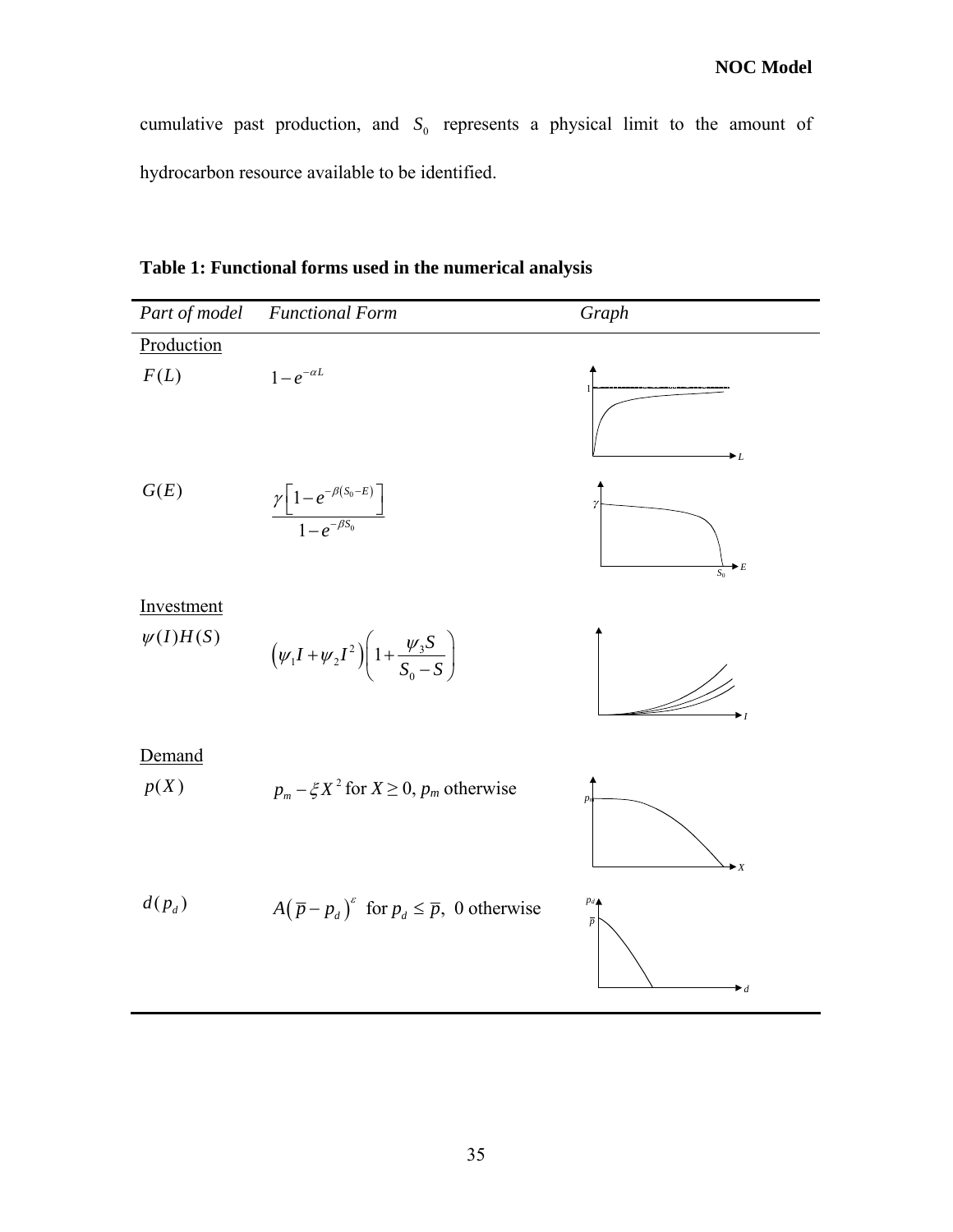Turning next to investment in exploration and development, the parameter  $\psi_1$ measures the marginal cost of exploration investment when  $I = S = 0$ , while  $\psi_2$ determines how costs increase as the NOC raises investment at any time. The parameter  $\psi_3 > 0$  measures how investment costs increase as the NOC moves to more marginal opportunities. For example, the firm may have to use more expensive exploration and/or development techniques to prove more marginal resources.

With regard to foreign demand for NOC exports, the function in Table 1 allows an increase in *X* to reduce the export price. However, as  $X \to 0$ , the elasticity of demand becomes infinite and the NOC takes the export price as given and equal to the import price,  $p_m$ .

The function specified in Table 1 for domestic demand is determined by three parameters. The maximum price where domestic demand falls to zero, or choke price, is  $\bar{p}$ . We shall assume that  $\bar{p}$  is substantially above  $p_m$ , so that the NOC must become an importer when domestic production is zero. The exponent  $\varepsilon$  determines the elasticity of demand, while *A* determines the maximum domestic demand if  $p_d$  falls to zero.

#### *Scenario Analysis*

Table 2 presents the numerical values for the parameters used to model

- (i) a NOC and
- (ii) a corresponding *efficient* case

assuming the same geology, production function and other underlying fundamentals. The efficient case is defined as one in which the firm maximizes the sum of producer and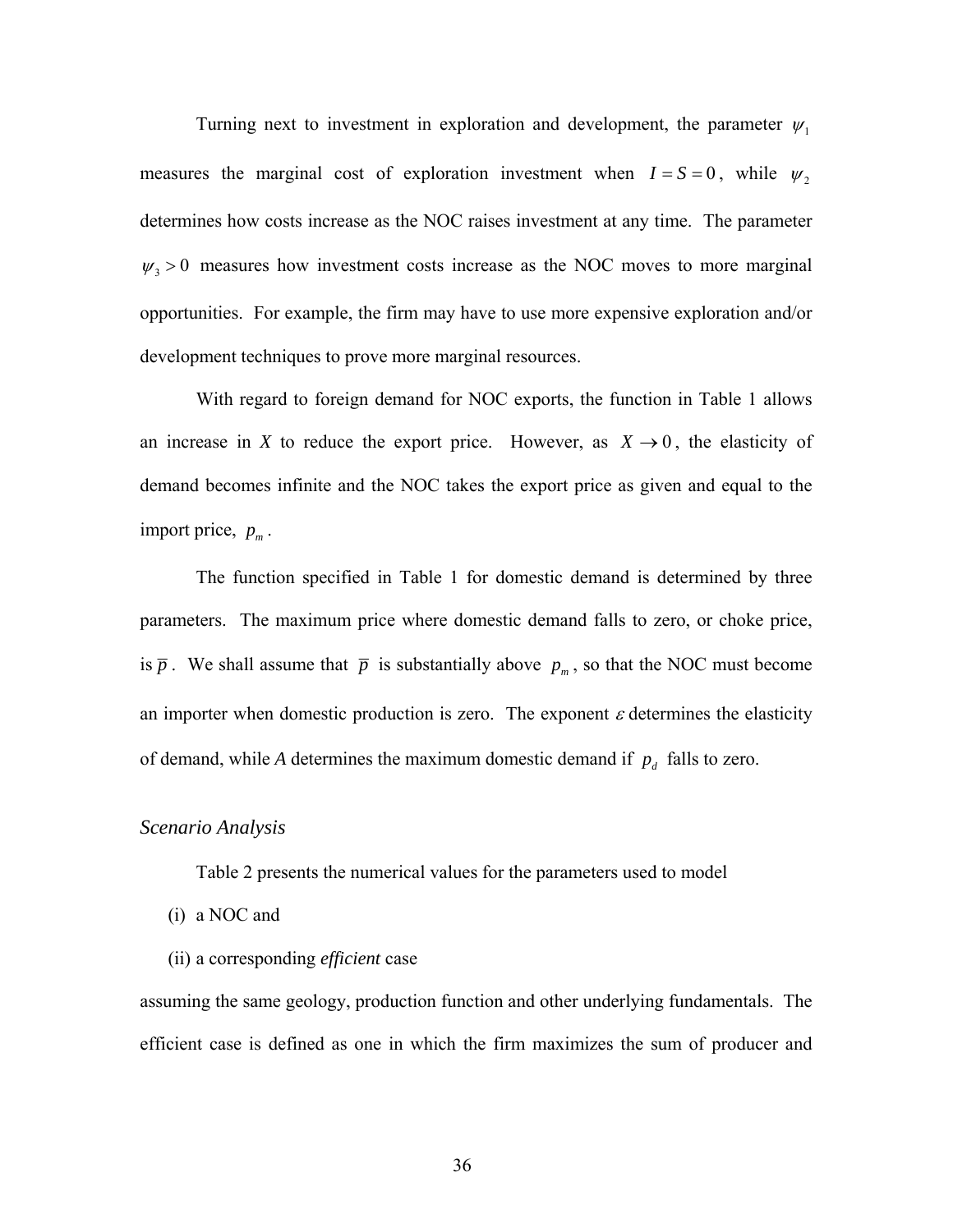domestic consumer surplus, but otherwise is not subject to any political influence, that is,  $v_r = 0$ ,  $v_L = 0$ , and  $v_c = 1$ .<sup>[32](#page-46-0)</sup>

| Efficient           | <b>NOC</b> |  |  |
|---------------------|------------|--|--|
| Production          |            |  |  |
| 0.6                 | 0.6        |  |  |
| 1.75                | 1.75       |  |  |
| 0.4                 | 0.4        |  |  |
| 4.0                 | 4.0        |  |  |
| 0.01                | 0.01       |  |  |
| Investment          |            |  |  |
| 0.01                | 0.01       |  |  |
| 0.5                 | 0.5        |  |  |
| 0.1                 | 0.1        |  |  |
| 0.1                 | 0.1        |  |  |
| Demand              |            |  |  |
| 1.0                 | 1.0        |  |  |
| 0.2                 | 0.2        |  |  |
| 0.0018              | 0.0018     |  |  |
| 10.0                | 10.0       |  |  |
| 0.8                 | 0.8        |  |  |
| Political variables |            |  |  |
| 0.0                 | 0.2w       |  |  |
| 1.0                 | 1.05       |  |  |
| 0.0                 | 0.1        |  |  |
|                     |            |  |  |

**Table 2: Parameter values under efficiency and for the NOC** 

<span id="page-46-0"></span> $32$  This is not efficient from a world perspective because the firm still acts as a monopolist with respect to foreign consumers.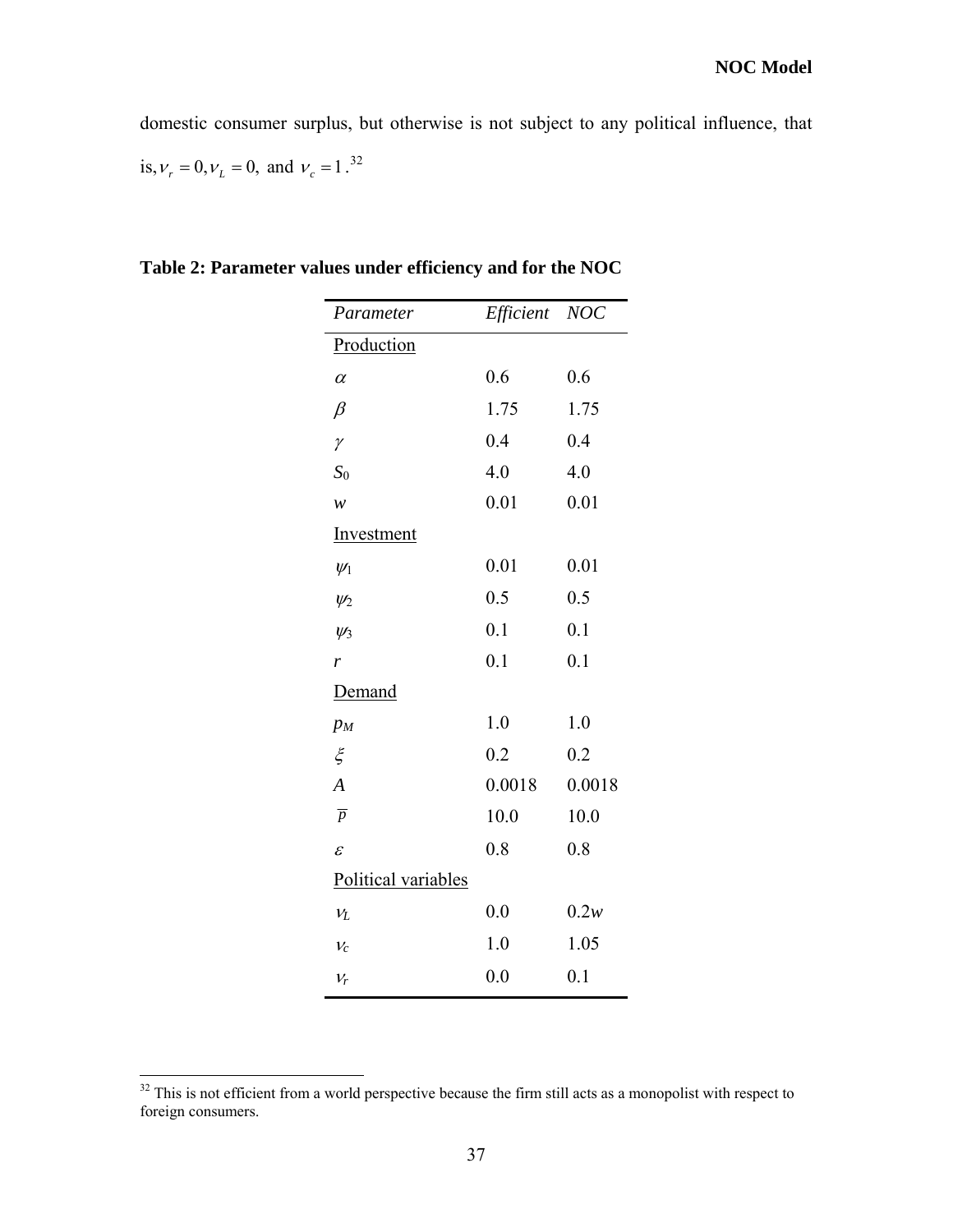It is important to point out that the efficient case does not represent any particular alternative firm. Rather it is modeled as a counterfactual to indicate the outcome if an economically efficient firm with access to the same resources and using the same basic production technology replaced the NOC. In addition, the parameters do not necessarily correspond to any observed firm experience – they are chosen merely to illustrate the behavioral qualities of the model.

The NOC outcome results when certain political objectives must be met. Specifically, the positive value for  $v_r$  and  $v_l$  imply that the NOC effectively uses a higher discount rate than is efficient and treats domestic variable inputs (principally labor) as less expensive than it really is. In addition, a value for  $v_c$  in excess of 1 implies that the NOC is forced to subsidize the domestic consumption of oil.

#### *Efficient and NOC solutions*

In the appendix we illustrate the algebraic expressions for the set of equations characterizing the optimal solution (equations  $(1)$ ,  $(3)$ ,  $(5)$  and  $(15)$ – $(21)$ ) for the functional forms in Table 1. After specifying numerical values for the various parameters, we used a numerical differential equation solver (in MATLAB) to obtain approximate solutions to the resulting system of simultaneous differential equations.

As can be seen in Table 2, the parameters in the functions describing production, investment and demand are the same in each case. However, this does not mean that those functions will take the same values because  $v_r$ ,  $v_l$ , and  $v_c$  will affect the values of the endogenous variables *L*, *S*, *E*, *I*, *X* and  $p_d$ . With regard to production, when  $\alpha = 0.6$ output will be around 75% of its feasible level (given *R* and *E*) when  $L = 2.3$ . Over most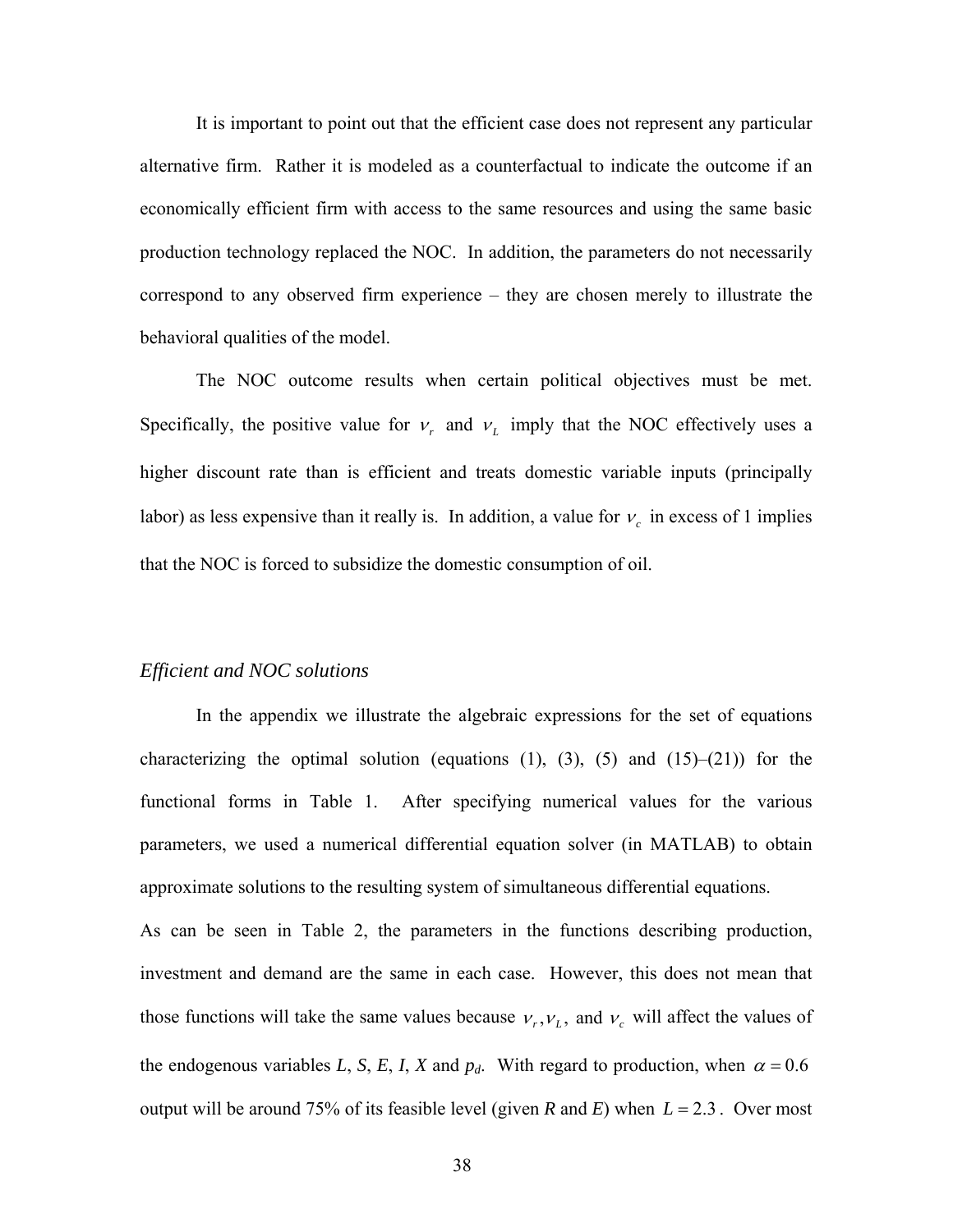of the production horizon, reserves are between 0.5 and 1.0 (or 12–25% of the physical resource stock) and production between 0.1 and 0.35, as measured in the same units. With  $w = 0.01$ , annual profits ignoring investment costs are on the order of 0.12 to 0.25 (using  $p_m$  as numeraire). For  $\beta = 1.75$ , the potential output/reserve ratio is around 97% of its original value (given by  $\gamma$ ) when the known resource is half depleted ( $E = 2.0$ ) and slightly over 82% of its original value when only 25% of the resource is left ( $E = 3.0$ ).

The level of employment of domestic variable inputs,  $L$ , is influenced by the political imperative to support domestic suppliers. Setting  $v_L = 0.2w$  implies that the NOC will perceive *L* to be 20% less expensive to employ than is actually the case. Hence, *L* will be higher than would be the case were its cost perceived to be *w*. However, the profits of the firm will be lowered as a result, since the firm still has to pay *w* to the domestic variable input suppliers.

The marginal cost of investment in the absence of adjustment costs equals the cost  $(w)$  of variable input (although the units are different). When investment is positive, it takes values up to around 0.5. The adjustment cost parameter ( $\psi_2 = 0.5$ ) then yields peak marginal investment costs (ignoring the effect of  $S$ ) that are around 10 times the peak cost of *L*, reflecting an assumption that the oil production industry is capital-intensive. The parameter  $\psi_3$  controls how rapidly investment costs escalate as more of the resource base is developed. For  $\psi_3 = 0.1$ , costs are increased by about 10% when half the resource has been developed, and slightly less than 30% when three fourths of the resource has been developed. Costs do not increase by 50% until more than 83% of the original resource base has been developed. Hence, costs escalate quite gradually, reflecting an assumption that the geologic characteristics of the resource endowment are relatively homogeneous.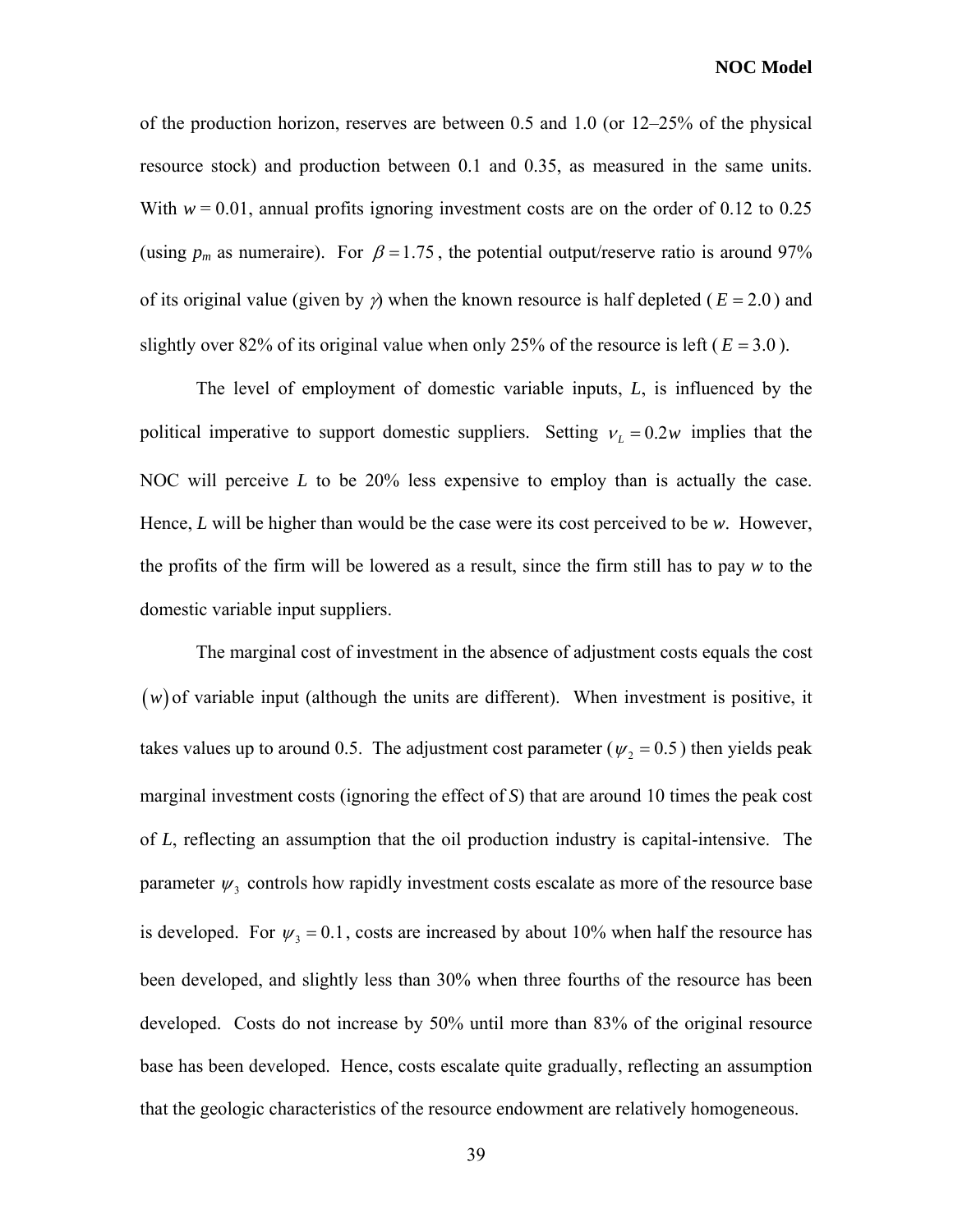The assumed (real) commercial discount rate of 10% is within the range of rates typically used in commercial evaluations of oil exploration and production projects. The 10% political premium for the NOC ( $v_r = 0.1$ ) would produce an overall discount rate for the NOC that is at the high end of the range of rates typically used by the oil majors.

With  $\xi$  = 0.2, the elasticity of the export demand curve remains greater than 1 for a level of exports almost equal to one-fourth of the NOC's total resource endowment . This elasticity is much higher than the elasticity of domestic demand, but it reflects both the elasticity of foreign demand for oil and the elasticity of supply from competing suppliers. Even if we are considering a NOC of an OPEC member, the alternative sources of supply are not simply the "competitive fringe" of non-OPEC producers. The cartel's production quotas can be difficult to enforce, and a supply decrease by any one OPEC member is likely to produce some offsetting supply increase from other OPEC members.

Although the assumption  $v_c = 1.05$  implies that domestic oil consumption will be heavily subsidized, we would still expect the domestic price to be close to the (normalized) import price of  $1.0^{33}$  For the parameters in Table 2, domestic demand around these prices will be quite inelastic (with an elasticity of slightly more than 0.01), reflecting an assumption that there are few good substitutes for oil in many of its domestic uses. If the domestic price rises above the world price, however, domestic demand does decline and ultimately is eliminated at a choke price that is ten times the world price.

 $33$  Recall that we are assuming the NOC will be a price taker in the oil import market even though it has some market power in the export market. This reflects the fact that most NOC's from oil-exporting nations are in nations with relatively small populations and economies even though their endowment of hydrocarbon resources is high.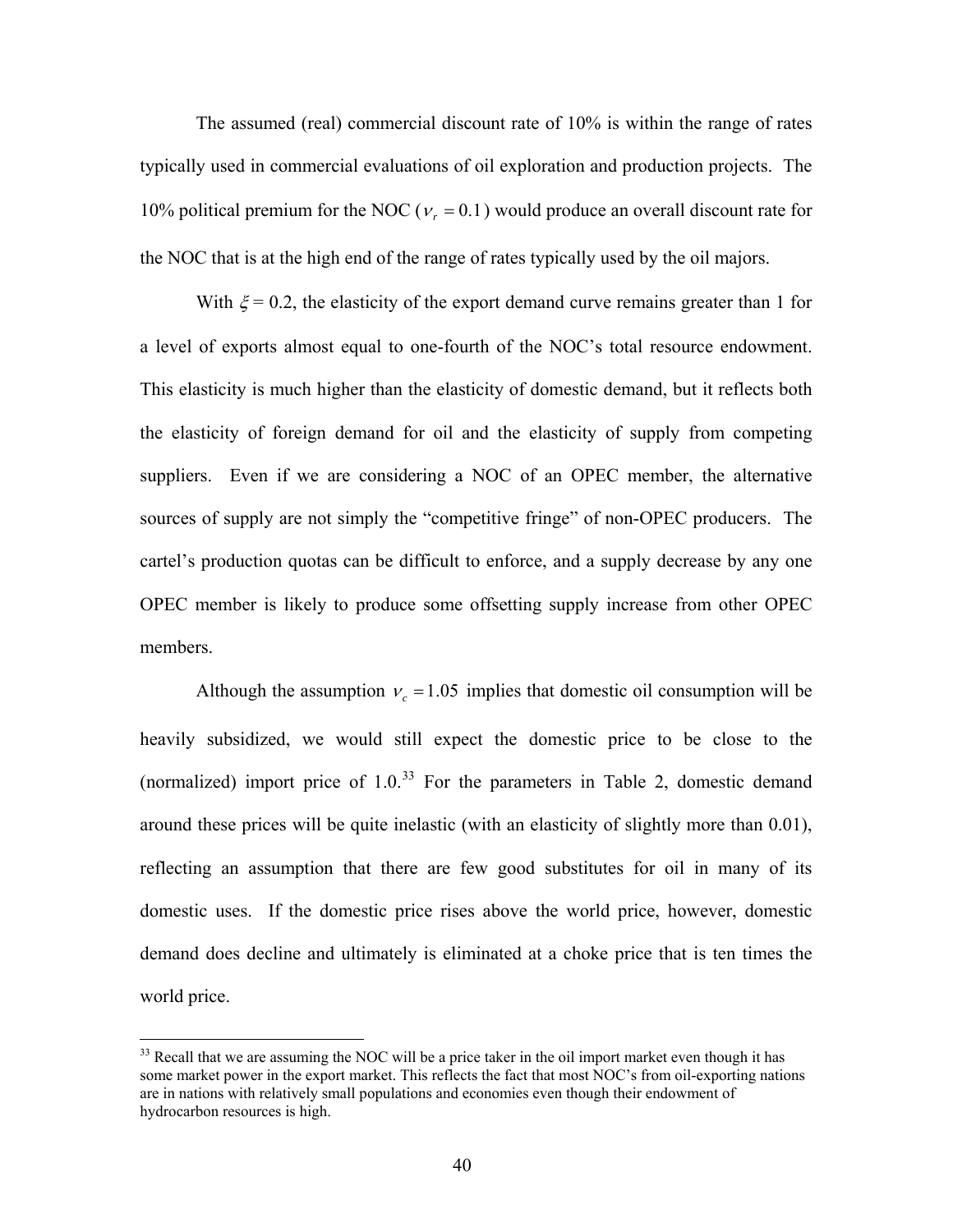For the NOC parameter values in Table 2, the critical terminal years for the different regimes are  $T_1 = 0.16797$ ,  $T_2 = 0.22667$ ,  $T_3 = 21.916$ ,  $T_4 = 23.563$  and  $T_5 = 79.1579$ . Thus, the NOC produces output for more than 79 years, although production is very small for the last 40 or so years. In fact, domestic production is insufficient to meet domestic demand for the final 50 years (from  $T_4$  to  $T_5$ ). Investment in developing new reserves ends slightly less than 24 years after the first investment occurs. The initial period of zero production lasts only about 2 months after investment starts, and soon after production commences the NOC begins to export oil.

case are  $T_1 = 0.30693$ ,  $T_2 = 0.36614$ ,  $T_3 = 23.4939$ ,  $T_4 = 25.3131$  and  $T_5 = 112.7434$ . In contrast to the NOC, the critical terminal years for the different regimes in the efficient Thus, the NOC begins producing but also ceases production at earlier times than is efficient.



**Figure 3: NOC and efficient production**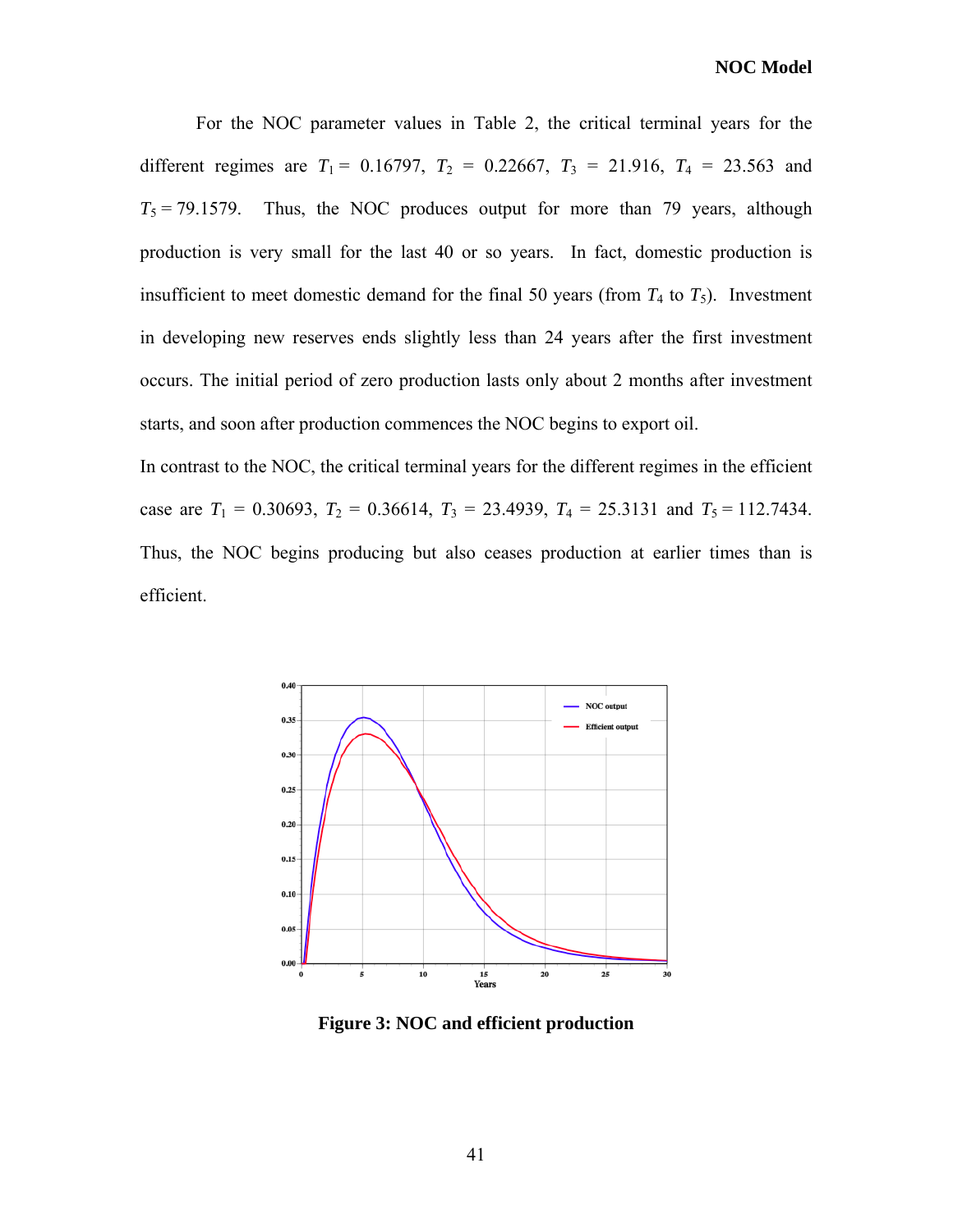The differences in outcomes between the NOC and efficient firm are illustrated in Figures 3 through 7. The figures graph the paths of output, reserves, employment, domestic demand and cash flow<sup>[34](#page-51-0)</sup> over the first 30 years for the NOC and the efficient case. We see in Figure 3 that the NOC output initially exceeds the efficient output, but this reverses itself rather quickly.

Figure 4 shows that the NOC invests less in reserves than would the efficient firm. T his arises because, in the efficient case, resources are not diverted away from investment activities.



**Figure 4: NOC and efficient reserves** 

<span id="page-51-0"></span> $34$  The appendix provides algebraic expressions for the cash flow of the NOC in the different exporting and importing regimes.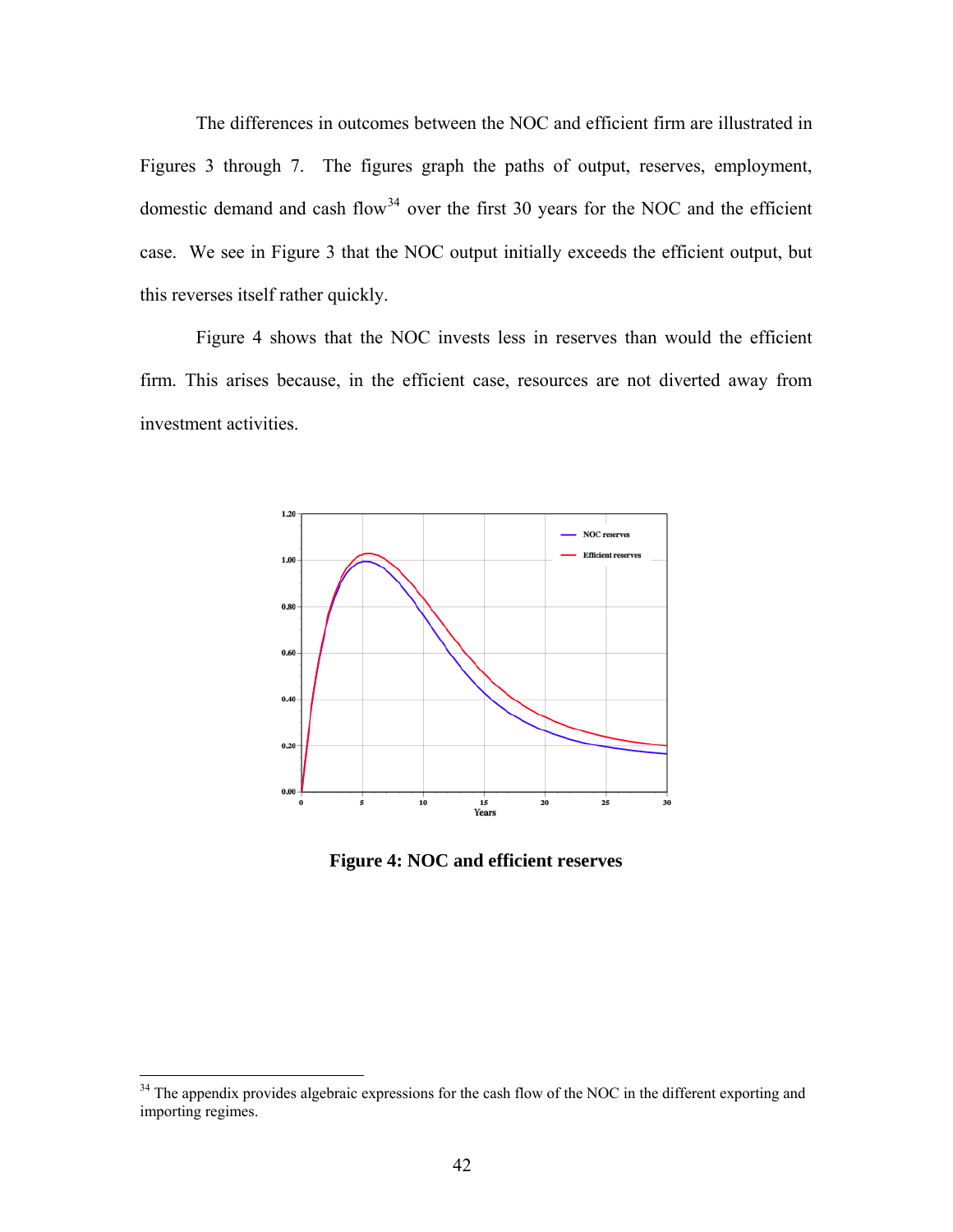

**Figure 5: NOC and efficient employment** 

Figure 5 illustrates the effect of the increased political weight on domestic employment. We see that the NOC level of employment increases by roughly 35% over the efficient case. This explains the increased NOC output over the efficient case in the near term. Reduced output in the longer term occurs regardless of higher employment in the NOC due to the lower investment in reserves by the NOC.

The effect of subsidized domestic prices is apparent in Figure 6. In fact, the increased domestic demand due to below world market prices penalizes the NOC's exports. Thus, while the increased employment in the NOC results in higher output in the near term, higher domestic demand prevents exports from rising by the same amount.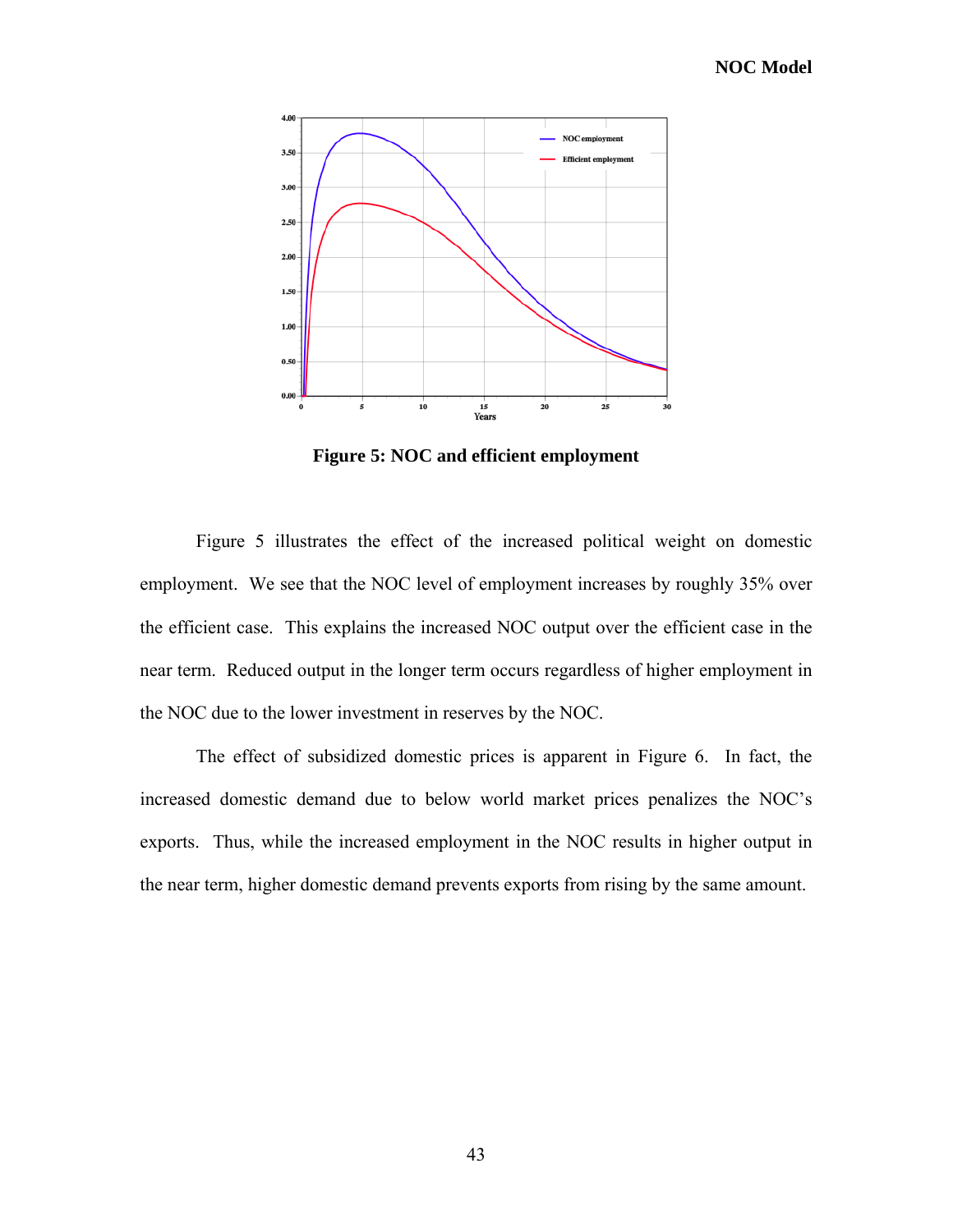

**Figure 6: NOC and efficient domestic demand** 



**Figure 7: NOC and efficient cash flow** 

The effects of government objectives on employment and demand, which are illustrated in Figures 5 and 6, manifest themselves in the cash flows of the NOC relative to the efficient firm, which are illustrated in Figure 7. In particular, cash flows to the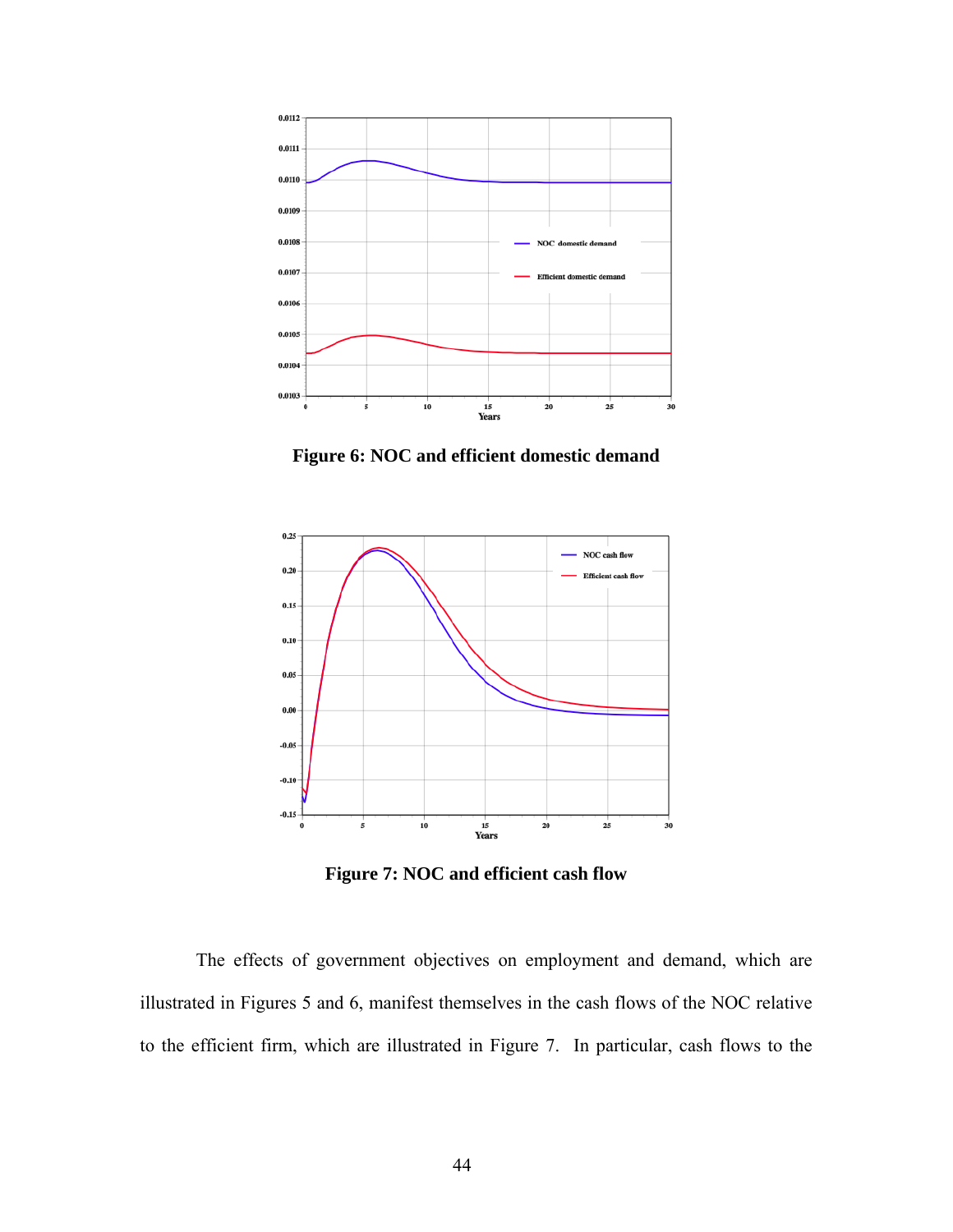**NOC Model** 

NOC are lower than for the efficient firm because the NOC over-employs and sells a portion of its output at below world market prices.

Figures 8 and 9 provide a representation of what happens to production, exports and resource rents over time. To begin, total marginal cost is equal to the vertical sum of the marginal extraction cost (the blue area, equal to  $(w - v_L)/(S - E)G(E)F'(L))$ ) and the resource rents (the red area, equal to  $-q$ ). Resource rents accrue until time period  $T_5$ when production ceases. The NOC is an exporter during the time period when the total marginal cost is below 1. We see this by examination of equation (22). Equation (22) requires  $\varphi$  to be equal the sum of the apparent marginal cost of *L* (the blue area in Figures 8 and 9) and  $-q$  (the red area in Figures 8 and 9). We also know that  $\varphi$  equals the price of imports when the NOC is importing and the marginal revenue from exports when it is exporting. Thus, the vertical sum of the two areas in each of Figures 8 and 9 is 1.0 when the NOC is importing, but dips below this value when the NOC is exporting.



**Figure 8: Graphical representation of equation (22): Efficient case**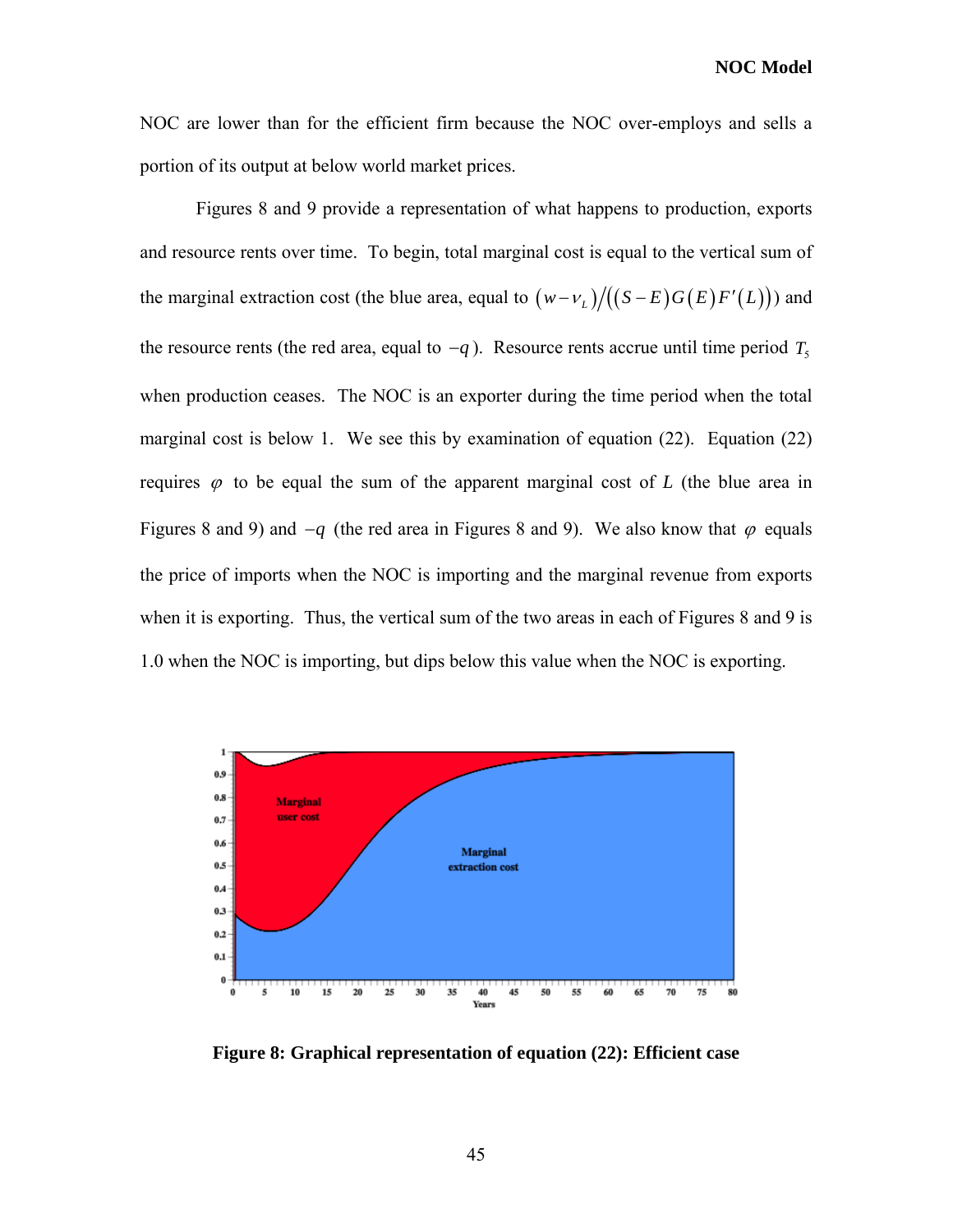

**Figure 9: Graphical representation of equation (22): NOC case** 

The blue area in Figure 9 is labeled as an "apparent" marginal cost because the true marginal extraction cost is given as

$$
\frac{w}{(S-E)G(E)F'(L)}
$$

whereas the NOC behaves as if marginal extraction cost is

$$
\frac{w-v_L}{(S-E)G(E)F'(L)}
$$

An implication of this behavior is that the true marginal cost curve would lie above the boundary of the blue region in Figure 9, and some of the resource rents are dissipated by the subsidy to the employment of *L*.

#### *Comparative statics – Increasing the political discount rate*

While the above discussion illustrates the effect of changing all of the political influence parameters simultaneously, it does not give us a good indication of the marginal effects arising from each type of distortion. In this section, we examine the effects of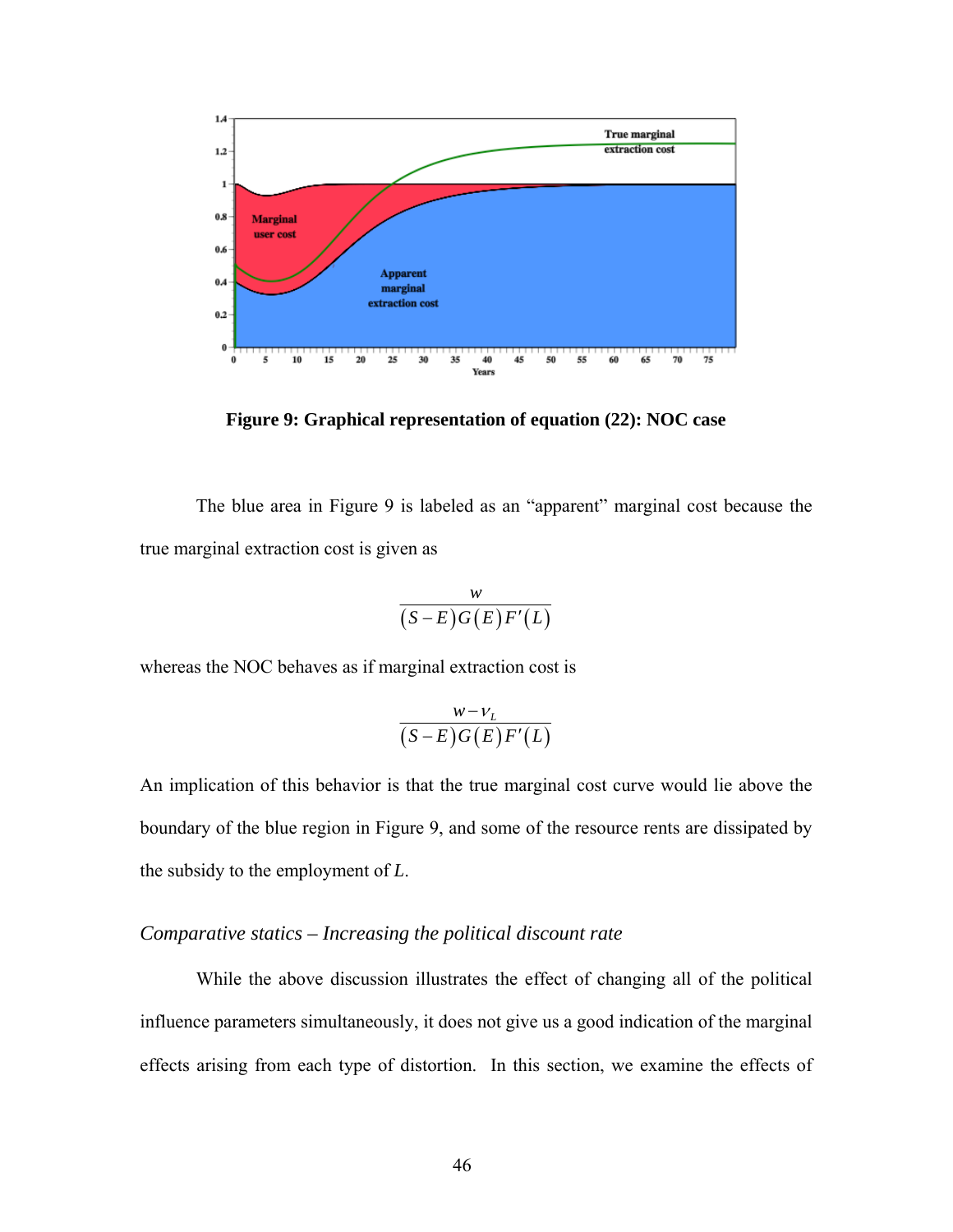changing each political influence parameter one at a time, using the efficient case as a benchmark.



**Figure 10: Effects of increasing the political discount premium** 

The first variable we consider is the discount rate. Higher discount rates tend to reduce the relative weight of future cash flows, which encourages the firm to alter behaviors in order to shift cash flows to the present. Conversely, a decrease in the political discount premium should favor later increases in cash flows. Hence, we would expect an increase in the political discount premium to raise cash flows in the early years at the expense of later years. This is, in fact, exactly what Figure 10 indicates. As we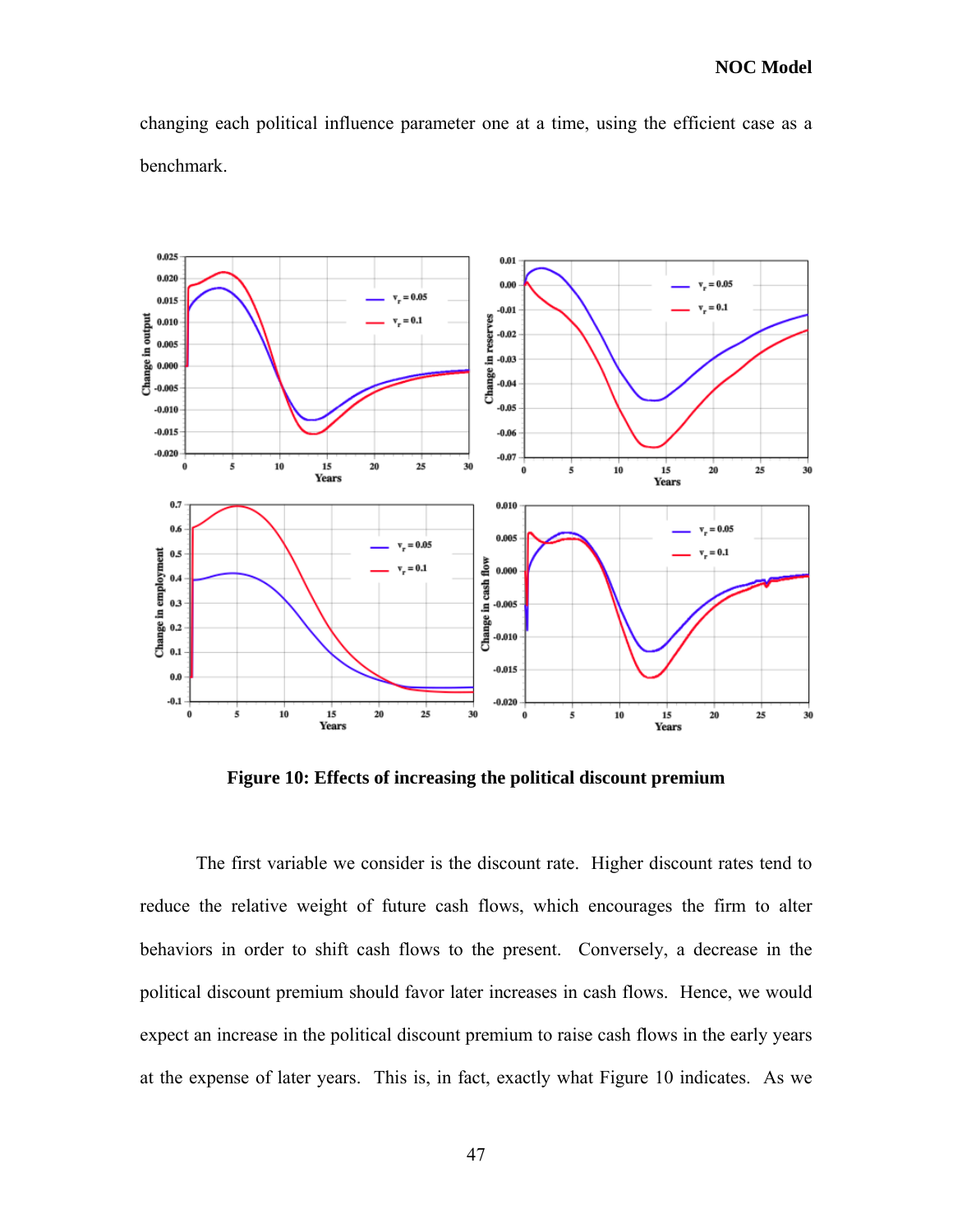increase the political discount premium to 5% and then 10%, cash flows are higher than when  $v_r = 0$  in the beginning of the time horizon but are lower later in the time horizon.

Figure 10 also shows the effects of higher discount rates on production, employment and reserves. The results are consistent with the cash flow picture. Increasing the discount rate causes output and employment to rise in the initial time periods relative to the efficient case. Reserves, however, are only slightly higher in the initial periods, with the increase diminishing as  $v_r$  rises to 0.1. Production is higher despite reserves being lower from year 5 through 9 as the firm substitutes labor for capital. Beyond year 9, cash flows, reserves and output are below the efficient case, but employment remains above the efficient case until year 20. At this point, employment dips below the efficient case because the marginal benefit of more variable input is diminished with fewer proved reserves and lower cash flows.

#### *Comparative Statics – Increasing the weight of domestic employment*

In the second set of sensitivity cases, we increased the political imperative to employ more variable input *L* by setting  $v_L = 0.1w$  and  $v_L = 0.2w$ . The results are graphed in Figure 11. As might be expected, a firm that must meet the objective of employing a larger workforce has a higher level of employment in all time periods than in the efficient case. Thus, over-employment by a NOC does not necessarily mean that it is technically inefficient. Rather it is just meeting a different objective. The effects on cash flows, output and reserves, however, are also of interest. Cash flows are initially higher in these cases as the increased labor input results in more output. However, the additional cost of labor relative to the efficient case means that investment in proving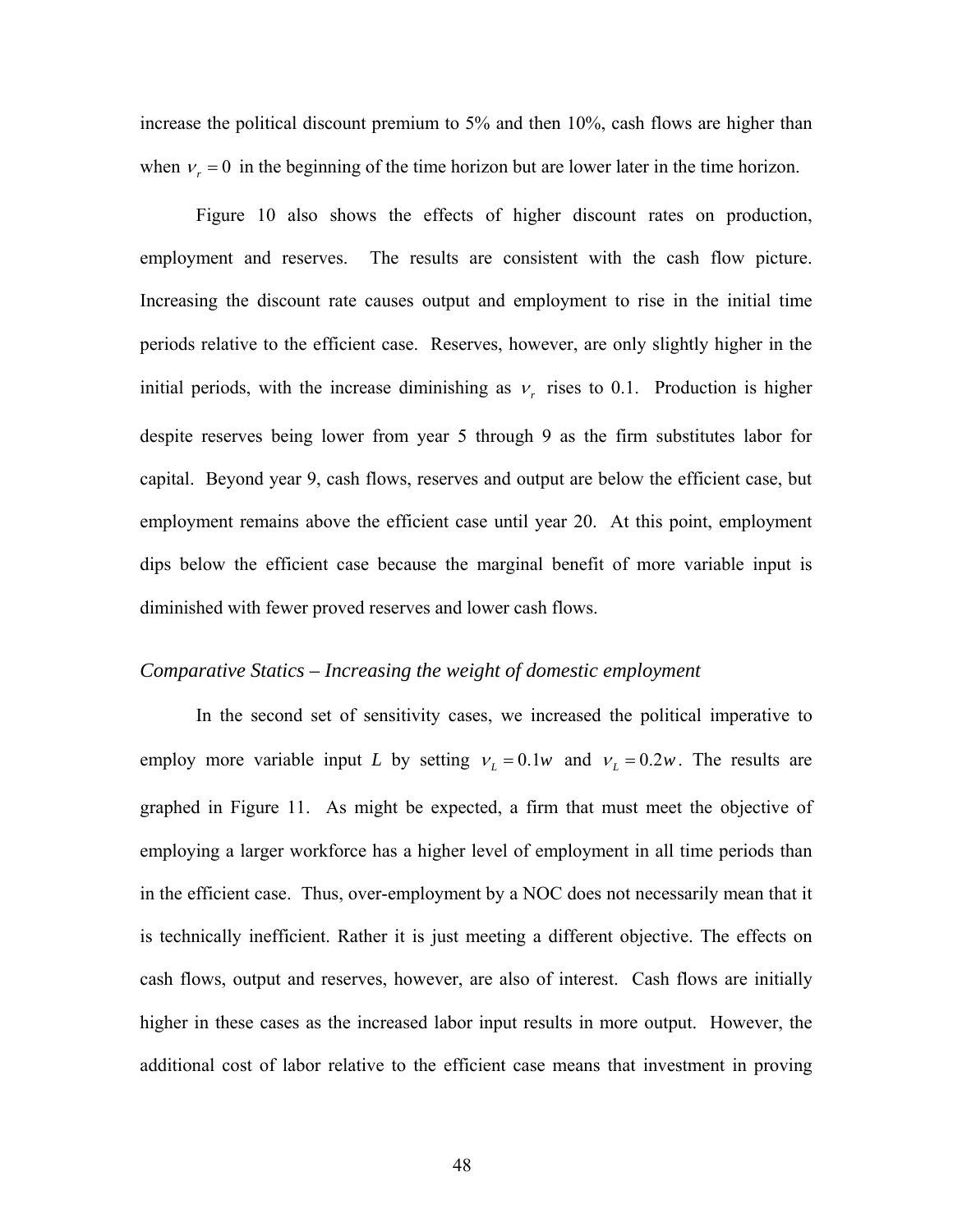new reserves is sacrificed. As a result, cash flows ultimately fall relative to the efficient case as it becomes impossible to keep production higher.

With regard to cash flows, the discontinuity at around year 26 is the result of the firm ceasing to invest in developing reserves. Thus, cash flows temporarily deviate from their usual path as the firm has an abrupt change in expenditures.



**Figure 11: Effects of increasing the employment incentive** 

*Comparative Statics Case – Increasing the weight of the domestic consumer* 

In the third set of sensitivity cases, we increased the political weight of domestic consumers such that  $v_c = 1.025$  and  $v_c = 1.05$ . In both cases, the effects on output and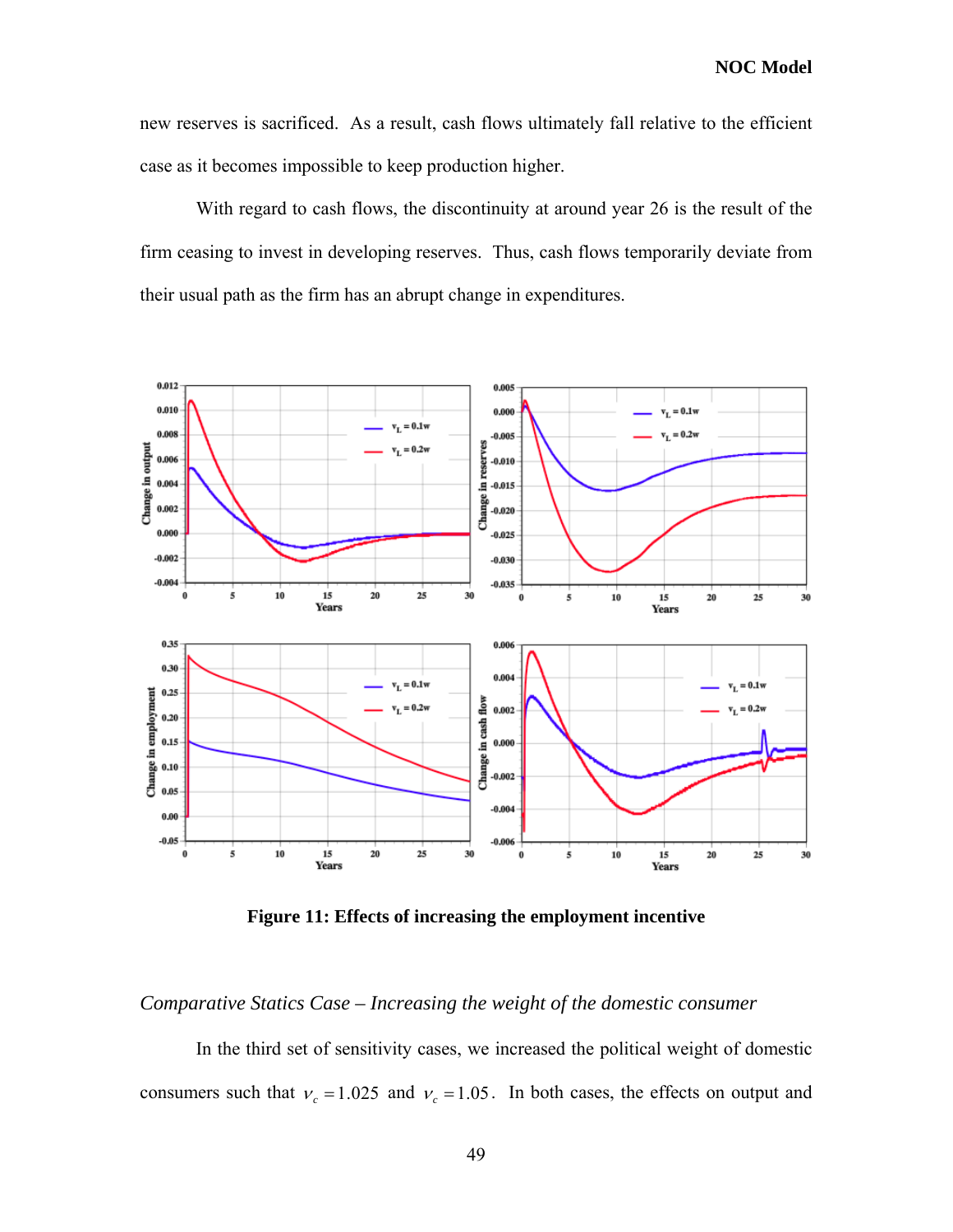reserves are virtually zero. Cash flows are negatively affected, but are simply decreased in every year by the amount of the subsidy (not pictured). There is, however, an interesting effect on employment as illustrated in Figure  $12<sup>35</sup>$  $12<sup>35</sup>$  $12<sup>35</sup>$  In particular, the domestic subsidy works to increase employment in the short run. Thus, the subsidy to domestic consumers is acting much as the subsidies in the previous two cases. In effect, by subsidizing domestic consumption of oil, the firm must raise its employment while it is an exporter in order to generate additional output for export to offset the forgone revenues from domestic sales. When the firm later moves toward becoming an importer, it must sell all of its output at subsidized prices. The resulting reduction in cash flows reduces employment below that of the efficient case.



**Figure 12: Effects of increasing the subsidy to domestic consumption** 

<span id="page-59-0"></span><sup>&</sup>lt;sup>35</sup> The effects are so small that we are getting very close to the accuracy of the spline approximation needed to calculate differences in time paths, thus the lines in Figure 12 appear to wiggle.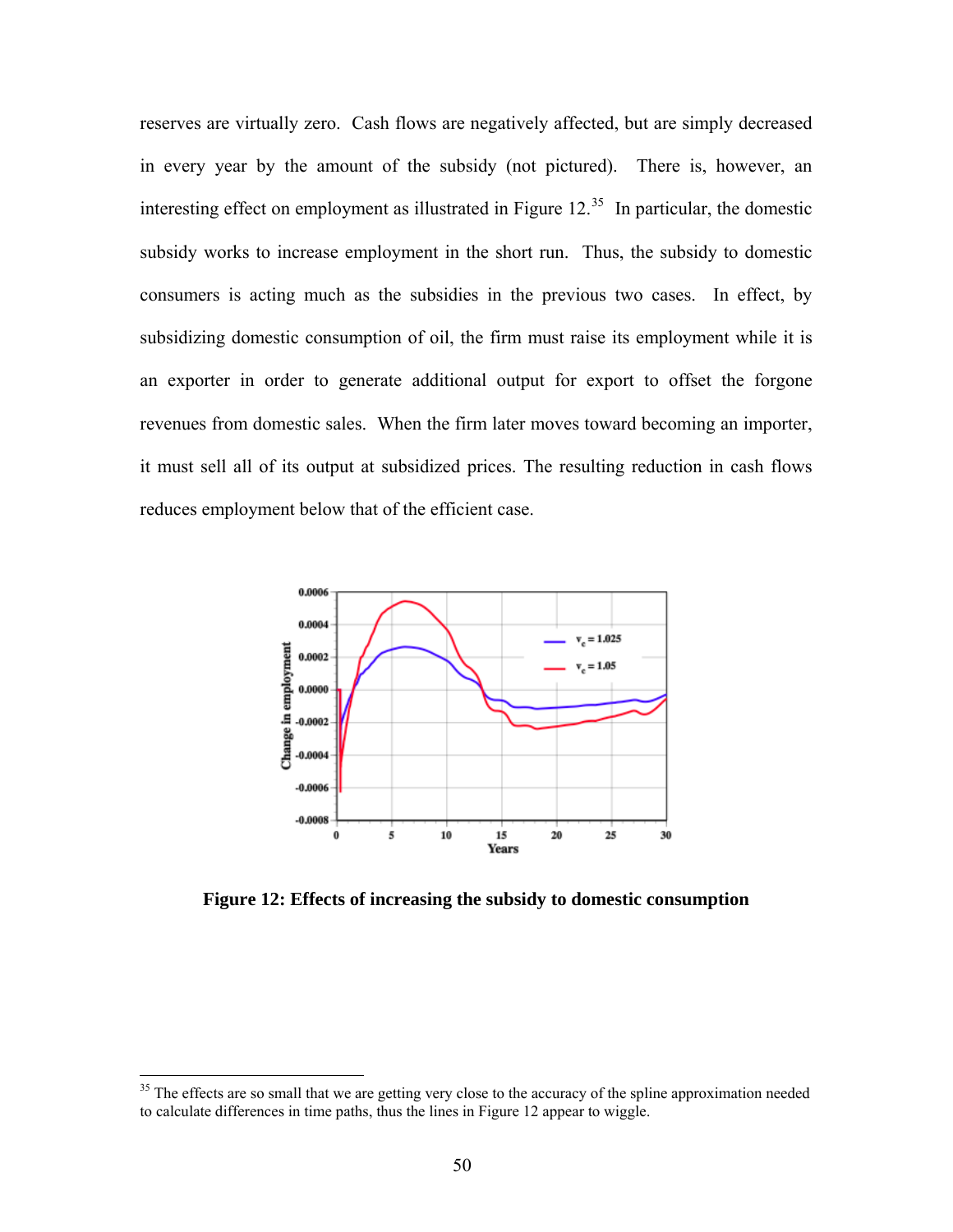**NOC Model** 

#### **VI. CONCLUDING REMARKS**

The effects we observed after varying the values of the political influence parameters showed that many of the political influences that may be exerted on a NOC tend to push it in the same direction. Namely, an increase in the political discount premium encourages greater employment, increased output and a higher cash flow in the short run, but ultimately result in lower employment, output and cash flows in the long run. Reserves are generally lower throughout the time horizon, with the exception of the first few years.

Similarly, any political or bureaucratic imperative to raise employment will lead to higher employment throughout the time horizon. Nevertheless, output, cash flow and reserves, while higher in the initial time periods, all are lower relative to the efficient case in the longer term.

Finally, forcing the NOC to subsidize domestic consumers also tends to shift production from the future toward the present. This results in greater employment in the initial time periods. While the firm is an exporter, increased employment and output provide additional revenue that can be used to offset the losses associated with domestic sales.

While the scenarios examined in this paper are by no means exhaustive, they are informative. In particular, the predictions of the model in response to the imposition of various political objectives are consistent with NOC's being more focused on current output and cash flow and less focused on forward looking strategies in developing resources than private firms.

51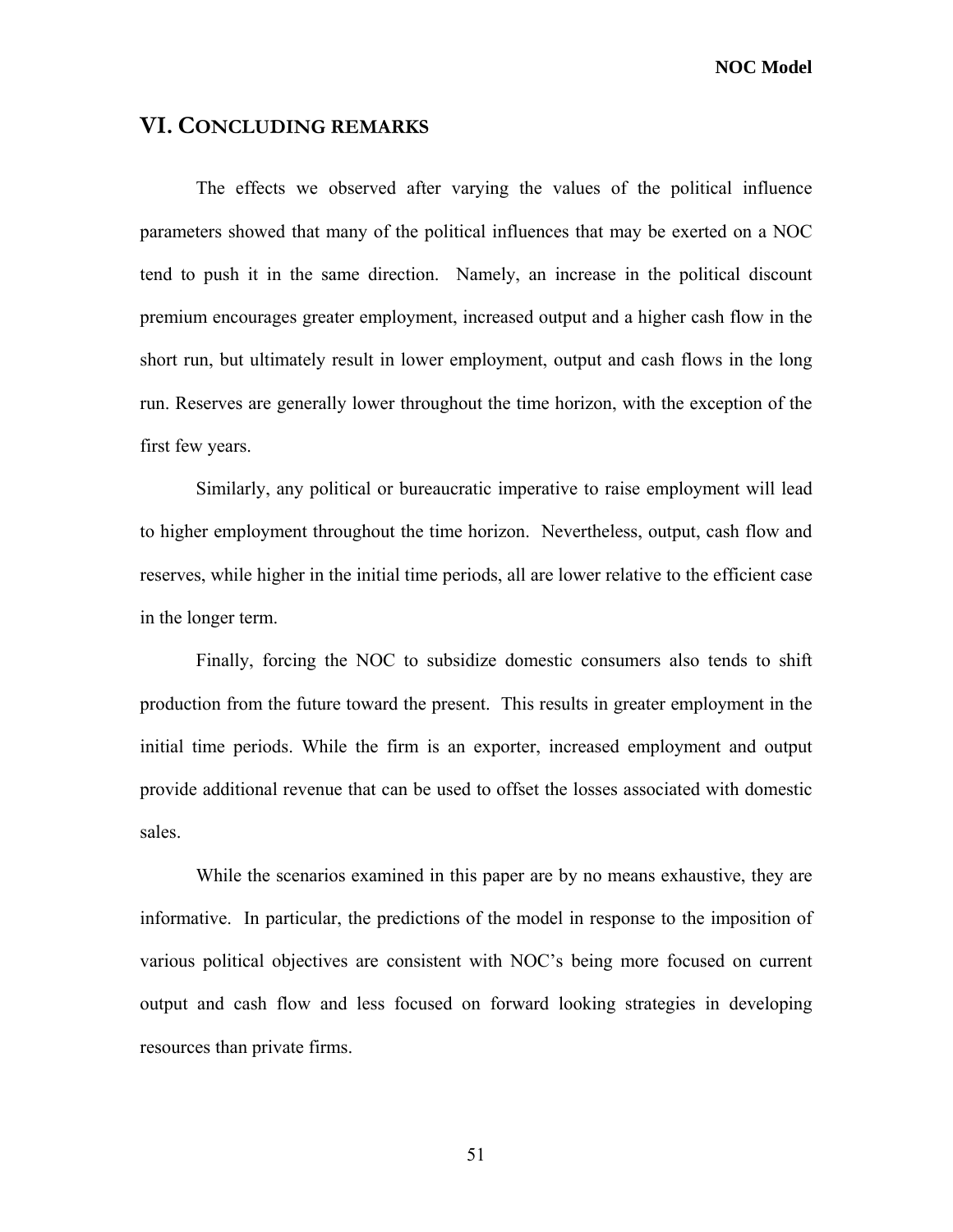#### **REFERENCES CITED**

- Al-Obaidan, A. and G.W. Scully. "Efficiency differences between private and stateowned enterprises in the international petroleum industry." *Applied Economics 23* (1991): 237–246.
- Bernard, J.T. and R.J. Weiner. "Export Pricing in State-owned and Private MNEs: Evidence from the International Petroleum Market." *International Journal of Industrial Organization* (1996), 14: 647–668.
- Chermak, J.M. and R.H. Patrick. "A Microeconomic Test of the Theory of Exhaustible Resources." *Journal of Environmental Economics and Management* (2001),42: 82–103.
- Farrow, S. "Testing the Efficiency of Extraction from a Stock Resource." *Journal of Political Economy* (1985), 93(3): 452–487.
- Gelb, A.H. and Associates, *Oil Windfalls: Blessing or Curse?* Washington D.C.: Oxford University Press, World Bank Research Publication, 1988.
- Grossman, S.J. and O.D. Hart. "The Costs and Benefits of Ownership: A Theory of Vertical and Lateral Integration." *Journal of Political Economy* (1986), 94(4): 691–719.
- Harris, M. and A. Raviv. "Some Results on Incentive Contracts with Applications to Education and Employment, Health Insurance, and Law Enforcement." *American Economic Review* (1978), 68(1): 20–30.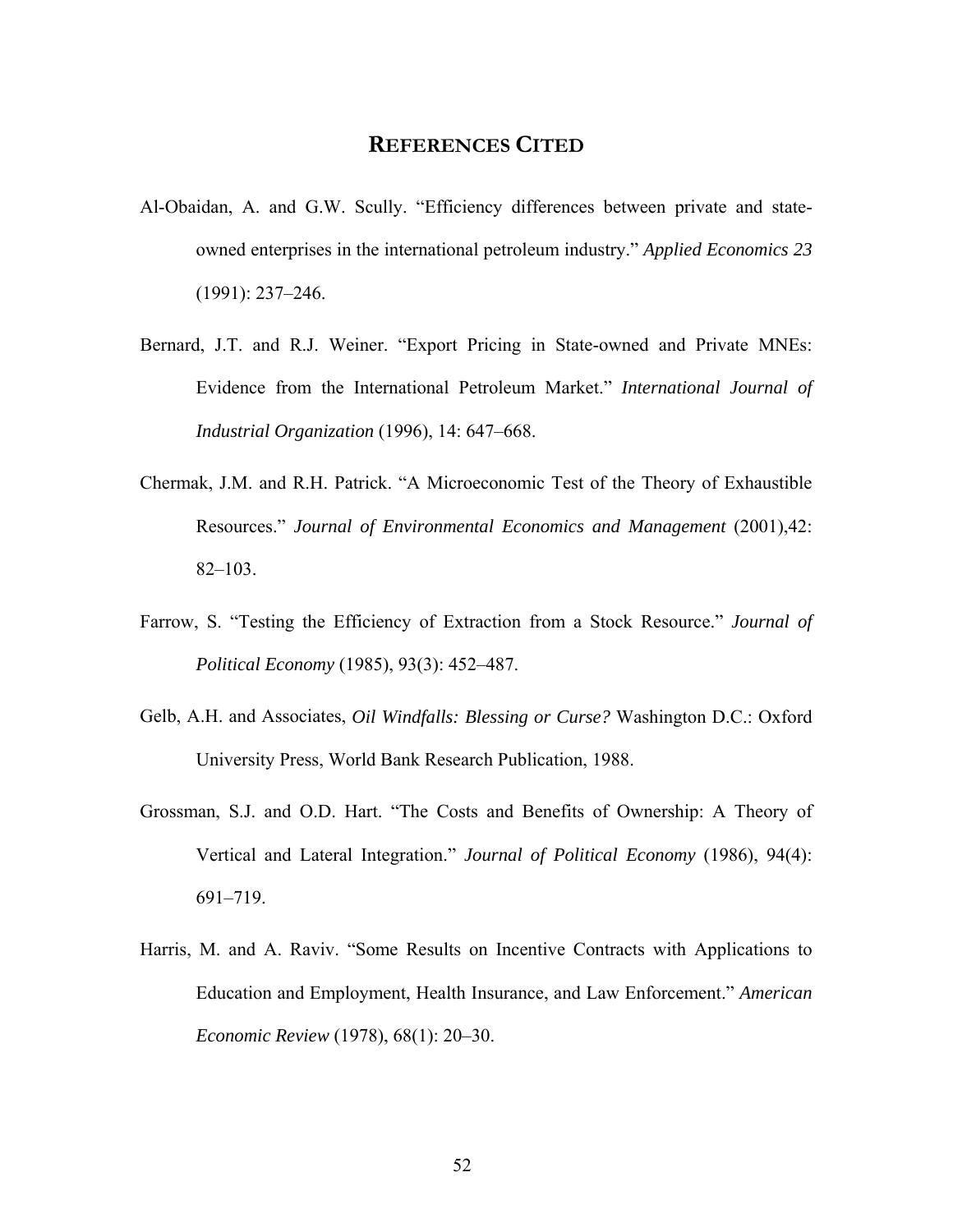- Harris, M. and A. Raviv. "The Theory of Capital Structure." *Journal of Finance* (1991), 46(1): 297–355.
- Heal, G. "The Relationship between Price and Extraction Cost for a Resource with a Backstop Technology". *Bell Journal of Economics* (1976), 7(2): 371–378.
- Holmström, B. "Moral Hazard and Observability." *Bell Journal of Economics* (1979), 10(1): 74–91.
- Holmström, B. "Managerial Incentive Problems: A Dynamic Perspective." *Review of Economic Studies* (1999), 66(1): 169–182.
- Jensen, C.M. and W.H. Meckling, "Theory of the Firm: Managerial Behavior, Agency Costs and Ownership Structure." *Journal of Financial Economics* (1976), 3(4):305–360.
- Jensen, C.M. and W.H. Meckling "Rights and Production Functions: An Application to Labor-Managed Firms and Codetermination." (1979), 52(4):469–506.
- Karl, T.L. "The Perils of the Petro-State: Reflections on the Paradox of Plenty." *Journal of International Affairs* (1999), 53(1):31–48.
- Laffont, J.J. and J. Tirole. "Privatization and Incentives," *Journal of Law, Economics and Organization* (1991), 7(Special issue): 84–105.
- Oren, S.S. and S.G. Powell. "Optimal Supply of a Depletable Resource with a Backstop Technology: Heal's Theorem Revisited." *Operations Research* (1985), 33(2):277–292.
- Pint, E.M. "Nationalization versus Regulation of Monopolies: The Effects of Ownership on Efficiency." *Journal of Public Economics*(1991), 44:131–164.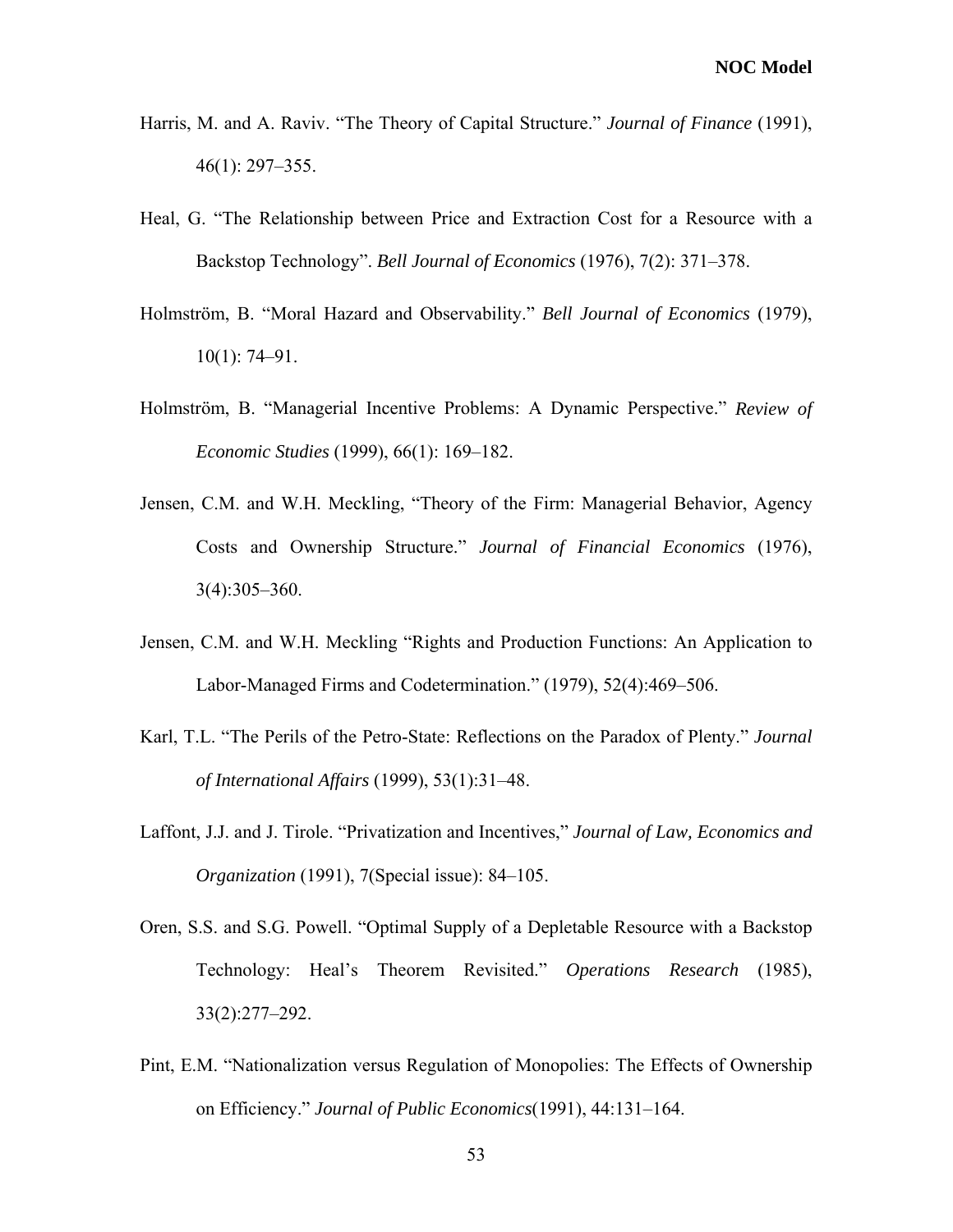- Roemer, J.E. and J. Silvestre."A Welfare Comparison of Private and Public Monopoly." *Journal of Public Economics* (1992), 48:67–81.
- Sappington, D.E.M. and J.E. Stiglitz. "Privatization, Information and Incentives." *Journal of Policy Analysis and Management* (1987), 6(4): 567–582.
- Shleifer, A. "State versus Private Ownership." *Journal of Economic Perspectives* (1998), 12(4):133–150.
- Shleifer, A. and R.W. Vishny. "Politicians and Firms." *Quarterly Journal of Economics* (1994), 109(4):995–1025.
- Slade, M.E. and H. Thille. "Hotelling Confronts CAPM: A Test of the Theory of Exhaustible Resources." *Canadian Journal of Economics* (1997), 30(3):685–708.
- Solow, R.M. and F.Y. Wan. "Extraction Costs in the Theory of Exhaustible Resources." *Bell Journal of Economics* (1976) 7(2):359–370.
- Young, D. "Cost Specification and Firm Behavior in a Hotelling Model of Resource Extraction." *Canadian Journal of Economics* (1992), 25(1):41–59.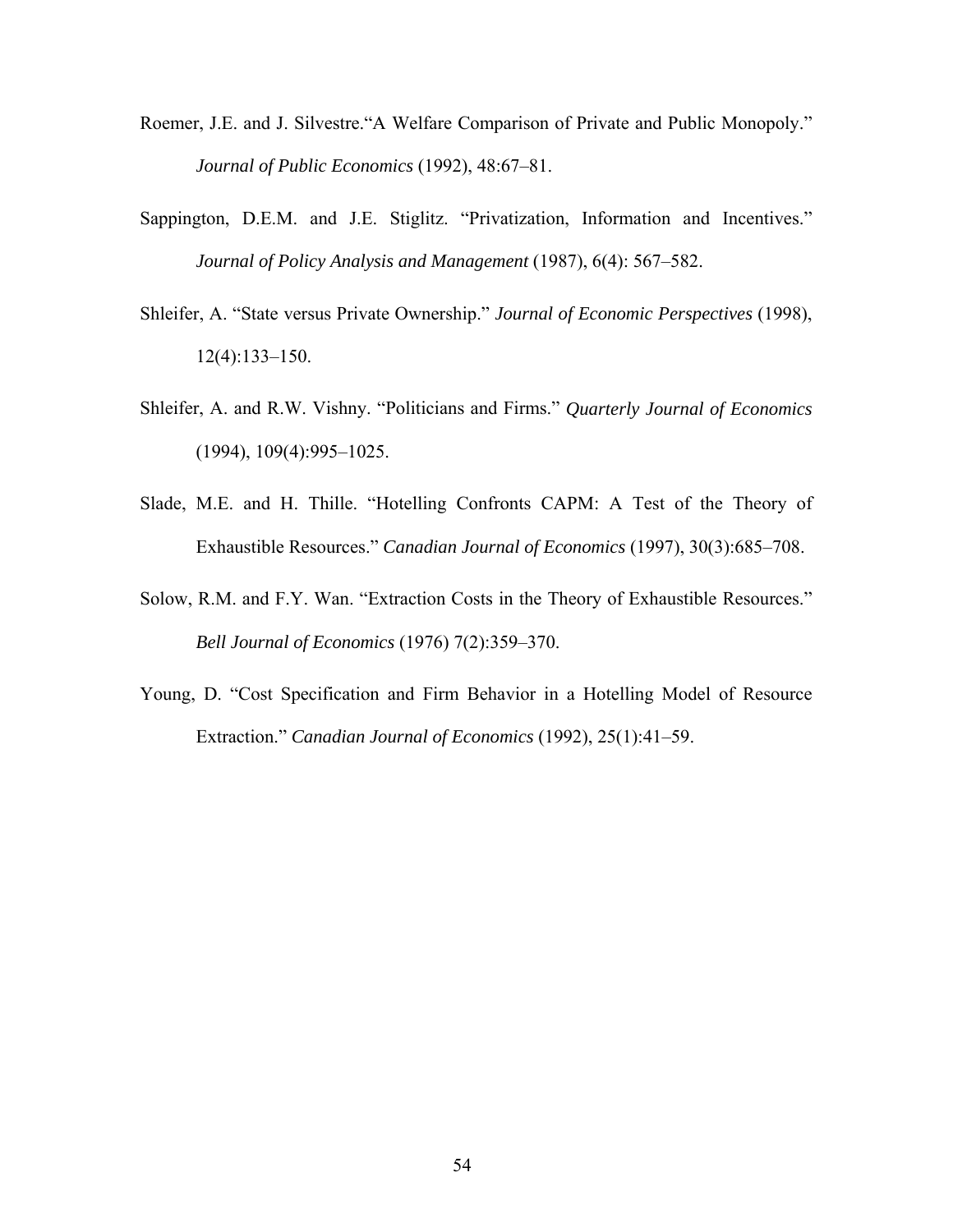### **APPENDIX: ALGEBRAIC SOLUTION FOR THE SPECIFIC FUNCTIONAL FORMS IN TABLE 1**

<span id="page-64-1"></span>It is useful to begin with the equations determining investment. When investment is positive, the first order condition [\(19\)](#page-34-2) implies

$$
I = \frac{(\mu - \psi_1)(S_0 - S) - \psi_1 \psi_3 S}{2\psi_2 \left[S_0 + (\psi_3 - 1)S\right]}
$$
(30)

and an increase in *S* or decrease in  $\mu$  will reduce *I*. In particular, since  $S = 0$  initially, investment will only begin if the initial value of  $\mu > \psi_1$ . Investment will cease when  $\mu$ and *S* solve

$$
\mu = \psi_1 \left( 1 + \frac{\psi_3 S}{S_0 - S} \right) \tag{31}
$$

<span id="page-64-0"></span>that is, when  $\mu$  equals the marginal cost of investment at  $I = 0$ . Equation [\(31\)](#page-64-0) will have a solution since the right side increases as *S* increases, while  $\mu$  must start above  $\psi_1$  and ultimately decrease to zero. Using the solution [\(30\)](#page-64-1) for *I*, [\(5\)](#page-28-1) becomes

$$
\dot{S} = \frac{(\mu - \psi_1)(S_0 - S) - \psi_1 \psi_3 S}{2\psi_2 \left[S_0 + (\psi_3 - 1)S\right]}
$$
(32)

while *I* remains positive. Once investment ceases, *S* will retain the value, say  $\overline{S}$ , that it has at that time.

Now consider the short run production problem. For the production function in Table 1, the solution for employment *L* is given by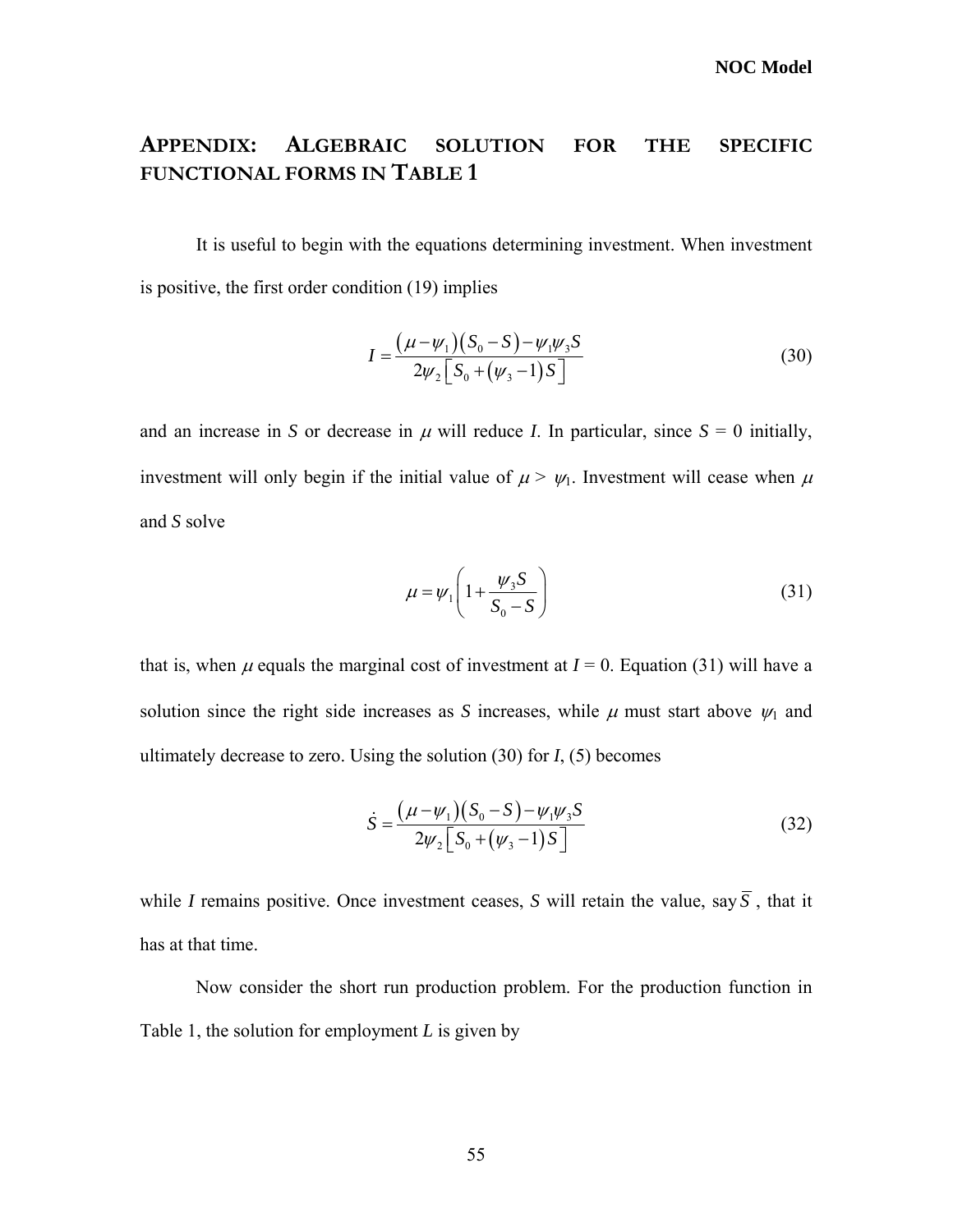$$
L = \left\{\frac{1}{\alpha} \ln \left[\frac{\alpha (q+\varphi)(S-E)\gamma \left[1-e^{-\beta (S_0-E)}\right]}{(w-\nu_L)(1-e^{-\beta S_0})}\right] \quad \text{for } S-E \ge \frac{(w-\nu_L)(1-e^{-\beta S_0})}{\alpha \gamma (q+\varphi) \left[1-e^{-\beta (S_0-E)}\right]} (33)
$$
\n
$$
\text{otherwise}
$$

In particular, the NOC begins with cumulative production  $E = 0$ . Investment in reserves will raise *S*, but will not lead to positive output until *S* (and thus proved reserves) attains a minimum value: $36$ 

$$
\underline{S} = \frac{w - v_L}{\alpha \gamma (q + \varphi)}
$$
(34)

<span id="page-65-3"></span><span id="page-65-2"></span>When proved reserves are above the minimum required level, output will be

$$
Q = \frac{(S - E)\gamma \left[1 - e^{-\beta(S_0 - E)}\right]}{1 - e^{-\beta S_0}} - \frac{w - v_L}{\alpha (q + \varphi)}
$$
(35)

until *E* increases to solve

<u>.</u>

$$
\overline{E} + \frac{(w - v_L)(1 - e^{-\beta S_0})}{\alpha \gamma (q + \varphi) \left[1 - e^{-\beta (S_0 - \overline{E})}\right]} = \overline{S}
$$
\n(36)

where  $\overline{S}$  represents the maximum level of *S* attained by the time investment *I* ceases.<sup>[37](#page-65-1)</sup> Thus, for  $S \geq \underline{S}$  and  $E \leq \overline{E}$  cumulative output will evolve according to

$$
\dot{E} = \frac{(S-E)\gamma \left[1 - e^{-\beta(S_0 - E)}\right]}{1 - e^{-\beta S_0}} - \frac{w - v_L}{\alpha (q + \varphi)}
$$
(37)

<span id="page-65-4"></span>with  $\dot{E} = 0$  otherwise. For this production function, differential equation [\(20\)](#page-34-3) becomes

<span id="page-65-0"></span><sup>&</sup>lt;sup>36</sup> The required minimum level of reserves to begin production will be larger the higher the effective cost of variable input and smaller the higher the productivity of the variable input  $\alpha$ , the flow rate  $\gamma$  or the price of oil (represented by  $\varphi$ ).<br><sup>37</sup> Note that the left side of (36) is an increasing function of  $\overline{E}$ .

<span id="page-65-1"></span>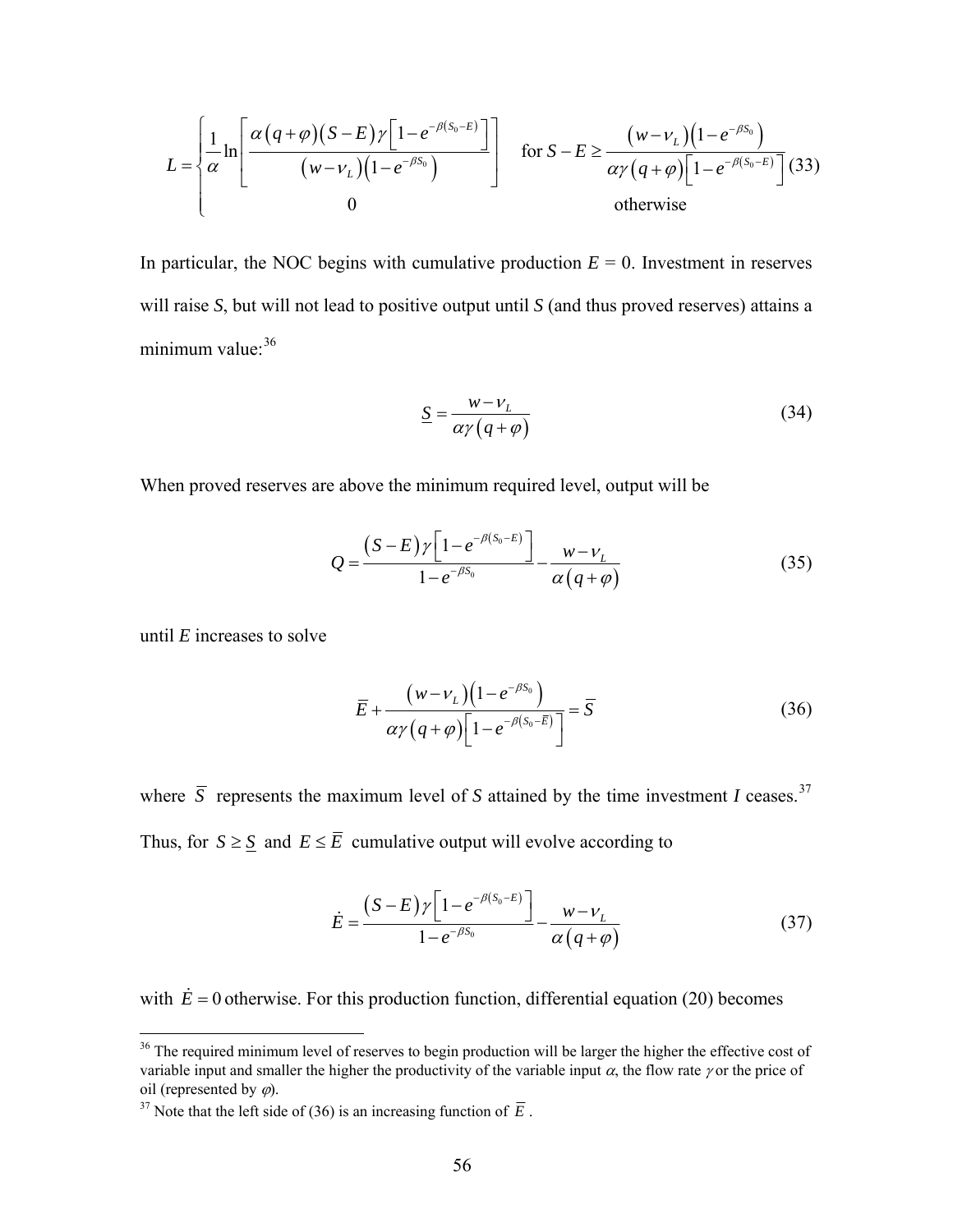#### **NOC Model**

$$
\dot{q} = \rho q + (q + \varphi) Q \left[ \frac{1}{S - E} + \frac{\beta e^{-\beta (S_0 - E)}}{1 - e^{-\beta (S_0 - E)}} \right]
$$
(38)

<span id="page-66-0"></span>for  $S \geq \underline{S}$  and  $E \leq \overline{E}$  and  $\dot{q} = \rho q$  otherwise. Output *Q* in [\(38\)](#page-66-0) will be given by [\(35\).](#page-65-2)

Similarly, differential equation [\(21\)](#page-34-6) becomes

$$
\dot{\mu} = \rho \mu + \frac{\psi_3 S_0}{(S_0 - S)^2} \left( \psi_1 I + \psi_2 I^2 \right)
$$
 (39)

<span id="page-66-2"></span>when  $I > 0$  but output is zero,

$$
\dot{\mu} = \rho \mu - \frac{(q + \varphi)Q}{S - E} \tag{40}
$$

<span id="page-66-1"></span>when output is positive but investment is zero, and

$$
\dot{\mu} = \rho \mu - \frac{(q+\varphi)Q}{S-E} + \frac{\psi_3 S_0}{(S_0 - S)^2} (\psi_1 I + \psi_2 I^2)
$$
\n(41)

when both investment and output are positive. In equations [\(34\)](#page-65-3) – [\(41\)](#page-66-1),  $\varphi$  is either the marginal revenue of exports (in the exporting regime) or the price of oil imports (in the importing regimes).

The domestic price (and hence domestic demand) in the importing regimes can be found from [\(17\)](#page-34-4) with  $\varphi = p_m$ . For the specific form of the domestic demand function in Table 1, this can be written

$$
p_d = \frac{\varepsilon p_m + (1 - v_c) \overline{p}}{\varepsilon + 1 - v_c} \tag{42}
$$

As we noted in the qualitative discussion,  $p_d > p_m$  if the political importance of consumers is very low ( $v_c$  < 1). In addition, if  $\varepsilon \to 0$ , domestic consumption becomes a good tax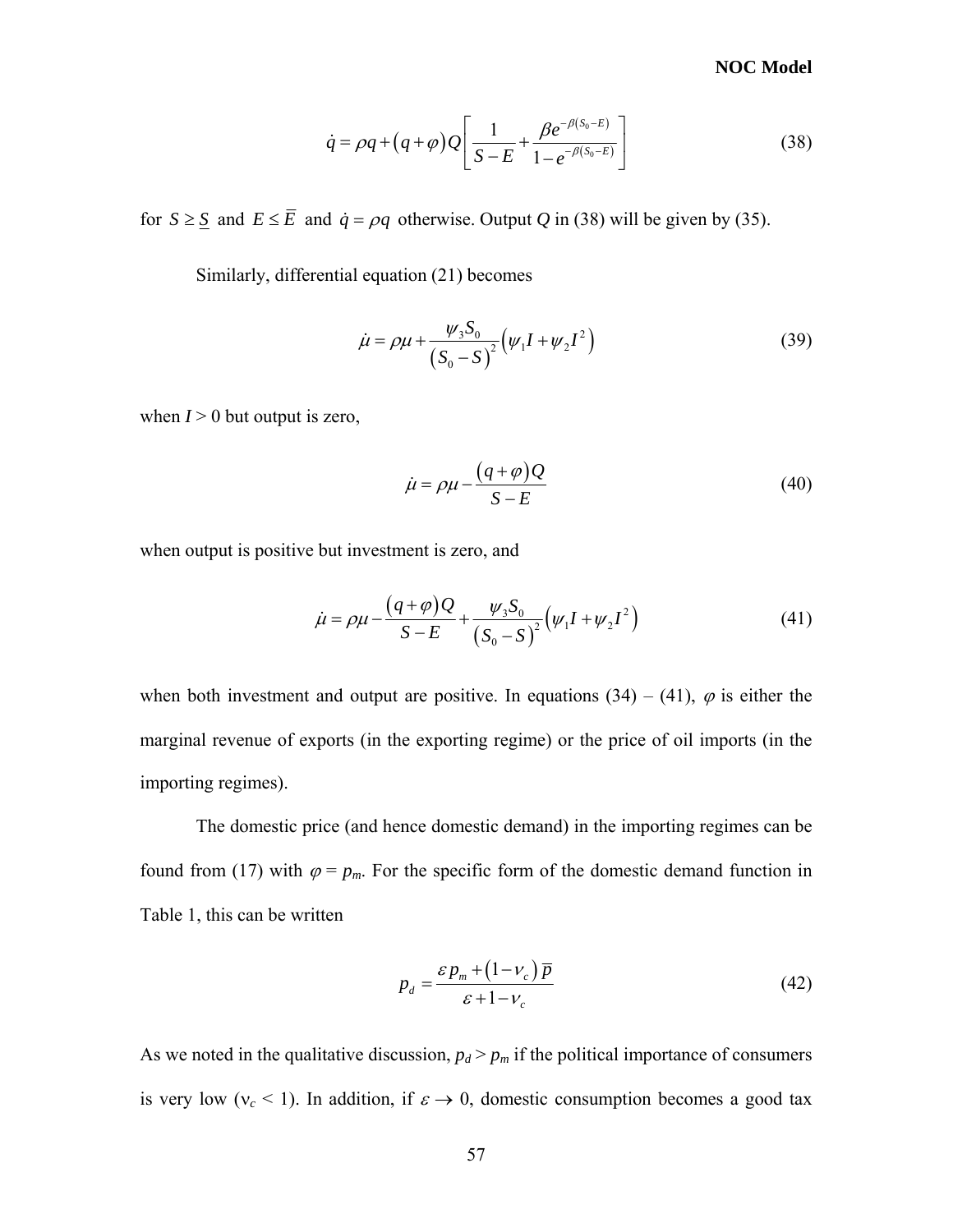vehicle and the domestic price increases toward the choke price  $\bar{p}$ . If the weight on the loss of consumer surplus equals the marginal cost of public funds,  $v_c = 1$  and the domestic price is set equal to the import price. Finally, if domestic consumers of oil products are a favored special interest group,  $v_c > 1$  and  $p_d < p_m$ . In the latter case, the difference between  $p_m$  and  $p_d$  is given by

$$
\frac{(\nu_c - 1)(\overline{p} - p_m)}{\varepsilon + 1 - \nu_c}
$$

which is decreasing in  $\varepsilon$ . A small value of  $\varepsilon$  implies that the subsidy can be increased without a great efficiency cost. We cannot have  $\varepsilon$  so small and  $v_c$  so large that  $v_c - \varepsilon \ge 1$ .

The level of imports will be given by the difference between domestic demand and domestic production [\(35\)](#page-65-2). At the transitions between importing and exporting regimes domestic production has to equal domestic consumption of oil.

<span id="page-67-0"></span>When the NOC also is exporting oil,  $\varphi$  equals marginal export revenue and is also time varying. Furthermore, proved reserves have to be sufficient to support domestic production. Thus, *X* and  $p_d$  are determined (as functions of *E*, *S* and *q*) by the solutions to the following two equations:

$$
p_d = \frac{\varepsilon \left( p_m - 3\xi X^2 \right) + \left( 1 - v_c \right) \overline{p}}{\varepsilon + 1 - v_c} \tag{43}
$$

$$
X + A(\overline{p} - p_d)^{\varepsilon} = \frac{(S - E)\gamma \left[1 - e^{-\beta(S_0 - E)}\right]}{1 - e^{-\beta S_0}} - \frac{w - v_L}{\alpha \left(q + p_m - 3\xi X^2\right)}
$$
(44)

<span id="page-67-1"></span>Substituting [\(43\)](#page-67-0) into [\(44\)](#page-67-1) we obtain a non-linear equation to solve for *X*: